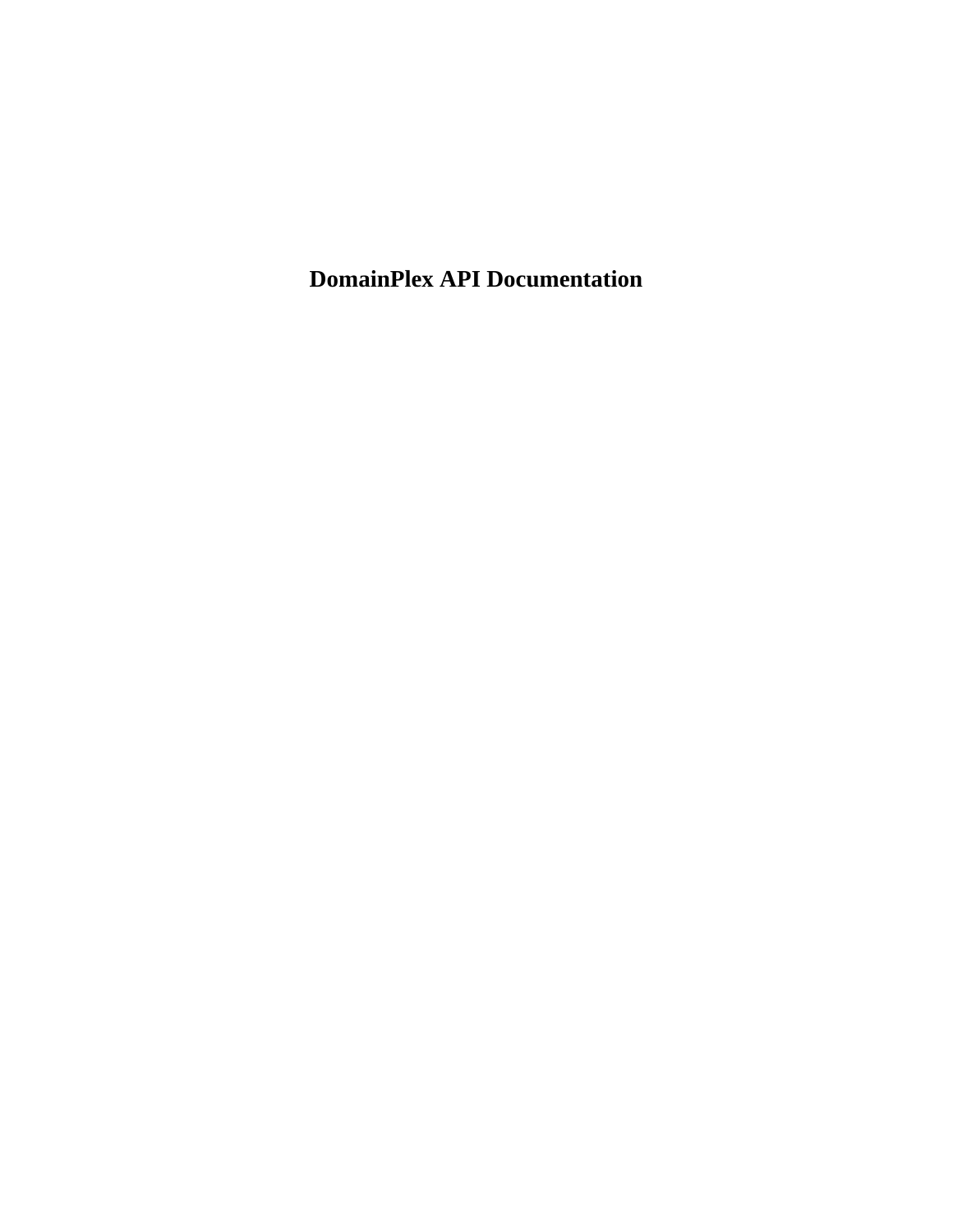### Copyright © 2022 DomainPlex Inc.

**IMPORTANT:** Please check back often for the latest API updates and to ensure that your application is compliant with our services.

We are not associated with any search engine or directory mentioned in this documentation. All data and services are provided AS IS.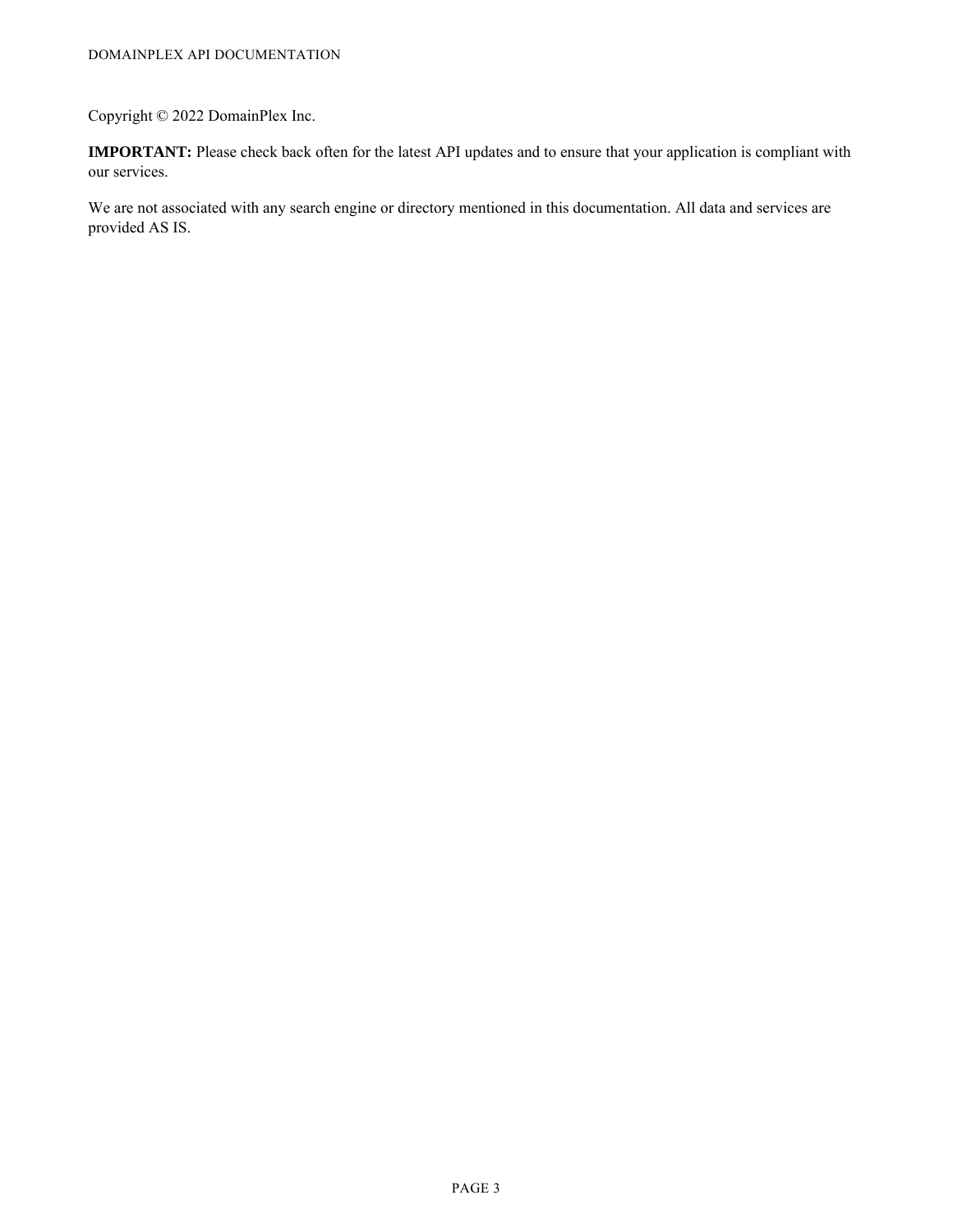# **Table of Contents**

| Domain Backlinks Report | <b>30</b> |
|-------------------------|-----------|
|                         |           |
|                         |           |
|                         |           |
|                         |           |
|                         |           |
|                         |           |
|                         |           |
|                         |           |
|                         |           |
|                         |           |
|                         |           |
|                         |           |
|                         |           |
|                         |           |
|                         |           |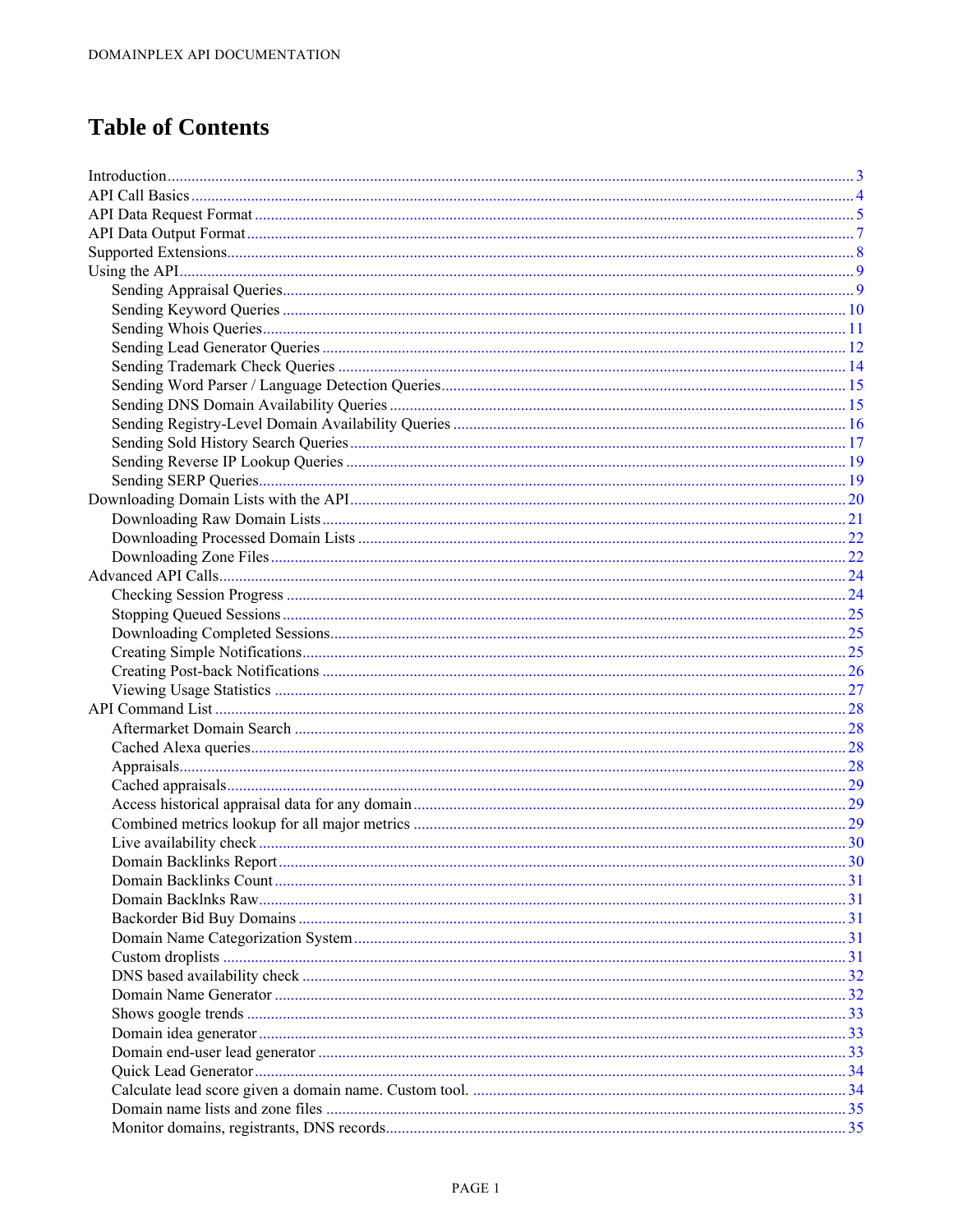| Reverse whois search email or registrant name showing all domains associated with either an email or registrant |  |
|-----------------------------------------------------------------------------------------------------------------|--|
|                                                                                                                 |  |
|                                                                                                                 |  |
|                                                                                                                 |  |
|                                                                                                                 |  |
|                                                                                                                 |  |
|                                                                                                                 |  |
|                                                                                                                 |  |
|                                                                                                                 |  |
|                                                                                                                 |  |
|                                                                                                                 |  |
|                                                                                                                 |  |
|                                                                                                                 |  |
|                                                                                                                 |  |
|                                                                                                                 |  |
|                                                                                                                 |  |
|                                                                                                                 |  |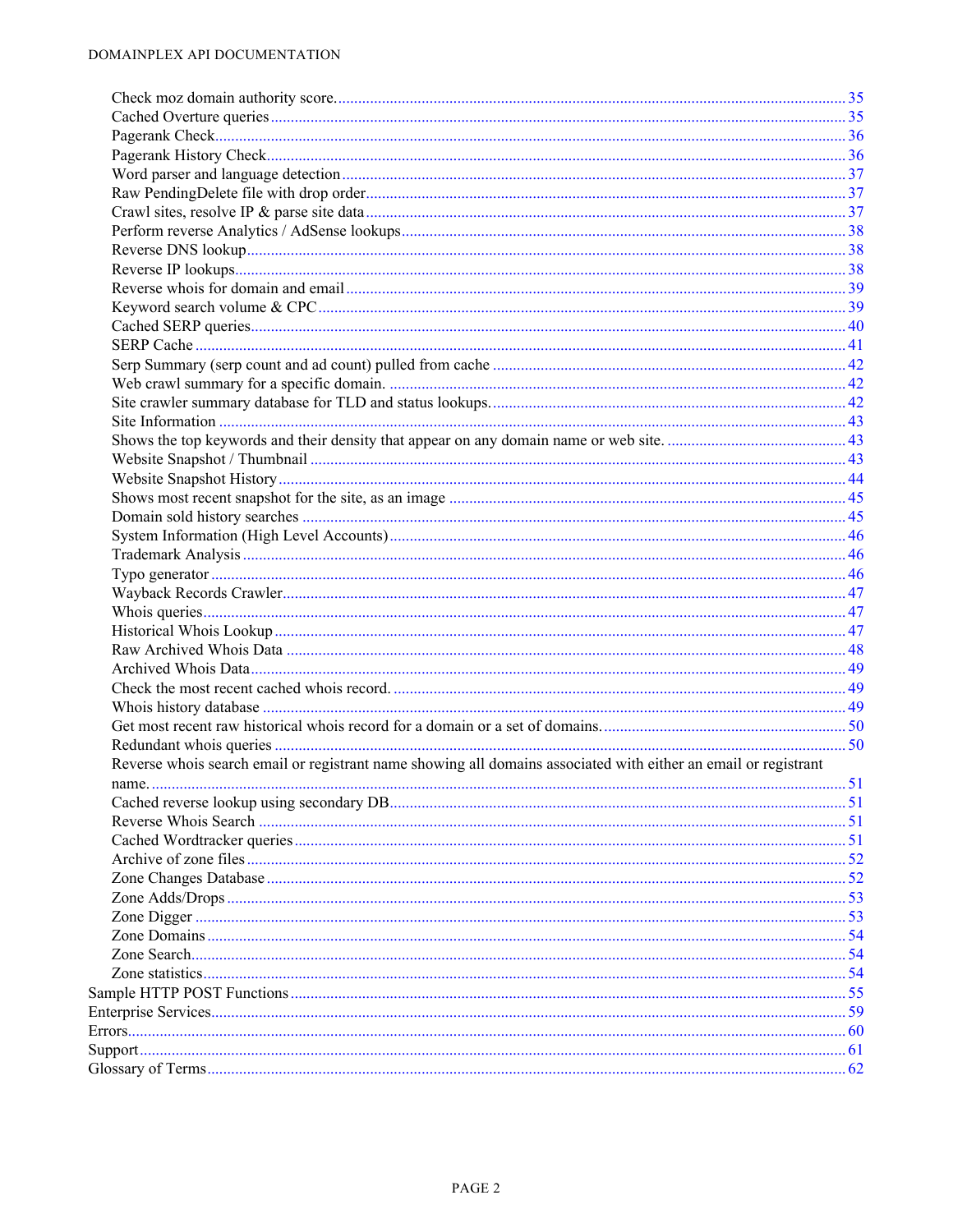# <span id="page-4-0"></span>**Introduction**

The DomainPlex API was developed to allow instant access to the vast data and tools available on the DomainPlex network. DomainPlex stores archived search engine metrics (such as link popularity, PageRank and search results), web site snap shots (for over 100 million domains), whois data (for over 220 million domains), search volume and CPC information and much more. In addition to storing archived data, DomainPlex is also capable of querying various search engines, directories and data sources for **live** metrics. This means that metrics which do not exist in our archives or which are out of date are automatically refreshed.

Tools such as dynamic end-user lead generator, trademark and typo analyzer, reverse IP lookup, domain generator, typo generator and many others are also available via API calls.

Here are a few things you can do with the DomainPlex API:

- Instantly Appraise Domains
- Generate End-User Leads for Domains
- Parse Domains to Words and Determine Domain Language
- Check Domain Trademarks and Analyze Risk Level
- Check Whois for Domains with Registrant and E-mail parsing
- Check Search engine stats (Altavista, Bing, Google)
- Check Alexa, Wayback, PageRank
- Check Advertisers and Search Results for any keyword
- Check Monthly Search Volumes and CPC for any keyword
- Check Domains for DNS availability and live availability
- Check Archived Domain Sales Records (updated hourly)
- Check All domains hosted on a particular name server
- Reverse IP Lookups (lookup domains hosted on an IP)
- Crawl domains and get parsed title, metadata, server details, parking status and much more
- Download processed drop lists and zone files
- Generate typos, generate domain ideas from search data and much more

The API uses simple **GET/POST** requests to send and received data to and from our servers. Results are provided using non-standard (default) or standard XML format which can easily be parsed into variables using PHP, Perl, ASP and other programming languages.

Live queries are processed on our vast network of servers using multithreaded processes to ensure the quickest and most efficient data delivery.

API access is limited by daily query volume for each user and tool. Some users may not have access to all available tools and data sources.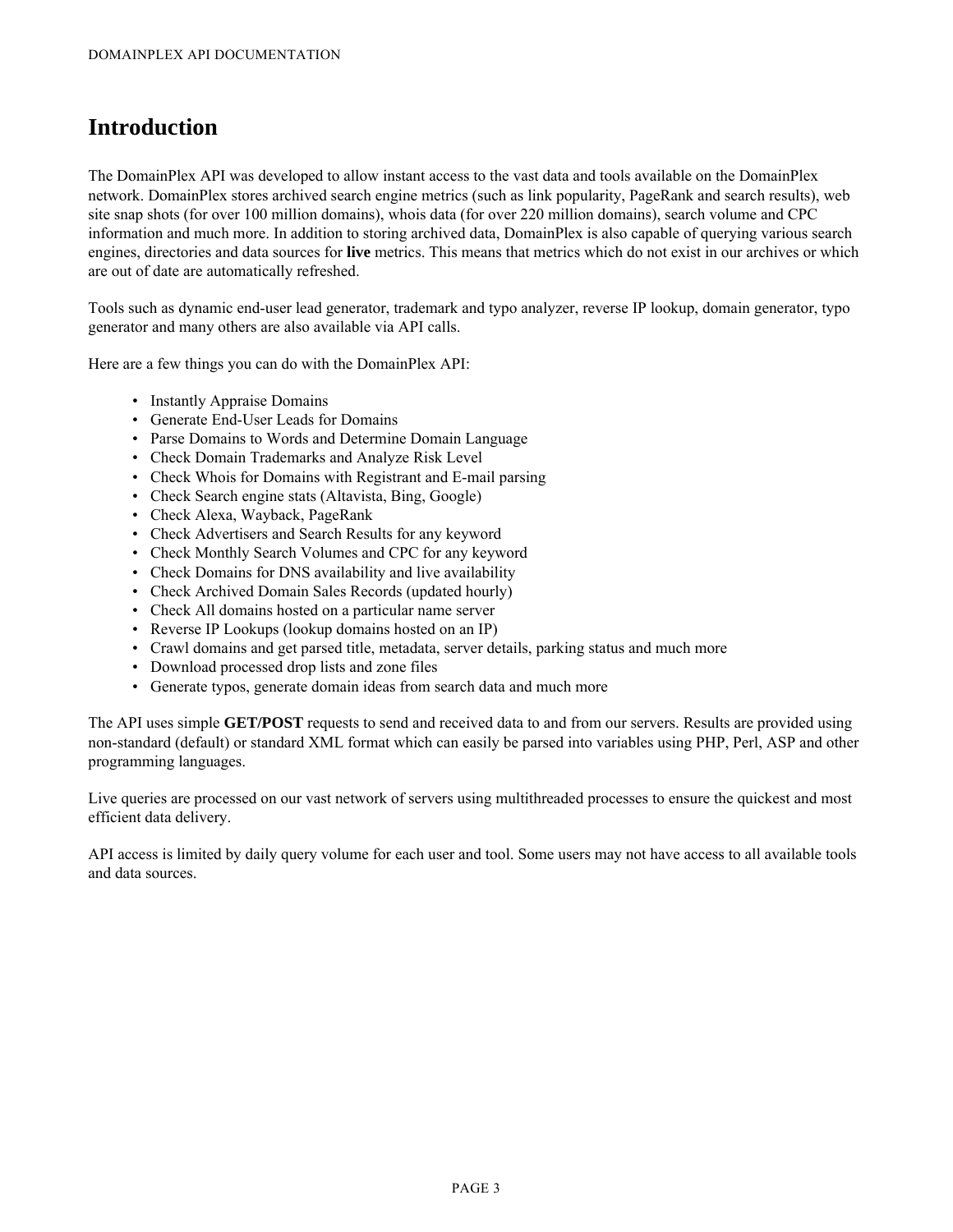# <span id="page-5-0"></span>**API Call Basics**

An API call is a query to the DomainPlex API server which results in some data being processed and returned.

All API calls are treated as unique **sessions**. A session is synonymous to a job. With every API call, you tell the server to perform a certain task, such as an appraisal or whois query. Some jobs may take a fraction of a second to complete while others may take hours (such as a large-scale bulk appraisal). A method for keeping track of active and completed jobs is a unique session.

A session has certain data associated with it such as session name, session data as well as progress indicators and other internal attributes. Sessions are used to check the status of queued items, cancel active queues, download processed results and much more.

Sessions are also used to keep track of active scans for each user. To prevent service abuse and allow equal access for all users, every DomainPlex account is granted a limited number of active sessions. An active session is defined as a session that is currently processing data (such as a bulk appraisal). Most users are granted three sessions per tool (ex: whois, appraisal, resolve are all separate tools with three sessions each). A session can have a single domain or thousands of domains associated with it. Sessions are not limited by the quantity of domains or keywords they process, but by the number of separate active threads they occupy. In other words, you're allowed three active jobs to run at the same time, for each tool. Those active jobs could each be processing one domain or a thousand domains. The session threshold can be increased upon request.

Session name and other data is returned only on bulk scans and when the **release\_socket** command is issued as part of the API call.

By default, all API calls process a request and return results to the user within the same GET/POST response query. While this approach works for single queries, bulk queries may take anywhere from a few minutes to a few hours (depending on how many items were submitted into the queue) to finalize and the web server will generally close the connection to conserve resources. Sessions were introduced to allow for "background" scanning and for completion notification and instant data delivery when long scans complete.

**All recent results are stored in a temporary cache for a period of seven days.** In other words, you can retrieve the results immediately after the query is processed (for most queries such as appraisals, whois, etc), or a few hours or days later via a special API call (see "[Downloading Completed Sessions"](#page-26-1) section). This ensures that data is never lost in the delivery stage due to browser or script timeout or other problems. You can also configure the API to post the results or notifications back to your server when a long scan is completed by specifying a post-back URL (see "[Creating](#page-26-2) [Notifications"](#page-26-2) section).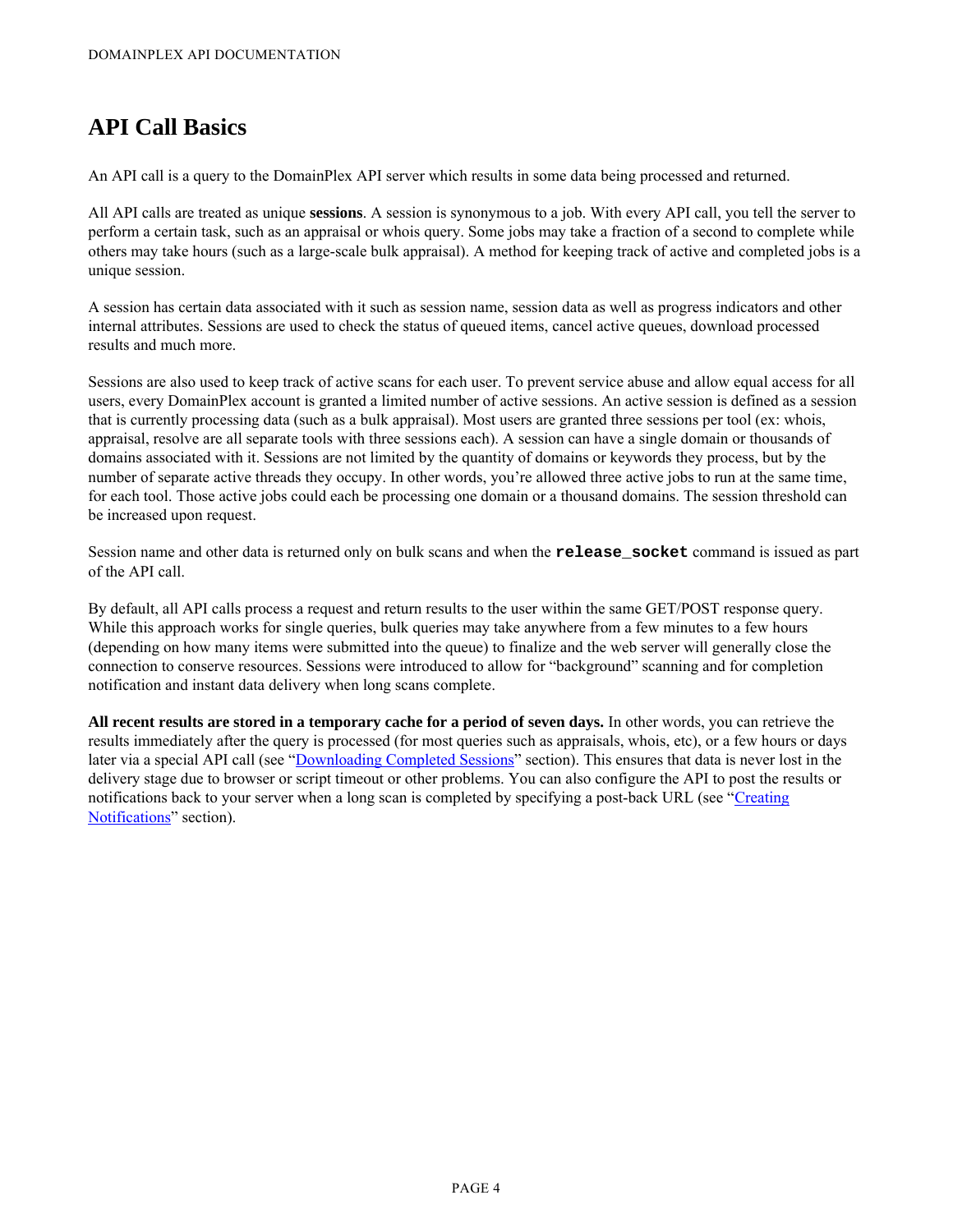## <span id="page-6-0"></span>**API Data Request Format**

Requests to the API are made using simple GET/POST HTTP queries compatible with all scripting languages such as PHP, Perl, Python as well as desktop based development environments such as .NET, ASP and many others. You can even paste an API call directly into your browser and see the results in XML format.

All requests are divided into at least three individual segments, but are part of a **single** URL.

- Authentication Segment
- Command Segment
- Data Segment
- Optional Segment
- Optional Format Segment

Below is a typical request URL to pull appraisal data for "example.com":

http://api.domainplex.com/?a=get&api\_key=KEY&d=appraise&t=example.com&xml\_standard=1

#### **Authentication Segment:**

Calls to the DomainPlex API must include a form of authentication. This can be your account's API key or your account's username and password. For the security of your account, we **highly** recommend using keybased authentication. You can get or change your account's API key from your [Profile](https://www.domainplex.com/user.php?a=profile) page.

#### **Key-based authentication** - recommended method

Supply your account's API key with the  $\&;api\&key=KEY\ parameter.$  Your key is a 32-character sequence of letters and numbers. Ensure that your key is passed exactly as it appears on your Profile page.

Example:

http://api.domainplex.com/?a=qet&api key=KEY ..

#### **Username and password authentication** - alternate method

Pass the  $\&u$ =USER and  $&p$ =PASS parameters to authenticate with your account's username and password. The u parameter specifies your DomainPlex username while the p parameter specifies your DomainPlex password.

When implementing the API, store your account's API key and/or login information in a secure place that cannot be publicly accessed. Your API key should be treated with the same level of security as your username and password.

Example:

http://api.domainplex.com/?a=get&u=USERNAME&p=PASSWORD ..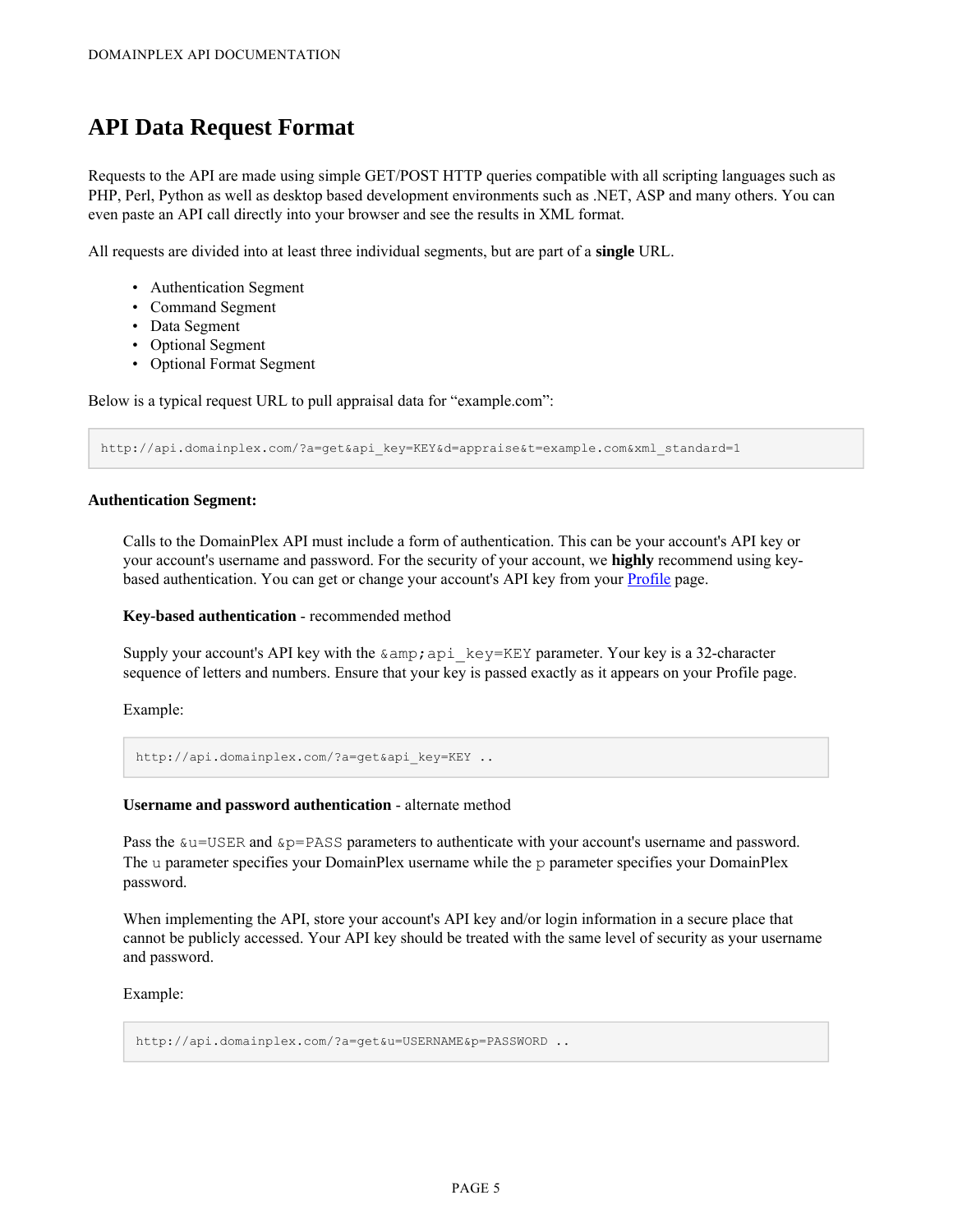#### **Command Segment:**

The command segment refers to the  $\&d=$  parameter which must be provided with every request. This parameter specifies the database or tool you wish to access via the API call. Please see the [API Command List](#page-29-0) section for a complete list of valid d parameters.

#### **Data Segment:**

The data segment refers to the  $\&\tau$ = parameter which must be provided with every request. This parameter specifies the data you wish to process via the API. For example, with appraisal requests, you would specify a domain or a set of domains.

Most commands accept multiple items as part of the  $\pm$  parameter. The item separator is  $\geq$ , meaning that you can submit multiple domains (or keywords) to the API by separating them with  $\gg$  (no quotes).

Below is a typical request URL to pull appraisal data for  $\epsilon$ xample.com and games.com (notice the  $\epsilon$ ) separator):

```
http://api.domainplex.com/?a=get&api_key=KEY&d=appraise&t=example.com>>games.com&xml_stan
dard=1
```
#### **Optional Segment:**

The optional segment refers to the optional  $\&o=$  parameter. The optional parameter specifies extra data which may be provided with some queries (such as live search engine queries).

Individual tools may have other parameters that can be used to control behavior and output. Refer to the [API](#page-29-0) [Command List](#page-29-0) section for details on individual tools and their optional parameters.

#### **Optional Format Segment:**

The optional format segment refers to the optional  $\&\text{cm1}$  standard= parameter. The parameter specifies whether or not results should be provided in standard XML format (which can be parsed by any XML parser) or the smaller, but non-compliant DomainPlex XML format.

**We strongly recommend using a POST query even when submitting a single item.** A POST query will ensure that our web server properly receives and processes your data without the limitations of a GET query. For the sake of brevity, all of the example URLs in this document are shown using GET queries but can be sent with POST queries instead.

We do not recommend using PHP's file get contents function to perform API calls. Using file get contents will result in unexpected errors when processing bulk lists.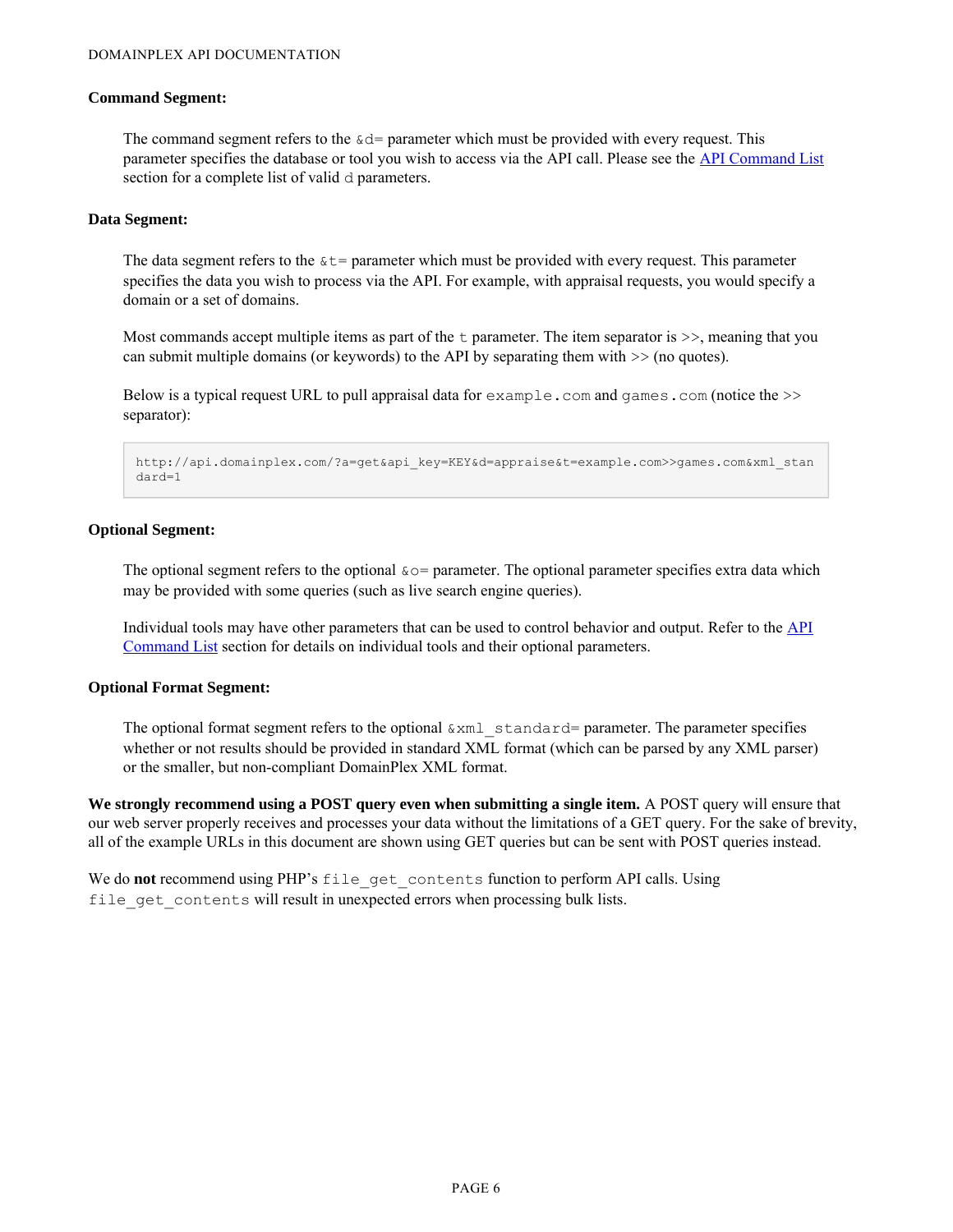# <span id="page-8-0"></span>**API Data Output Format**

Output format for all results is either non-standard XML (default) or, if the  $\&\text{xml}$  standard=1 parameter is provided, standard XML.

Adding  $\&x$ ml standard=1 to the end of any API call will generate standardized XML format results which can be parsed by any XML parser or web browser. If the parameter is not supplied, DomainPlex will output the results in nonstandard format to conserve bandwidth.

Typical (partial) output for an appraisal call is provided below (in standard XML):

```
<?xml version="1.0" encoding="UTF-8"?>
<results>
   <appraisal domain="example.com">
       <domain_cc>Example.com</domain_cc>
       <sld>example</sld>
       <tld>com</tld>
       <words>example</words>
       <language>english</language>
       <language_probability>100.0</language_probability>
       <category>Other -- Generic Single Word</category>
       <appraised_value>325000</appraised_value>
        ...
   </appraisal>
</results>
```
The API uses **two** standard XML output formats based on the tool queried. The attributes are separated by either a new line (as seen in the image above for the appraisal API) or by listing multiple attributes on the same row (partial lead generator example below).

```
<?xml version="1.0" encoding="UTF-8"?>
<results>
   <result domain="example.com" lead_domain="example1.com">
   <result domain="example.com" lead_domain="example2.com">
   <result domain="example.com" lead_domain="example3.com">
   ...
\langle/results>
```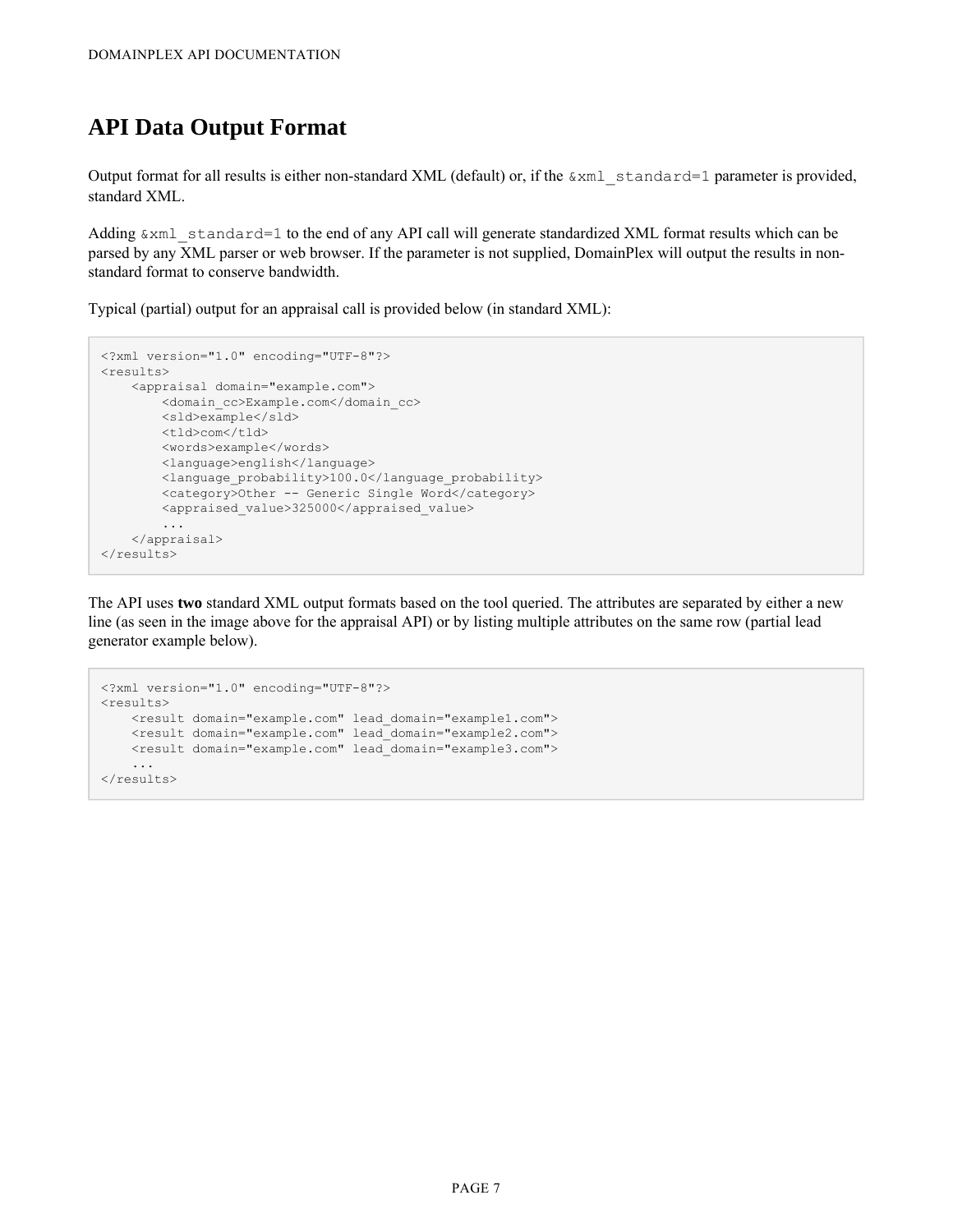# <span id="page-9-0"></span>**Supported Extensions**

We're constantly adding support for new gTLDs, ccTLDs and nTLDs. You can check the complete list of supported extensions using the API call below.

http://api.domainplex.com/?a=get&api\_key=KEY&d=whois&o=supported\_extensions

Please note that not all TLDs are supported by all tools. Contact Support if you have any questions.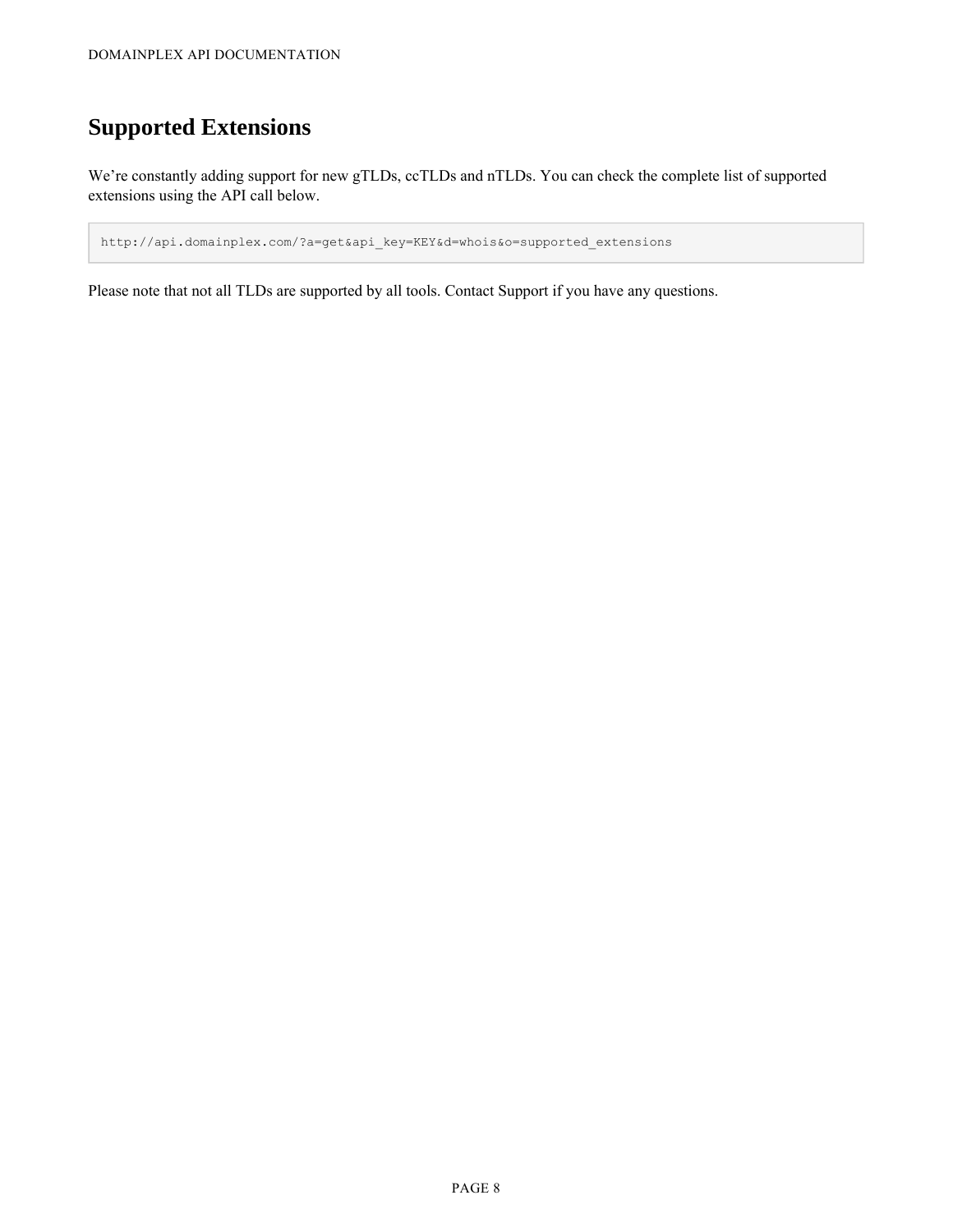# <span id="page-10-0"></span>**Using the API**

Now that you've read and understand the query and response format you can begin sending API queries and parsing out the results.

## <span id="page-10-1"></span>**Sending Appraisal Queries**

The appraiser has several modes of operation which determine the quality of the appraisal and the amount of data returned.

The deciding factor is always time, measured in either milliseconds or seconds. Based on the number of domains you want to appraise, the data you want to see and the maximum acceptable processing time, you should decide which mode to use.

Since the appraiser relies on various external metrics such as search volume and search popularity it may be necessary to perform live lookups at various data sources. Live lookups are time consuming, lasting anywhere from .25 seconds to 15 seconds and slow down the appraisal process. With large domain lists the slow down is definitely noticeable between the various modes of operation.

A standard appraisal call (with no optional parameters) will perform the following live lookups:

- Search Volume Lookup
- Search CPC Lookup
- Search Trend Lookup
- Search Results Lookup
- Search Ads Lookup
- Alexa Lookup
- PageRank Lookup
- DNS Lookup
- Overture Archive Lookup
- Word Tracker Archive Lookup
- Trademark Lookup
- Language Detection Lookup

Appraisal URL with no optimization parameters used to generate the above data:

http://api.domainplex.com/?a=get&api\_key=KEY&d=appraise&t=example.com&xml\_standard=1

If one of the above metrics is not found in the database, or falls beyond the threshold of acceptable age tolerance (ex: metric is 30+ days old), it is checked live.

As you can see, there are quite a few metrics checked using the standard appraisal call. You may not be interested in seeing all of them, and many of them are not used by the appraisal algorithm. Therefore, you can make the appraiser run quicker and more efficiently by specifying the data you want returned.

#### **Making the Appraiser More Efficient**

Several parameters are available that speed up the processing time and cut down on the amount of data returned, resulting in more efficient queries.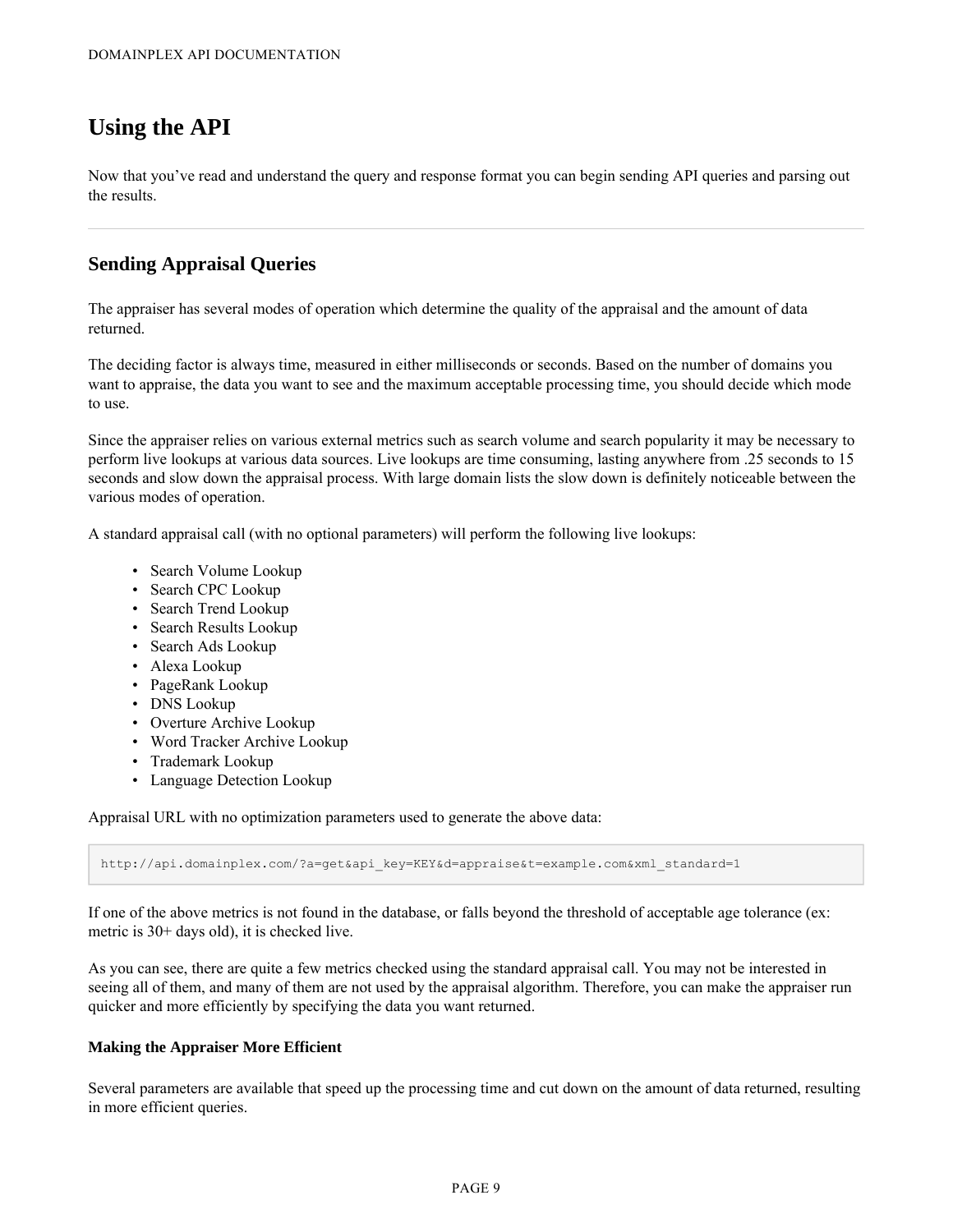&efficient\_mode=1

**Efficient mode**, which is the **recommended mode**, looks up only the metrics vital to the appraisal algorithm. Non-vital metrics are only checked in the cached database. If they do not exist in the archive, they are not looked up live. This ensures fast results and the most complete data whenever that data is available in cache.

The efficient mode ensures **high appraisal quality** and fast processing time. We strongly recommend adding &efficient\_mode=1 to all API appraisal queries.

&no\_seo=1

When the **no** seo mode is enabled, the appraiser will not perform any non-vital search engine or metric queries. Metrics such as Alexa, Pagerank will not be looked up or returned (either cached or live).

The no seo mode guarantees high appraisal quality and fairly fast processing time.

&fast\_mode=1

When the **fast mode** is enabled, the appraiser performs no live queries. If the vital search data is not in the database, it will severely affect the appraiser. This is the fastest appraisal mode, usually generating appraisals in  $\lt$   $\frac{1}{2}$  seconds (.25) seconds on bulk scans), however it does not guarantee high quality results.

Use this scan mode when scanning large lists or when you do not need to have the highest quality appraisal.

**IMPORTANT:** This API call supports post-back and release\_socket. This means that you can submit large lists and download the results when they are finished by applying the  $\&$ release socket=1 parameter to the end of the API call. Additionally, by providing a post-back URL (see section ["Creating Post-back Notifications](#page-26-2)") you can have the results submitted back to your server when they are finished processing.

## <span id="page-11-0"></span>**Sending Keyword Queries**

You can instantly check search volumes and CPC data for **billions** of keywords using the DomainPlex API.

The keyword data comes from an aggregate search feed that represents searches made on multiple engines including Google, Yahoo and Bing. We combine multiple feeds and data sources (such as toolbar queries, ISP logs and many other sources) into a normalized database that represents both US and global searches.

Searches are expressed as the number of **average searches performed per month on all search engines.** CPC is expressed as a dollar value of the average cost per click. The results include regional and global searches. Regional searches refer to US searches while global refer to world searches.

Calling the keyword API is quick and easy. All results are pulled from cache and returned instantly. If a particular keyword has less than 10 searches per month, it is stored in our database with a value of  $-1$ . The API supports looking up three types of keywords.

- **Broad** keywords (ex: if the keyword was "fast cars" then broad match would also include "fast", "cars", "fast cars photos", etc.).
- **Phrase** keywords (ex: if the keyword was "fast cars" then broad match would also include "fast cars photos", "very fast cars" and other keywords containing "fast cars" within them). Phrase keywords must be enclosed quotes, for example "KEYWORD".
- **Exact** keywords (only searches matching the exact keyword are shown). Exact keywords must be enclosed with brackets, for example [KEYWORD].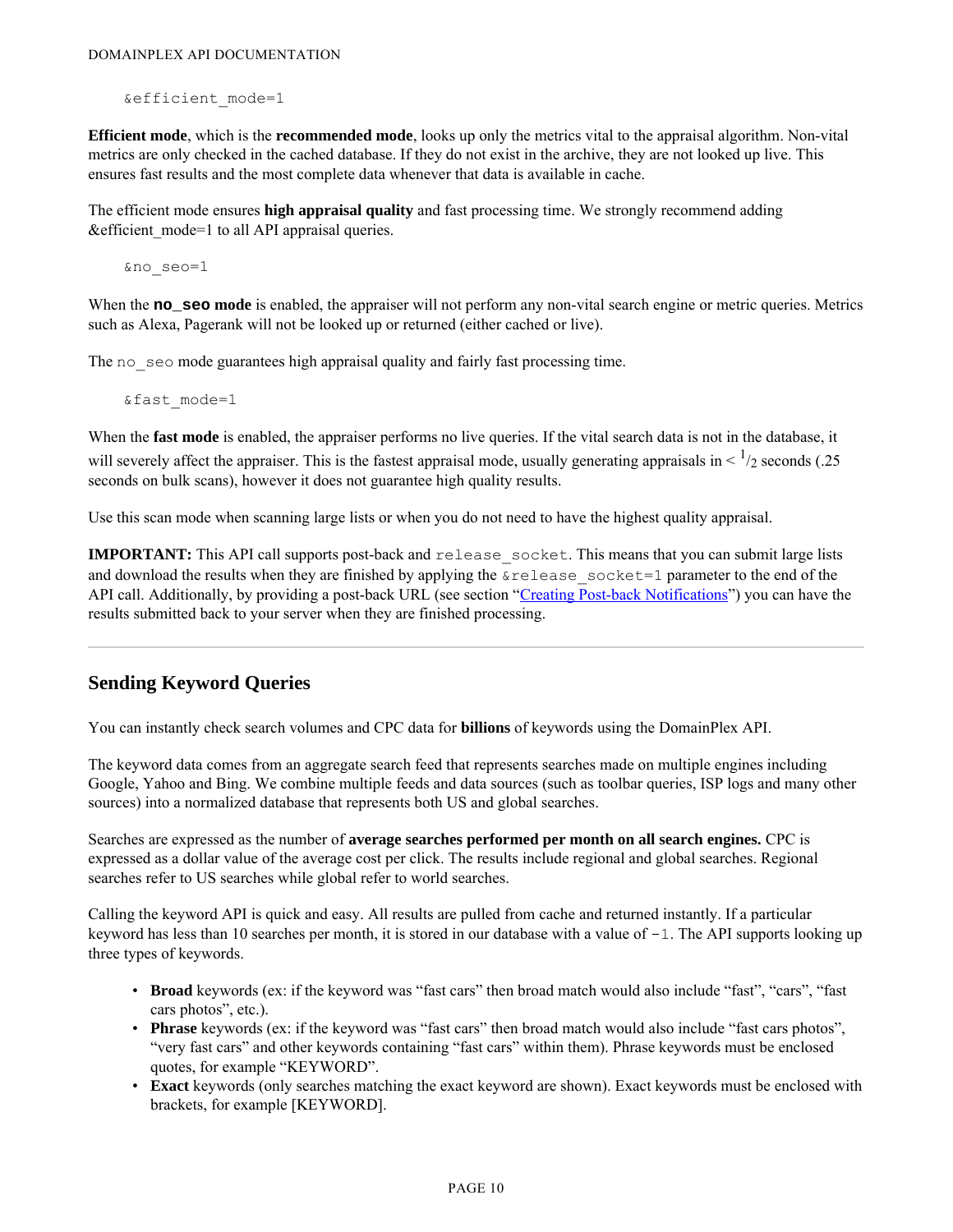Here is a sample API call to check broad, phrase and exact keywords (respectively) and return the results in standard XML format:

http://api.domainplex.com/?a=get&api\_key=KEY&d=search&t=fast+cars&xml\_standard=1

http://api.domainplex.com/?a=get&api\_key=KEY&d=search&t=%22fast+cars%22&xml\_standard=1

http://api.domainplex.com/?a=get&api\_key=KEY&d=search&t=[fast+cars]&xml\_standard=1

If a record does not exist in cache, question marks are returned. A search volume of  $-1$  indicates that the record was found in the database but has a search volume of  $\leq 10$  searches per month associated with it.

**Important:** This API call does not support post-back or release socket. All results are pulled from cache and no live queries are performed. Results are provided instantly.

## <span id="page-12-0"></span>**Sending Whois Queries**

The API comes equipped with a powerful bulk whois tool capable of querying whois for many domain extensions as well as parsing out the vital whois information such as registration status, registrar, creation and expiration date, registrant, emails and much more.

The API also supports checking IP addresses and determining IP owners as well as geo-tracking them to a specific country / state / city.

Whois queries are generally divided into two separate queries (the API treats them as a single query however):

- **Registry Query** Extracts registry level information such as creation date, expiration date, update date, registrar, name servers (com/net only)
- **Registrar Query** Extracts registrant information such as contact details, emails and more.

Depending on what you need, and the type of domains you are scanning, you may be satisfied with the much faster registry level check (this only applies to .com/.net domains). To perform a registry level query add &registry\_only=1 to the end of your whois API call. Otherwise, a full registry and registrar level lookup will be performed.

The registry only=1 parameter is ignored on non com/net domains (ex: org, info, de, etc).

Querying the whois API is easy. Simply prepare one or more domains or IPs and issue the query. See example query below for example.com domain.

http://api.domainplex.com/?a=get&api\_key=KEY&d=whois&t=example.com&xml\_standard=1

API Whois query for example.com and test.com with release socket indicating that results will be picked up later by using the session download command:

```
http://api.domainplex.com/?a=get&api_key=KEY&d=whois&t=example.com>>test.com&xml_standard=1&releas
e_socket=1
```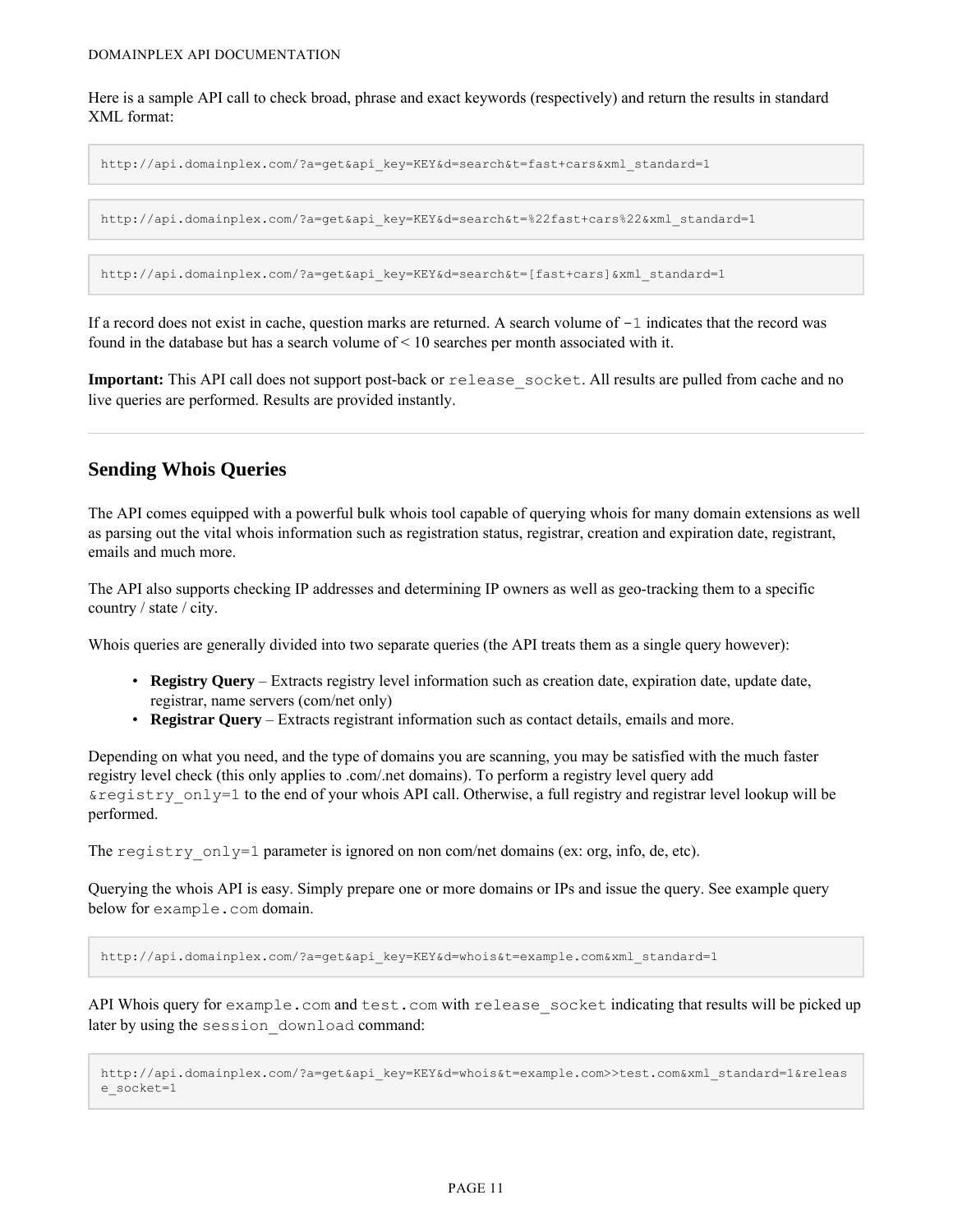The above two commands will perform a full whois query to extract the registry and registrar data for all domains.

**IMPORTANT:** This API call supports post-back and release socket. This means that you can submit large lists and download the results when they are finished by applying the  $\&$ release socket=1 parameter to the end of the API call. Additionally, by providing a post-back URL (see section ["Creating Post-back Notifications](#page-26-2)") you can have the results submitted back to your server when they are finished processing.

## <span id="page-13-0"></span>**Sending Lead Generator Queries**

The lead generator is one of the most unique tools offered by the DomainPlex API. It is capable of generating end-user leads for any domain name, or a list of domains. It was designed to help locate enduser buyers, usually small businesses, for domains priced between \$150 and \$5,000. Our experience indicates that the highest sell through rate occurs at the \$250-\$350 range.

**It's important to note that this tool is very resource intensive.** It is also slower than the other tools due to the amount of processing required to generate leads. As a result, **all lead generator queries are assumed to be socket\_release**, meaning that results will not be provided back with the API call but must be picked up later (1-7 minute processing time) or will be posted back to your server upon completion. You can check the status of an active lead generator session by using the session progress API call (see "Checking Queue Progress" section).

Here is a quick overview of the steps taken to generate a set of leads for a single domain:

- **Zone Check** The zone contains over 100 million domain names. The source domain is checked against the zone to find similar domain names which may be potential leads (ex: domains with hyphens that have the same keywords, or domains in inferior extensions).
- **Site Crawl** The zone check method generates a wide range of a few hundred to a few thousand potential leads. All these leads must be crawled to ensure that the sites resolve and are not parked. Crawling thousands of sites in just a few minutes is very bandwidth intensive.
- **Whois Check** Once potential leads have been identified, it's necessary to perform whois checks to extract contact information such as emails and phone numbers. Leads associated with other domainers and domain holding companies are eliminated in this step.

As you can see, the process is very resource intensive but is still a lot more efficient then attempting to perform the same operation by hand or using multiple tools and services.

Consequently, API calls to this tool are limited and access is granted on an individual basis.

The lead generator has three modes for generating leads which can be specified by using the optional  $\&\circ=MODE$ parameter.

- **Search** Generates leads based on search engine results for the keyword within a domain name. For example, if your domain was "cheapcarinsurancequotes.com", then the search approach will pull up a list of all sites that come up for "cheap car insurance quotes" at the various search engines.
- **Ads** Generates leads based on sites that advertise for the domain keyword. For example, if your domain was "cheapcarinsurancequotes.com", then the ad approach will pull up a list of all advertisers that advertise for "cheap car insurance quotes" (and related keywords) at the various search engines. Since these advertisers already pay for clicks on similar keywords, they make ideal candidates for the domain matching the exact keyword they advertise for. We automatically remove wildcard advertisers such as eBay and many others that would not be interested in buying domains.
- **DNS** Generates leads based on similar registered and used domains. For example, if your domain was "cheapcarinsurancequotes.com" and someone owned and used "cheap-car-insurancequotes.com" or "cheapcarinsurancequotes.net", then they are potential lead since in both cases your domain name is of higher quality. This approach usually generates hundreds or thousands of leads so they must all be crawled to narrow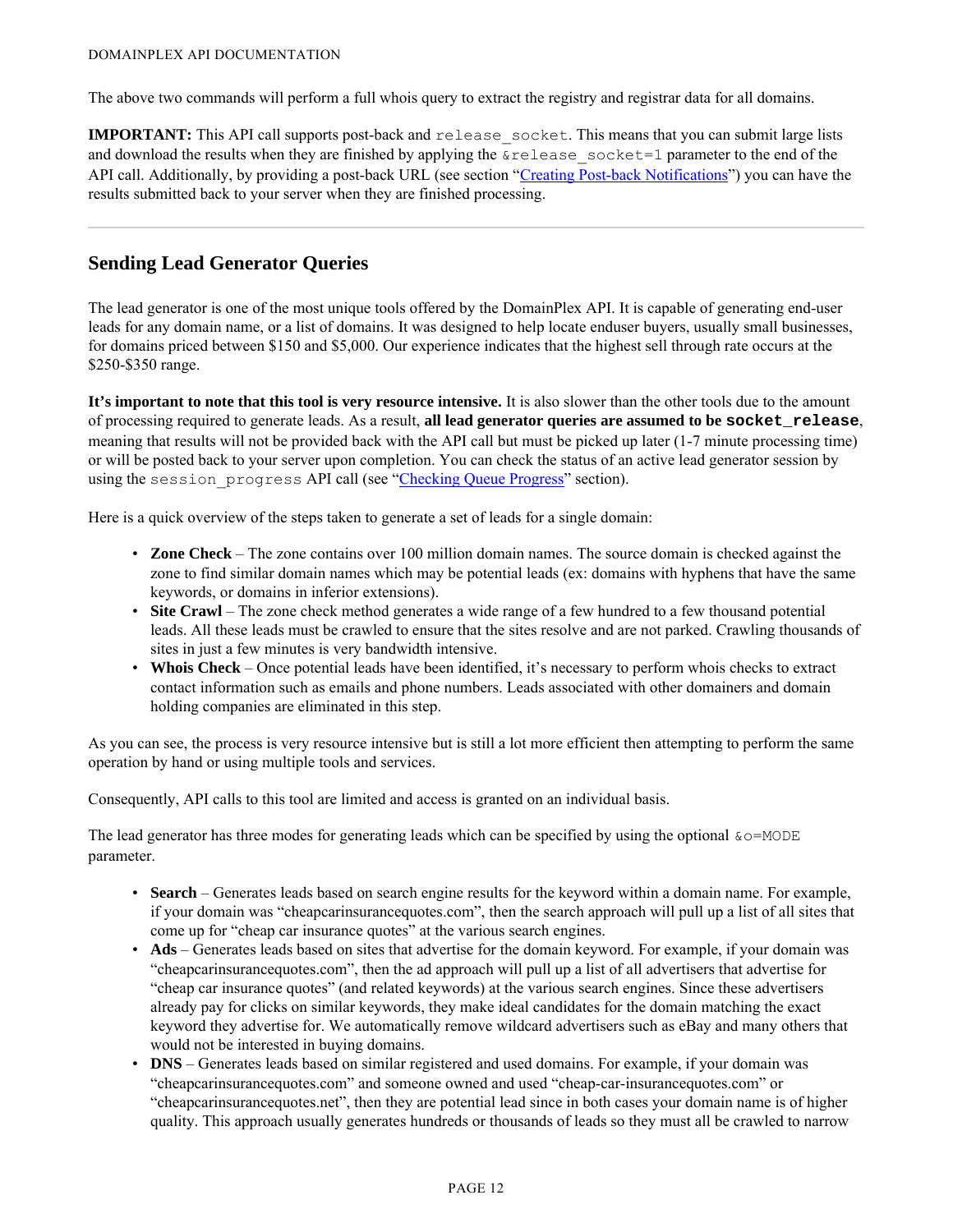down only those domains that are used by businesses.

• **All** – This is the default method for generating leads. It will combine the above methods into a single report and include only the leads with the highest probability of success.

Initiating a lead generator API call is easy. If you want to generate leads using all methods, simply use the following API call (remember, results will not be provided right away so you may want to specify a postback URL or download the results later).

http://api.domainplex.com/?a=get&api\_key=KEY&d=leads&t=cheapcarinsurance.com&o=all&xml\_standard=1

To pull DNS based leads use the following URL:

http://api.domainplex.com/?a=get&api\_key=KEY&d=leads&t=cheapcarinsurance.com&o=dns&xml\_standard=1

To pull Search based leads use the following URL:

http://api.domainplex.com/?a=get&api\_key=KEY&d=leads&t=cheapcarinsurance.com&o=search&xml\_standard  $=1$ 

The following results are returned in standard XML format:

- **source domain** The domain for which the leads are being generated.
- **lead domain** The domain name associated with the lead.
- **lead reason** The reason the specified lead was chosen (ex: domain is similar to source domain).
- **lead\_type** The type of lead generated (DNS, ad, search).
- **lead\_source** The source of the lead (if ad or search this will be the search engine used), otherwise left blank.
- **lead keyword** The keyword used to find this lead (DNS, search and ad).
- **site title** The title of the site that is associated with the specific lead.
- **meta\_keywords** Meta keywords extracted from the site associated with the specific lead.
- **meta\_description** Meta description extracted from the site associated with the specific lead.
- **ip** The IP address the lead site is hosted on.
- **ip domains** The number of domains hosted on the site's IP address.
- whois registrant The registrant associated with the specified lead's domain, based on the whois record.
- **whois\_email** The emails associated with the specified lead's domain, based on the whois record.
- whois\_phone The phone numbers associated with the specified lead's domain, based on the whois record.
- whois  $age$  The age of the domain name associated with the lead.
- whois registrar The registrar associated with the specified lead's domain.
- **alexa traffic rank** The Alexa traffic rank for the specified lead's domain.
- **alexa\_trend** The Alexa traffic trend for the specified lead's domain.
- **alexa link popularity** The Alexa link popularity for the specified lead's domain.
- **pagerank** The Google PageRank associated with the specified lead's domain.
- **ad\_keyword** Advertiser keyword used to find this lead (for ad leads).
- **ad search volume** The average search volume for the ad keyword associated with this lead.
- **ad\_cpc** The average CPC for the ad keyword associated with this lead.
- **ad\_daily\_cost** The approximate daily ad cost associated with purchasing keyword advertisements for the specified lead.
- **ad\_monthly\_cost** The approximate monthly ad cost associated with purchasing keyword advertisements for the specified lead.

**IMPORTANT:** This API call **requires** release\_socket (it is assumed so you do not need to specify it in the URL). This means that results are never sent back with the API response. The processing time is usually 1-7 minutes. You can use the session progress API call to check active lead generator session progress and download the results using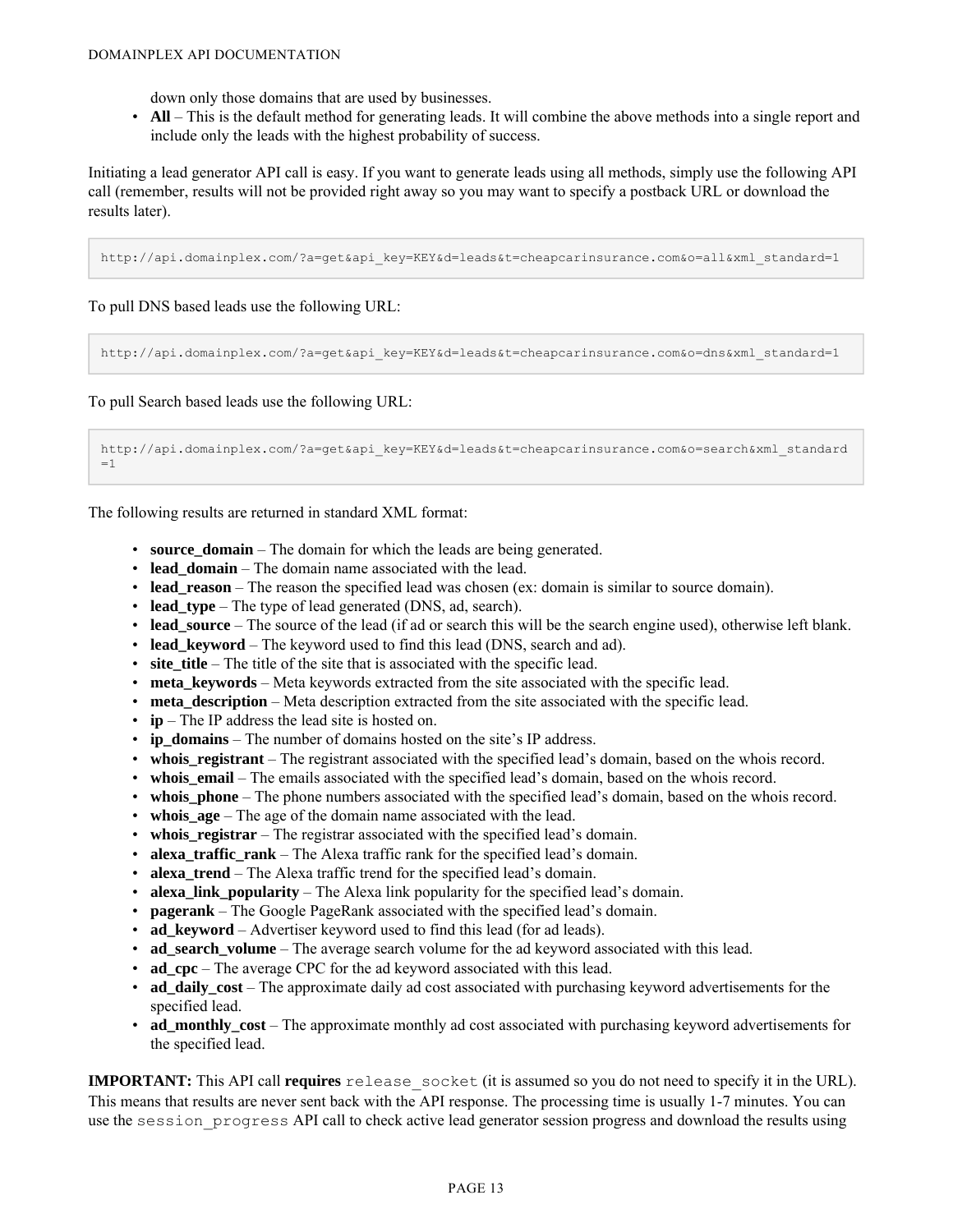the session download API call. Additionally, by providing a post-back URL (see section "[Creating Post-back](#page-26-2) [Notifications"](#page-26-2)) you can have the results submitted back to your server when they are finished processing.

## <span id="page-15-0"></span>**Sending Trademark Check Queries**

The API comes equipped with a simple trademark analyzer and risk assessment tool.

Our trademark tool does NOT serve as a comprehensive trademark check. Please do not base any legal decision on the results generated by the trademark tool. It is provided to help you identify high risk domains but should never be relied on exclusively. Always seek legal advice for a professional risk analysis.

The trademark checker accepts a domain or a list of domains (separated using the standard >> delimiter) along with the strict match identifier (numeric).

Two types of matching algorithms are used to identify trademarks.

- **Exact Matching** This algorithm uses exact matching with word based intelligence. This simply means that if a domain contains the exact trademark and the trademark does not overlap with other words (ex: registrarfordomains.com contains a trademark for "ford" but it really means "registrar for domains", so it fails the word intelligence test), then a match is made.
- **Typo Matching** Typo matching uses a letter probability algorithm to determine if a domain is a potential typo of a trademark. The probability thresholds can be set by the user by specifying a  $\&$ strict level=X parameter with the API call, replacing X with a numeric value between 10 and 100. The strict level parameter determines how close the typo must come (percentage wise) to the actual trademark in order to consider it a trademark match. A value of 10 would make the algorithm extremely loose, while a value of 100 would require an exact match (ex: MicrosoftGames.com => Microsoft™). We strongly recommend a value of 65 (default) for this parameter.

Please keep in mind that setting a low strict level parameter will result in many false-positives, or domains matched with trademarks not likely to be a trademark violation.

The following sample URL can be used to identify trademark violations for "mikrosoft.com":

http://api.domainplex.com/?a=get&api\_key=KEY&d=trademark&t=mikrosoft.com

All results are provided using standard XML format, one domain per line and include the following properties:

- **Domain** The actual domain queried for trademark analysis
- **Type** The type of trademark found, if any. Valid fields include "exact" for exact matches, "typo" for typo matches and a blank field if no trademark match was made.
- **Word** The actual trademark found (if any).
- **Company** The name of the company that owns the trademark (if any).
- **Risk** The risk associated with the particular trademark (0-10, with 10 being the highest risk). Some trademarks carry a lower risk while others a much higher risk. For example, a Wikipedia trademark carries a low risk while a Microsoft trademarks carries a high risk.
- **Score** The probability that this is the matching trademark. If the probability falls below the strict level setting, the domain is not considered a trademark.

In some cases, it may be counter-productive to perform typo trademark matches. Users who simply want to be alerted of exact trademark violations (ex: MicrosoftGames.com => Microsoft), should set the strict level parameter to 100.

**IMPORTANT:** This API call supports post-back and release\_socket. This means that you can submit large lists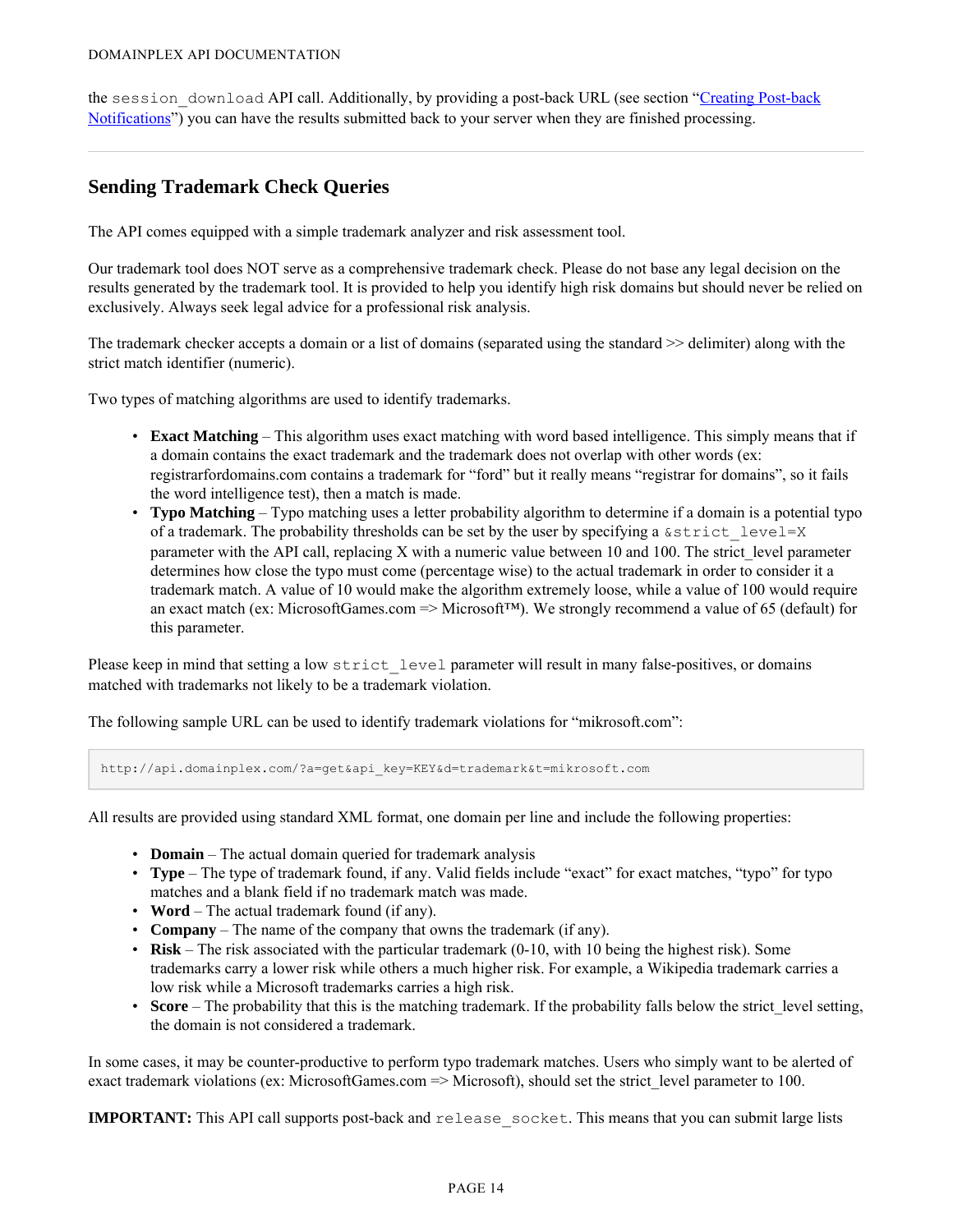and download the results when they are finished by applying the  $\&\text{release socket}=1$  parameter to the end of the API call. Additionally, by providing a post-back URL (see section ["Creating Post-back Notifications](#page-26-2)") you can have the results submitted back to your server when they are finished processing.

## <span id="page-16-0"></span>**Sending Word Parser / Language Detection Queries**

The API features a powerful and extremely fast word parser that is capable of automatically detecting the language based on the words used in the domain.

At the time of this writing, the following languages are supported:

- English Full support
- Polish Full support
- Spanish Good support, improving dictionary file
- German Basic support, improving dictionary file
- French Basic support, improving dictionary file

The word parser has two modes of operation. The default mode will use the English dictionary file **only** and will not perform language analysis. This mode is twice as fast as the language parsing mode. The language parsing mode is turned on by applying the &multi\_language=1 flag to the end of the API call.

Sample URL to query "fastcars.com" for words in the English dictionary only:

http://api.domainplex.com/?a=get&api\_key=KEY&d=parser&t=fastcars.com&xml\_standard=1

A standard (English-only) word parsing query returns the following parameters via XML:

- Term The original domain queried
- Words The parsed words

Sample URL to query "fastcars.com" for words in all supported languages and return language details:

http://api.domainplex.com/?a=get&api\_key=KEY&d=parser&t=fastcars.com&xml\_standard=1μlti\_language=1

The multi-language word parsing query returns the following parameters via XML:

- Term The original domain queried
- Words The parsed words
- Language The detected language based on the words
- Probability The probability that this is the language

**IMPORTANT:** This API call supports post-back and release socket. This means that you can submit large lists and download the results when they are finished by applying the  $\&$ release socket=1 parameter to the end of the API call. Additionally, by providing a post-back URL (see section ["Creating Post-back Notifications](#page-26-2)") you can have the results submitted back to your server when they are finished processing.

## <span id="page-16-1"></span>**Sending DNS Domain Availability Queries**

You can instantly check domain availability for a single domain or thousands of domains by using the DomainPlex API.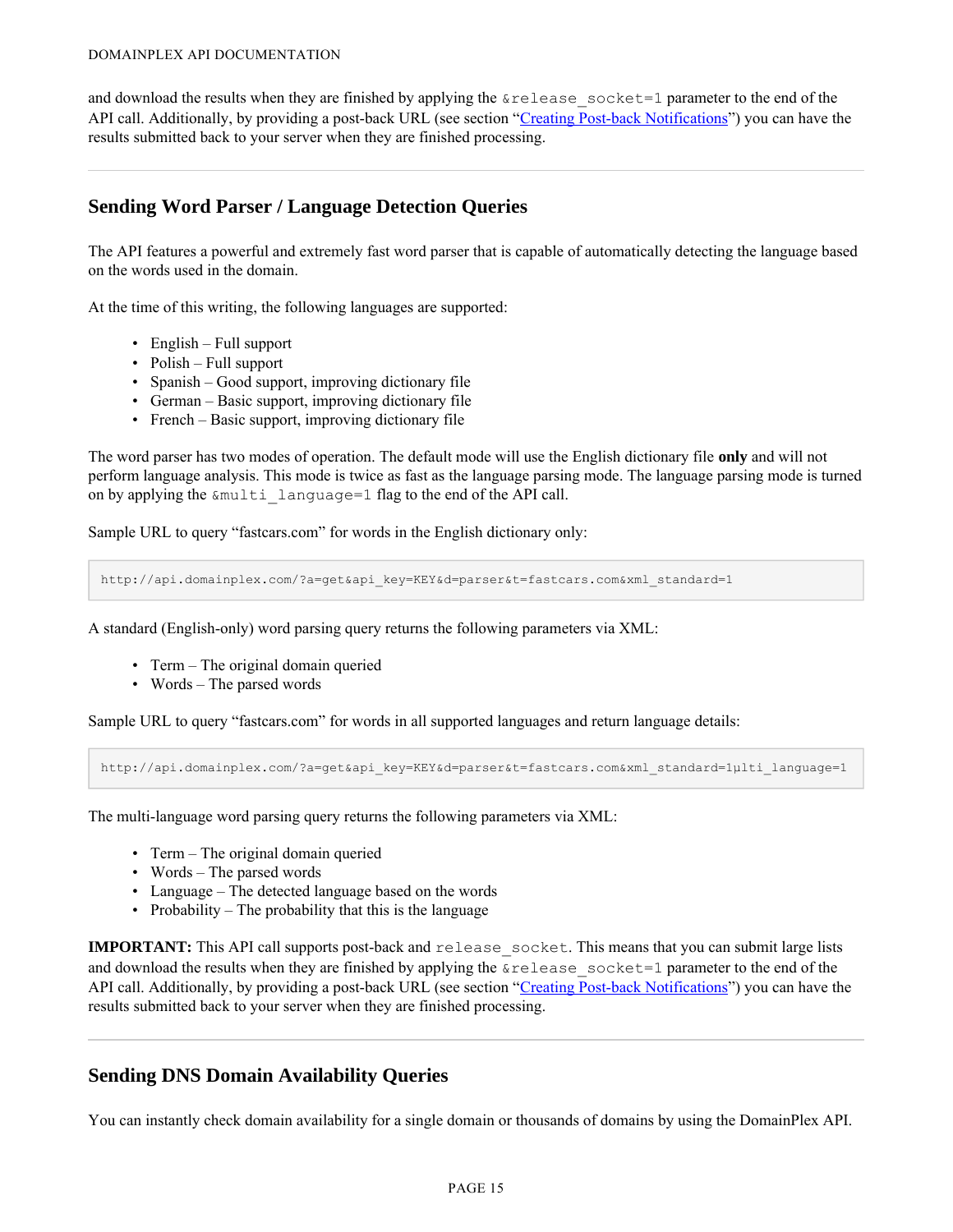The API is also capable of generating multi-extension matches for a single domain query (ex: fastcars.com  $\Rightarrow$ fastcars.com, fastcars.net, fastcars.org, etc).

The DNS data comes from multiple registries and is updated daily. As a result, the DNS checker cannot be relied upon for the latest availability information (for example, it should not be used to monitor domain availability). Domains registered or deleted on the day of the query may not show up in the results or may show an invalid status.

For **live** availability queries we recommend using the slower live availability checker (see the next section). At the time of this writing, the following extensions are supported by the DNS availability checker:

- com
- net
- org
- info
- us
- biz
- mobi
- xxx

• Most nTLDs (see information regarding [retrieving a list of supported extensions](#page-9-0))

Since the DNS availability mode is based on domains which exist in the daily zone file, domains which are in PendingDelete, Registrar-Hold or RedemptionPeriod status will show an invalid status of "available". Furthermore, domains with no name servers (< 0.5% of all registrations) will show an available status as well even though they are not available.

The DNS checker can be queried in two ways. The primary mode performs a simple zone lookup based on the domain entered. The secondary mode will query the specified domains in all supported extensions (by suppying the &multi\_tld=1 parameter).

Sample URL to query "fastcars.com" for availability:

http://api.domainplex.com/?a=get&api\_key=KEY&d=zone&t=fastcars.com&xml\_standard=1

The following results are returned:

- Domain The original domain queried
- Status The registration status: registered / available / unknown

If you wanted to check fastcars.com and all other supported extensions in one query you can do so by appending a &multi\_tld=1 parameter to the end of the API, for example:

http://api.domainplex.com/?a=get&api\_key=KEY&d=zone&t=fastcars.com&xml\_standard=1&multi\_tld=1

**IMPORTANT:** This API call processes data instantly and does not allow post-back or release socket queries. All queries are processed live and are not stored in the cache.

## <span id="page-17-0"></span>**Sending Registry Level Domain Availability Queries**

Although much slower than the DNS level check, the live availability checker is capable of checking domain availability at the registry. This API call should only be used when the live availability of a domain must be known (ex: newly registered domains or newly dropped domains).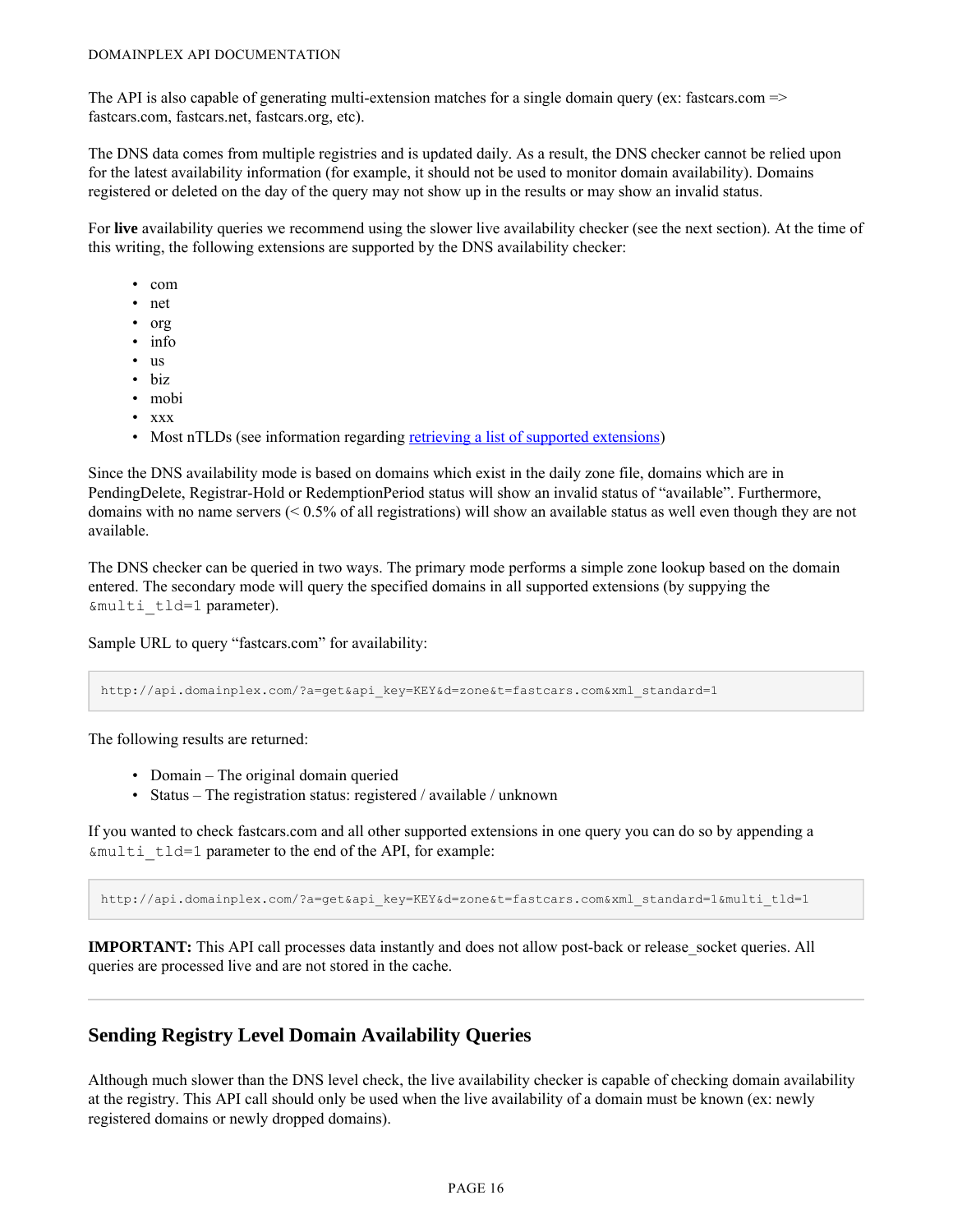Please note that this API call cannot be used to drop catch or monitor domain availability. We have placed time limits on the queries for this reason. For faster responses and bulk scans we strongly recommend using the DNS availability checker (see the previous section).

At the time of this writing, the following extensions are supported by the DNS availability checker:

- com
- net
- org
- info
- us
- biz
- mobi
- xxx
- tel
- de
- co.uk
- Most nTLDs (see information regarding [retrieving a list of supported extensions](#page-9-0))

The API call performs registry level availability checks, meaning that if the domain shows up as available, it is guaranteed to be available by the registry.

Sample URL to query "fastcars.com" for live availability:

```
http://api.domainplex.com/?a=get&api_key=KEY&d=availability&o=availability&t=fastcars.com&xml_stan
dard=1
```
The following results are returned:

- Domain The original domain queried
- Status The registration status: registered / available / unknown / error

**IMPORTANT:** This API call processes data instantly and does not allow post-back or release socket queries. All queries are processed live and are not stored in the cache. This API call cannot be used to backorder domains or monitor domain availability.

## <span id="page-18-0"></span>**Sending Sold History Search Queries**

Our servers constantly crawl various domain sales aggregator sites and store the sales in a centralized database accessible and searchable by all API users.

The API allows for two search modes:

- **Simple Search Mode** Instant results for domains matching the following criteria:
	- Exact Domains (&o=exact\_domains)
	- Exact Keywords (&o=exact\_keywords)
	- Flexible Domains (&o=flexible\_domains)
	- Flexible Keywords (&o=flexible\_domains)
- **Advanced Search Mode** Instant results for domains matching any of the following criteria ( $\&\circ$ =advanced must be supplied with the URL):
	- Keywords (&t parameter)
	- Extension (&extension parameter)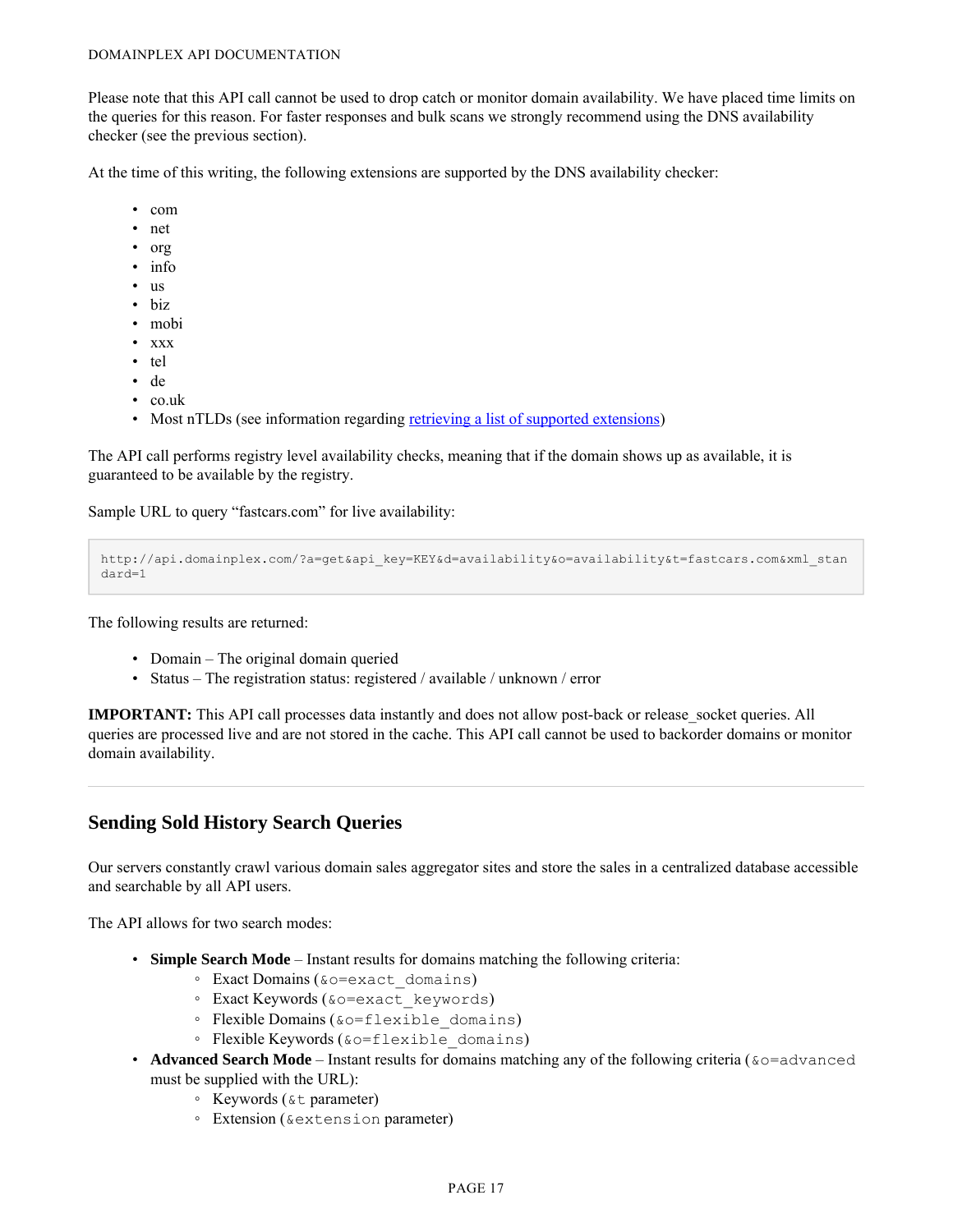- Minimum Price (&min\_price parameter)
- Maximum Price (&max\_price parameter)
- Sold Date Range Start (&sold\_start parameter, format: YYYY-mm-dd)
- Sold Date Range End (&sold\_end parameter, format: YYYY-mm-dd)
- Minimum SLD Length (&min\_length parameter)
- Maximum SLD Length (&max\_length parameter)
- Sales Source (&source parameter)

Keywords or domains are not required. So, you can perform a search on a date range (ex: domains sold this month) to see a complete list of recent sales.

Results are always sorted by the most recent sales date. Please note that we show a maximum of 500 results per query.

Sample URL to query "cars.com" for exact domain match:

http://api.domainplex.com/?a=get&api\_key=KEY&d=sold history&t=cars.com&o=exact domains&xml standar  $d=1$ 

Sample URL to query "cars" for exact SLD match:

http://api.domainplex.com/?a=get&api key=KEY&d=sold history&t=cars&o=exact keywords&xml standard=1

Sample URL to query "cars" for wildcard keyword match:

```
http://api.domainplex.com/?a=get&api_key=KEY&d=sold_history&t=cars&o=flexible_keywords&xml_standar
d=1
```
Sample URL to query domains sold between 2009-11-01 and 2009-11-30:

```
http://api.domainplex.com/?a=get&api_key=KEY&d=sold_history&o=advanced/d_start=2009-11-01/
d end=2009-11-30&xml standard=1
```
Sample URL to query domains in the .COM extension sold between \$100 and \$500:

```
http://api.domainplex.com/?a=get&api_key=KEY&d=sold_history&o=advanced&min_price=100&max_price=500
&extension=com&xml_standard=1
```
A standard query results in the following information being returned:

- term The original domain or keyword queried
- domain name The domain name sold
- sold date The domain sales date
- price The domain sales price
- source The domain sales source (ex: Afternic, TRAFFIC)
- mediator The sales mediator (only available on some sales)

**IMPORTANT:** This API call processes data instantly and does not allow post-back or release socket queries. All queries are processed live and are not stored in the cache.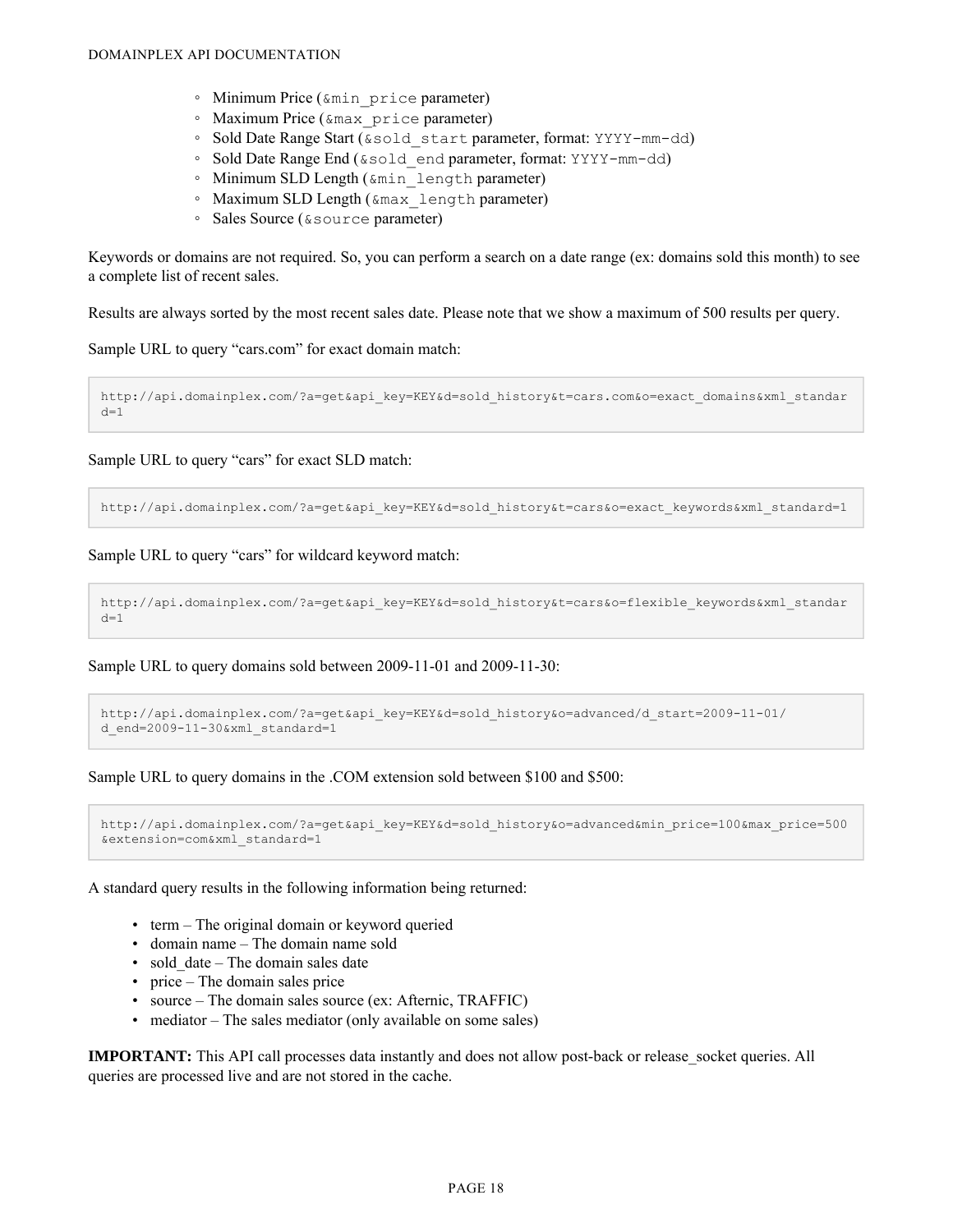## <span id="page-20-0"></span>**Sending Reverse IP Lookup Queries**

The API is capable of performing instant reverse IP lookups. This means that you can specify an IP address and instantly see the domains that are hosted on it.

All data is pulled from our snap shot database of 110 million web sites. We crawl the entire web on a monthly basis. The results may be delayed by up to 30 days.

The reverse IP API functions in two modes (specified by the  $\& \circ =$  parameter):

- **domains** Returns a list of actual domains hosted on a particular IP
- **count** Returns a count of domains hosted on a particular IP

Sample URL to see the number of domains hosted on "67.217.35.18"

http://api.domainplex.com/?a=get&api\_key=KEY&d=reverse\_ip&t=67.217.35.18&o=count&xml\_standard=1

Sample URL to see domains hosted on "67.217.35.18"

http://api.domainplex.com/?a=qet&api key=KEY&d=reverse\_ip&t=67.217.35.18&o=domains&xml\_standard=1

**IMPORTANT:** This API call processes data instantly and does not allow post-back or release socket queries. All queries are pulled from cache and our database does not include results for all possible keywords.

## <span id="page-20-1"></span>**Sending SERP Queries**

The API allows for pulling search results for specified keywords if they are already stored in our database.

The SERP API (SERP stands for Search Engine Results Page) does **not** perform a live lookup but relies on the cached data stored on our servers. Data quality is not guaranteed but it may be useful for various tools.

Only keywords can be used on this API call. Domains are not supported; neither is parsing words from domains. Please be advised that we only store "exact" search results, meaning that you have to put quotes around the keywords you submit (ex: "fast cars" and not fast cars).

SERP functions in two modes (specified by the  $\& \circ =$  parameter):

- **search** Returns search results for a given term
- **ads** Returns ads for a given term

The following results are returned with the SERP API call:

- keyword The original keyword queried
- source The search engine from which the data is provided (this cannot be set)
- title The tile of the site in the results
- description The description of the site
- url The URL of the site (if it is not an ad lookup)
- domain The domain of the site

Sample query to show the search results that come up on the search engines for "fast+cars":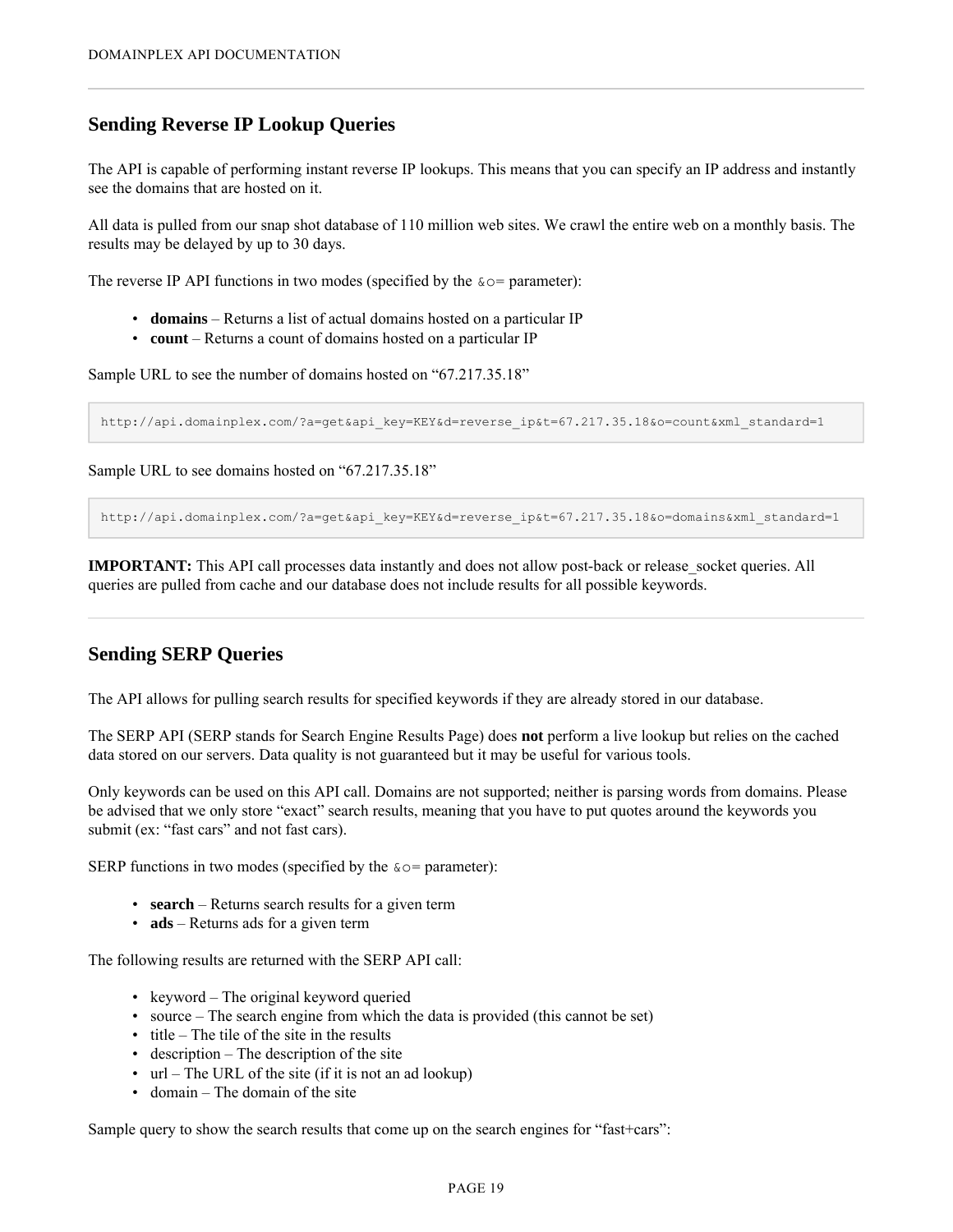http://api.domainplex.com/?a=get&api\_key=KEY&d=serp&t="fast+cars"

Sample query to show the ad results that come up on the search engines for "fast+cars":

http://api.domainplex.com/?a=get&api\_key=KEY&d=serp&t="fast+cars"&o=ads

**IMPORTANT:** This API call processes data instantly and does not allow post-back or release socket queries. All queries are pulled from cache and our database does not include results for all possible keywords.

## <span id="page-21-0"></span>**Downloading Domain Lists with the API**

Many different domain name lists are available for download via the DomainPlex API in a standardized format. You no longer have to worry about loading lists from various sources and having to parse out specific data (such as bids from NameJet auctions, or drop dates from PendingDelete lists). All of our lists are updated at least once per day, with many lists being updated throughout the day (such as Available and Aftermarket auction lists).

Downloadable lists are divided into three categories:

- **Raw Domain Lists** Lists containing domain names and information specific to the list type (ex: for PendingDelete lists, this would include the domain and drop date, for aftermarket auction lists, this would include the domain, auction start and end times, bids, links, etc). Data is provided via standardized XML format and generally updated throughout the day
- **Processed Domain Lists** Raw domain lists scanned for metrics such as link popularity, term popularity, registrar, value, and much more.
- **Zone Files** Both raw and clean zone files are available for download once per day for .com/.net/.org/.info/.us/.biz/.mobi/.xxx and nTLD extensions.

The following lists are available for download using both raw and processed methods:

- **Available** Domains which became available today
	- Domain
	- &o=available&list\_date=YYYY-mm-dd
- **PendingDelete Domains** Domains dropping within the next 6 days
	- Domain
	- Drop Date
	- &o=pendingdelete&list\_date=YYYY-mm-dd
- **Registrar-Hold** Domains which have just expired and will drop within 30-120 days
	- Domain
	- Expire Date
	- Optional Registrar
	- Optional Creation Date
	- Optional Name servers
	- Optional Emails
	- &o=registrar-hold&list\_date=YYYY-mm-dd
- **Redemption Period** Domains which have recently expired and will drop within 45-60 days
	- Domain
	- Expire Date
	- Optional Registrar
	- Optional Creation Date
	- Optional Name servers
	- Optional Emails
	- &o=redemptionperiod&list\_date=YYYY-mm-dd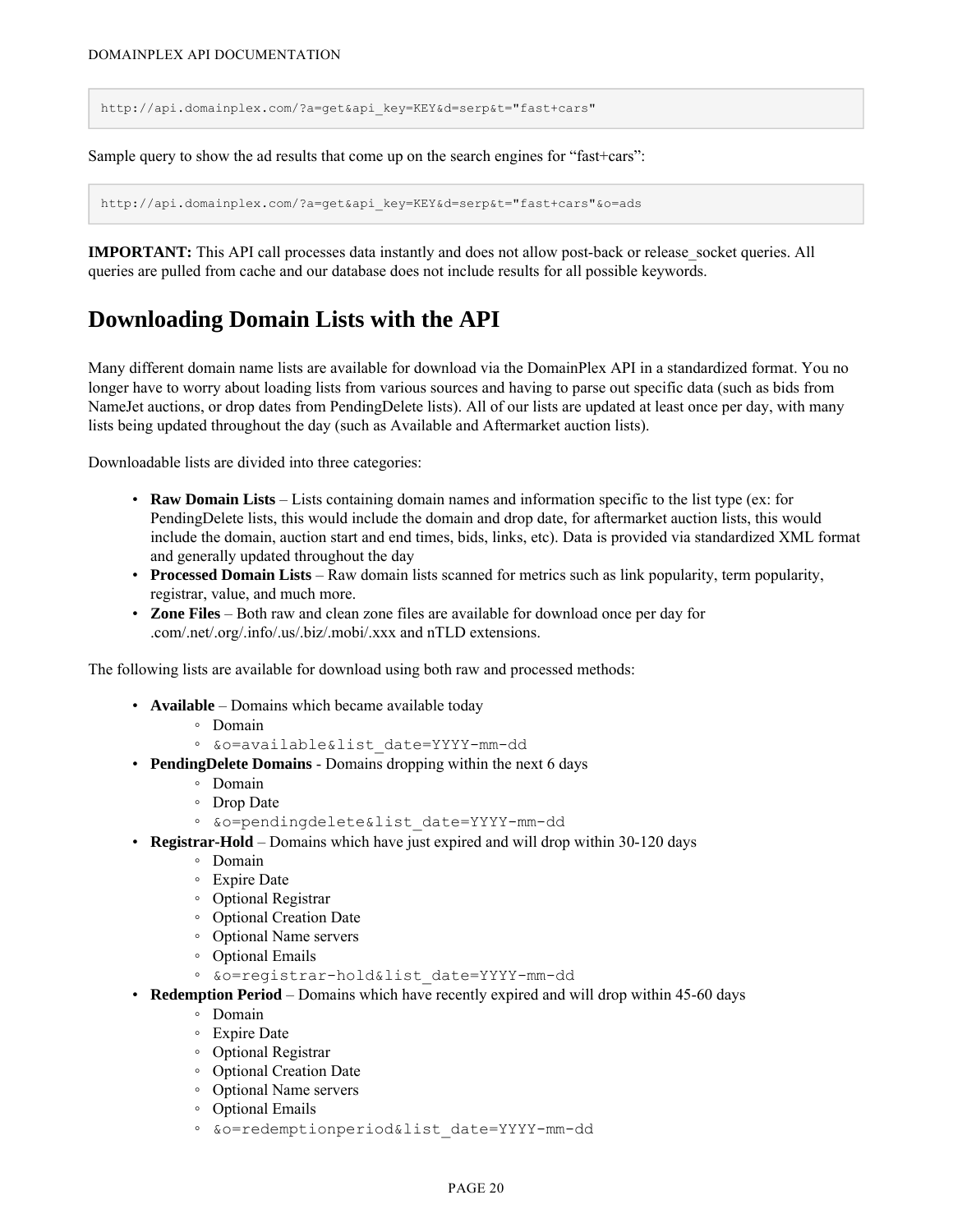#### • **SnapNames Exclusive Auctions**

- Domain
- Auction Join By Date
- Auction End Date
- Auction Price
- Auction Bidders
- Auction URL
- &o=snapnames+exclusive+drops&list\_date=YYYY-mm-dd

#### • **NameJet Pre-Release Auctions**

- Domain
- Auction Join By Date
- Auction Price
- Auction URL
- &o=namejet+pre-release&list\_date=YYYY-mm-dd
- **GoDaddy Auctions**
	- Domain
	- Auction End Date
	- Auction Price
	- Auction Bidders
	- Auction URL
	- Domain Traffic
	- Domain Revenue
	- Auction Title
	- Auction Description
	- &o=godaddy+auctions&list\_date=YYYY-mm-dd
- **New Registrations** Domains registered / added to the zone on the specified date
	- Domain
	- Optional Registrar
	- Optional Creation Date
	- Optional Expiration Date
	- Optional Name servers
	- &o=raw\_file&list\_type=new\_registrations&list\_date=YYYY-mm-dd
	- &o=raw\_file&list\_type=new\_registrations\_registry&list\_date=YYYY-mmdd
- **New Deletions** Domains deleted from the zone on the specified date
	- Domain
	- &o=raw\_file&list\_type=new\_deletions&list\_date=YYYY-mm-dd
- Expiring Soon Domains which are set to expire on the specified date
	- Domain
	- Registrar
	- Creation Date
	- Expiration Date
	- Update date
	- Name Server
	- Email
	- &o=expiring\_soon&list\_date=YYYY-mm-dd

## <span id="page-22-0"></span>**Downloading Raw Domain Lists**

Once you have decided which list you want to download you can issue the following API command: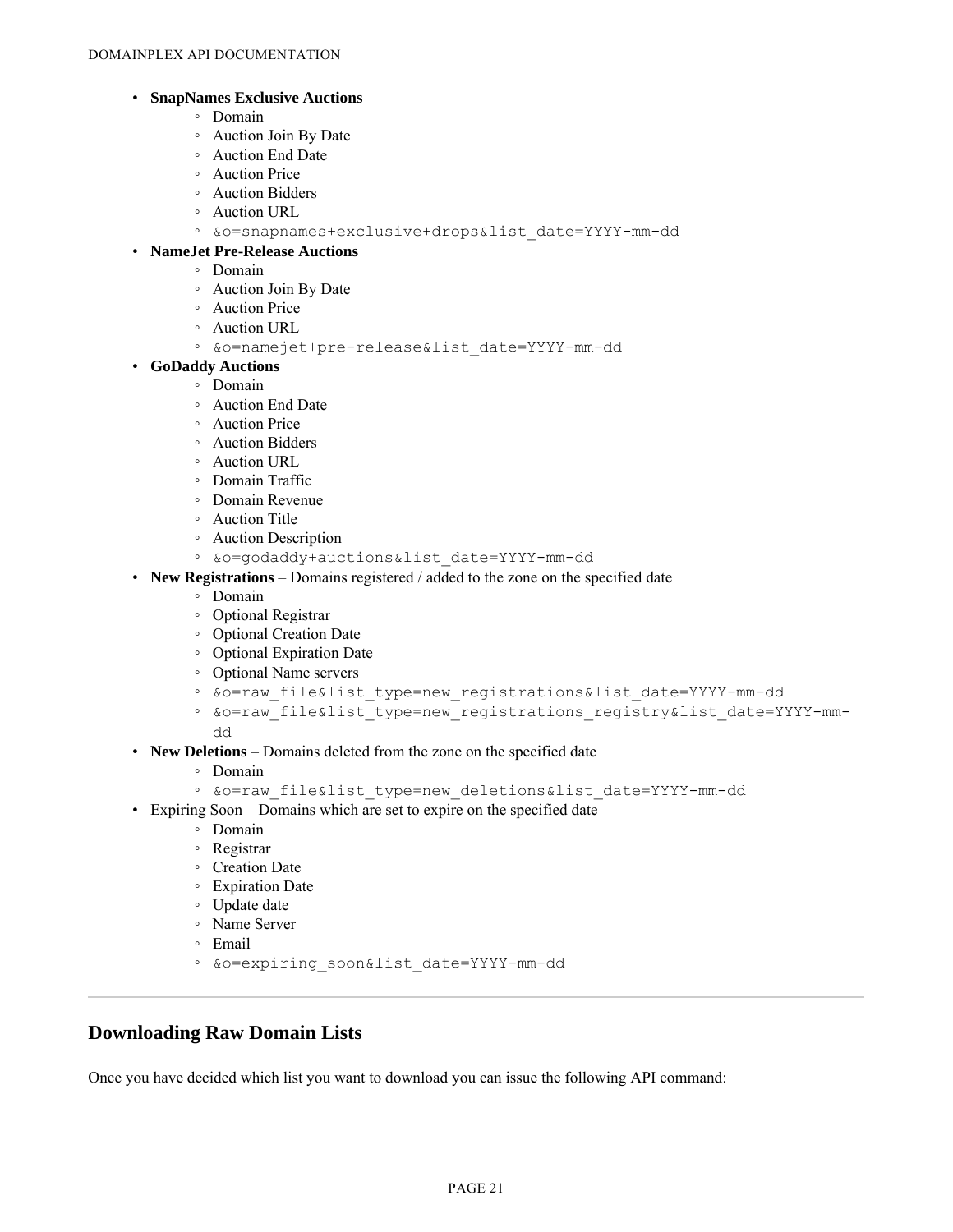```
http://api.domainplex.com/?a=get&api_key=KEY&d=lists&o=LISTCATEGORY&list_type=LISTYPE&list_date=YY
YY-mmdd
```
Necessary parameters:

- $\&o=LISTCATEGORY You can find the list category in the section above. Ex:  $\&o=expiring$  soon$
- $\&$ list date=YYYY-mm-dd This is the date for which the list was PROCESSED (does not mean drop date or auction end date, but rather processing date, or the day it was entered into our system). Ex: &list\_date=2009-11-19
- & list type=LISTTYPE Some queries (such as new registrations and new deletions) require a list type. Please see above section for details.

## <span id="page-23-0"></span>**Downloading Processed Domain Lists**

Downloading processed domain lists is just as easy as downloading raw lists. Please note that due to the value of these lists and the resources required to generate them, they are only available to select clients.

Once you have decided which list you want to download you can issue the following API command:

```
http://api.domainplex.com/?a=get&api_key=KEY&d=lists&o=LISTCATEGORY&list_type=LISTYPE&list_date=YY
YY-mmdd?ocessed=1
```
Necessary parameters:

- $\&o=LISTCATEGORITHM You can find the list category in the section above. Ex:  $\&o=expiring$  soon$
- $\&$ list date=YYYY-mm-dd This is the date for which the list was PROCESSED (does not mean drop date or auction end date, but rather processing date, or the day it was entered into our system). Ex: &list\_date=2009-11-19
- $\&$ list type=LISTTYPE Some queries (such as new registrations and new deletions) require a list type. Please see above section for details.
- &processed=1 Tells the API to show processed results.

## <span id="page-23-1"></span>**Downloading Zone Files**

The API allows for instant download of daily updated zone files. Zone files are updated at 7 AM US Central time.

Due to the amount of bandwidth required to upload zone files this feature is only available upon request. The following zone files are currently supported:

- com
- net
- org
- info
- us
- biz
- mobi
- xxx
- Most nTLDs (see information regarding [retrieving a list of supported extensions](#page-9-0))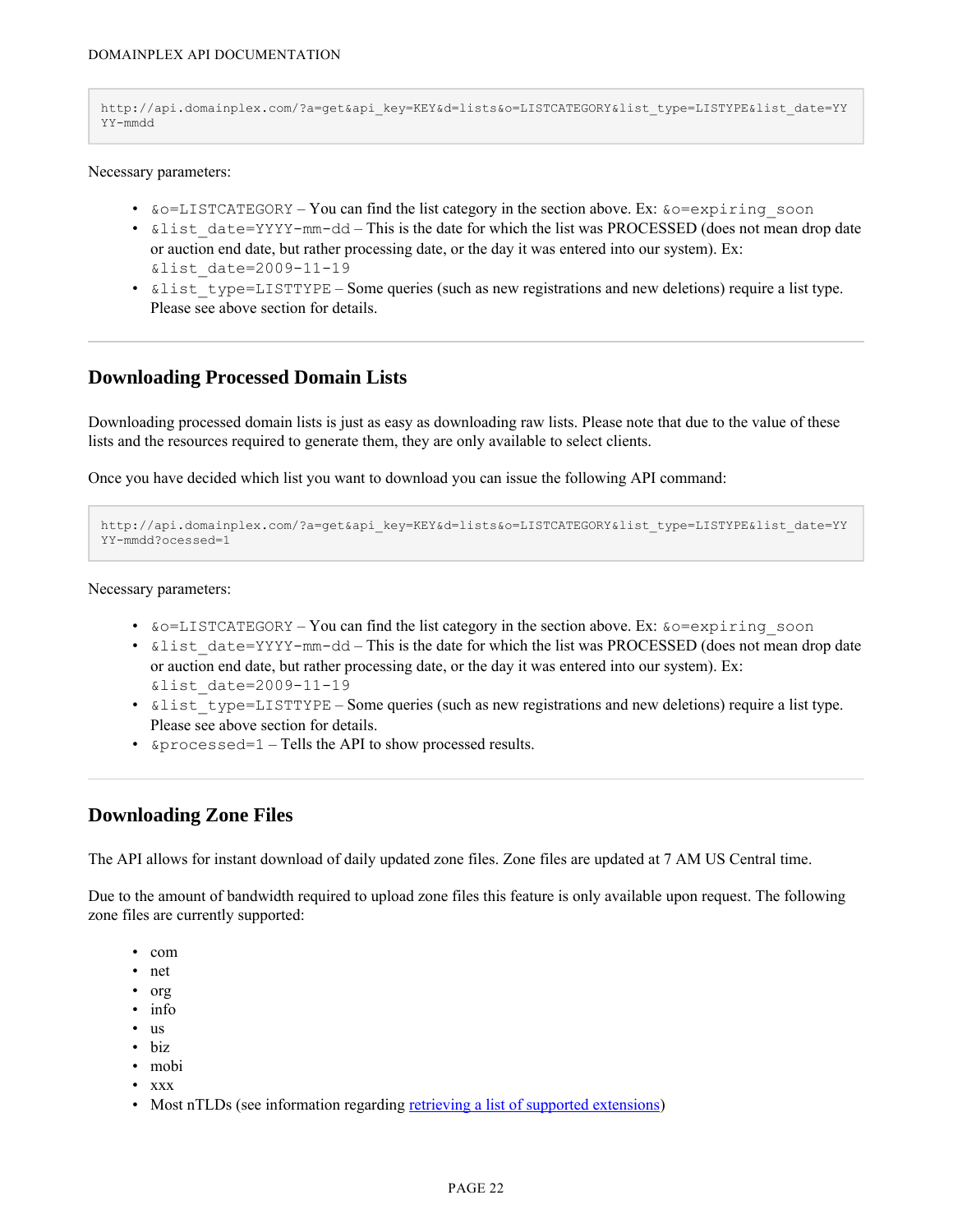#### DOMAINPLEX API DOCUMENTATION

Two types of downloads are available for each of the supported extensions:

- Raw Raw zone files as provided by the registry (includes domains and name servers). Unsorted and about 6 GB uncompressed for .com (~300m records, ~80m unique domains). Unless you have a specific need for domains and name servers with the resources to load and parse this file, you should not download this list.
- Processed Sorted & unique domain names. Approximately ~80m domains. Duplicates removed.

Sample URL to download **raw** com zone file:

http://api.domainplex.com/?a=get&api\_key=KEY&d=lists&o=zone\_files&zone=com

Sample URL to download **processed** com zone file:

http://api.domainplex.com/?a=get&api\_key=KEY&d=lists&o=zone\_files&zone=com?ocessed=1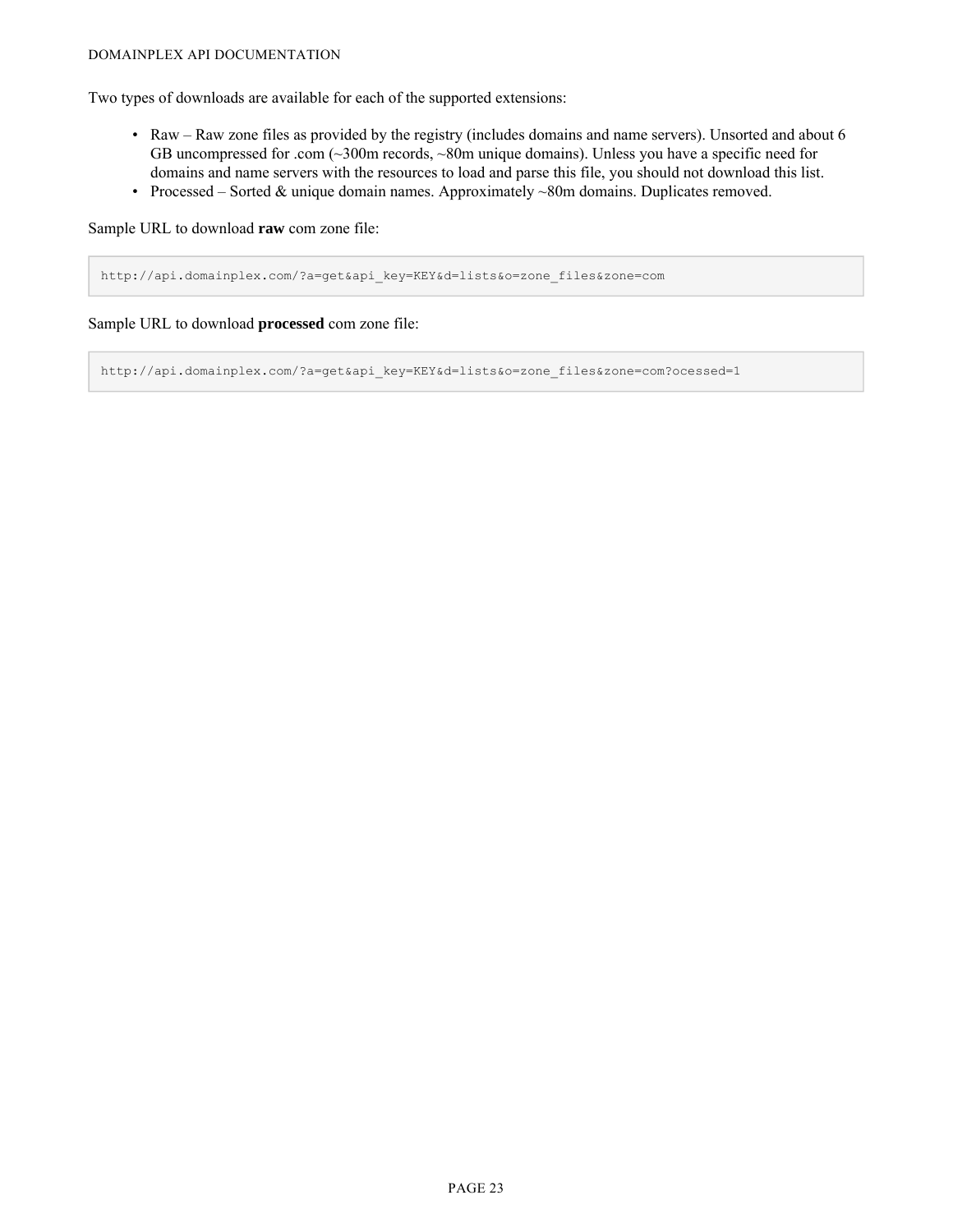# <span id="page-25-0"></span>**Advanced API Calls**

## <span id="page-25-1"></span>**Checking Session Progress**

Almost all API calls result in a new session being created to handle various aspects of the call. Each session stores information related to the query such the list of domains submitted, session start time, session end time, session progress, session status and much more.

While some queries return results instantly, other queries (such as bulk appraisal queries) may take from a few minutes to a few hours to complete, hence the need for sessions.

You can check the status of **all of your sessions** at any time by calling the API command below:

http://api.domainplex.com/?a=session\_progress&api\_key=KEY

The above command will return your last 100 sessions and the details associated with those sessions. If you have more than 100 sessions in your history you can specify a starting point with a &start parameter (remember, all results are sorted by newest to oldest).

http://api.domainplex.com/?a=session\_progress&api\_key=KEY?t=5000

The following information is returned with the session data:

- **session name** A unique 45 character name assigned to this session.
- **session user** The user associated with this session.
- **status** The status of this session (active, processing, completed, canceled).
- **type** The type of session this is (ex: appraisal, whois, word parser, lead).
- **stage** The stage of the session (ex: appraisal, whois, word parser, lead).
- **stage\_description** Description of what is being done (ex: checking whois for test.com).
- **stage\_progress** The progress of the stage expressed as a percentage.
- **overall\_progress** The overall session progress expressed as a percentage.
- **last updated** Date and time this session was last updated (US Central time zone).
- **session\_download** If the session is completed, this is the link to download the results.

Some API calls hand off work to daemons that specialize in processing a certain task.

For example, an appraisal query will split the work load to a word parsing daemon (which parses words), as well as to a search engine daemon (for checking search engine stats), a whois daemon (for pulling domain age and other relevant data) and so on. The "stage", "stage description" and "stage progress" refer to the actual work being performed while the "type" attribute specifies the type of the master session (ex: appraisal, lead, whois).

You can also check the status of a single session once you have its name (from the bulk session URL above). This is ideal for quickly checking session progress via AJAX while a user waits for the results.

The following query can be used to check individual session progress (replace sessionname with the name of the session from the bulk list):

http://api.domainplex.com/?a=session\_progress&api\_key=KEY&session\_name=SESSIONNAME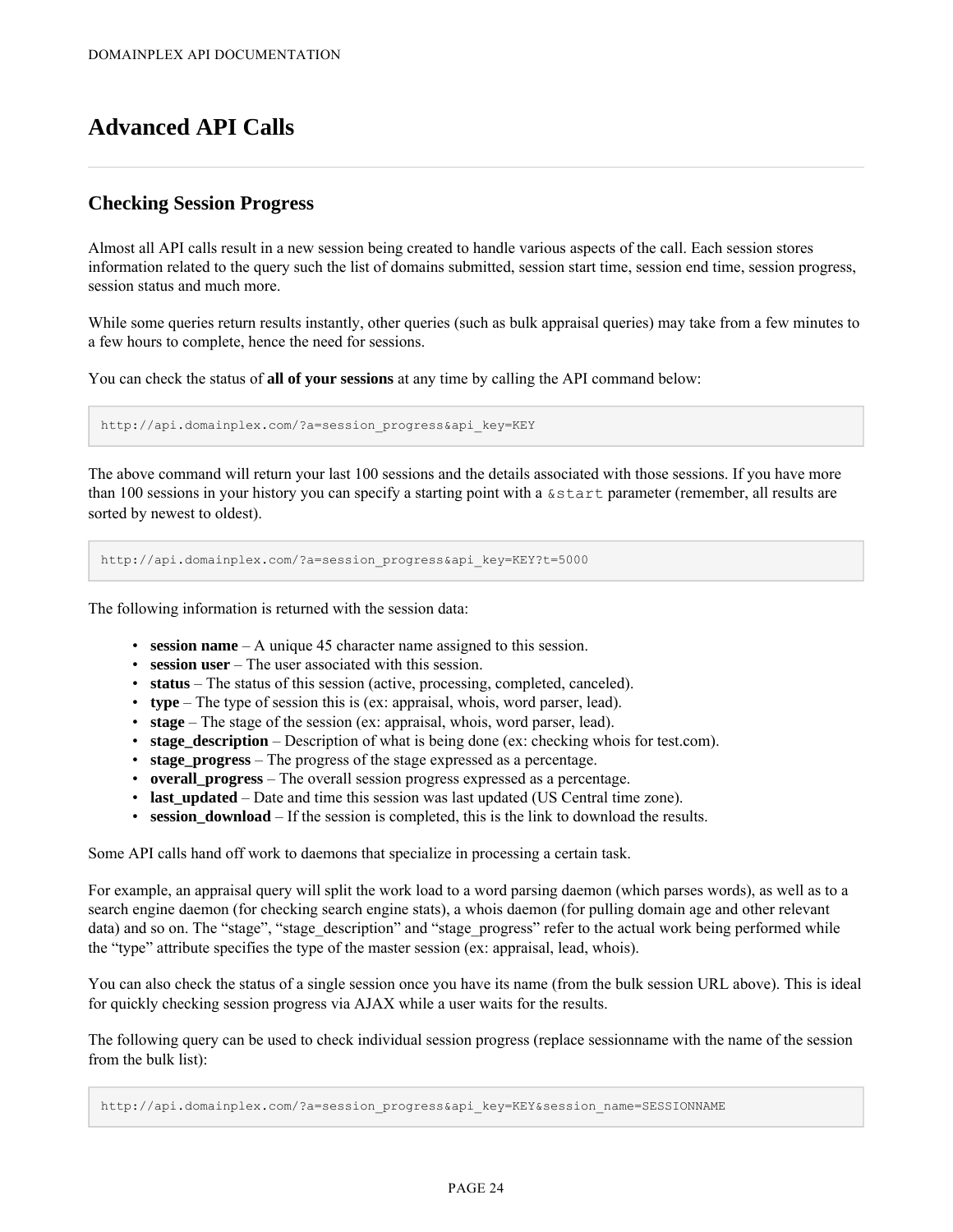## <span id="page-26-0"></span>**Stopping Queued Sessions**

All bulk sessions in "Active" status can be stopped and the resources assigned to the user released.

To cancel a session, you must know the session name. See the section above titled "Checking Session Progress" to obtain a session name for a session you wish to cancel.

Once you have obtained the session name run the API call below to cancel the session:

http://api.domainplex.com/?a=session\_cancel&api\_key=KEY&session\_name=SESSIONNAME

Please note that it may take up to 1 minute for the session to completely cancel and for the resources to be released. Canceled sessions will NEVER return any results. All results are automatically purged when a session is canceled.

## <span id="page-26-1"></span>**Downloading Completed Sessions**

You can download session results for up to seven days starting from the session completion date for all sessions with a "Completed" status.

To download session results, you must know the session name. See the section above titled "Checking Session Progress" to obtain a session name for a session you wish to download.

Once you have obtained the session name run the API call below to download the session results:

http://api.domainplex.com/?a=session\_download&api\_key=KEY&session\_name=SESSIONNAME

All sessions older than seven days are automatically purged for privacy reasons and to conserve disk space.

## <span id="page-26-2"></span>**Creating Simple Notifications**

The API server can notify your server when a session you've initiated completes. This is called a "Simple" notification because no results are sent back, only a notification indicating that the session completed and you can download the results at your convenience.

The following tools support simple notifications:

- appraiser
- lead generator
- whois checker
- trademark checker
- word parser

A notification is a URL to which our server will send a POST request when the session completes. The following requirements must be met:

- http URLs only (no https)
- URL length must be less than 250 characters
- URL must be valid and start with http://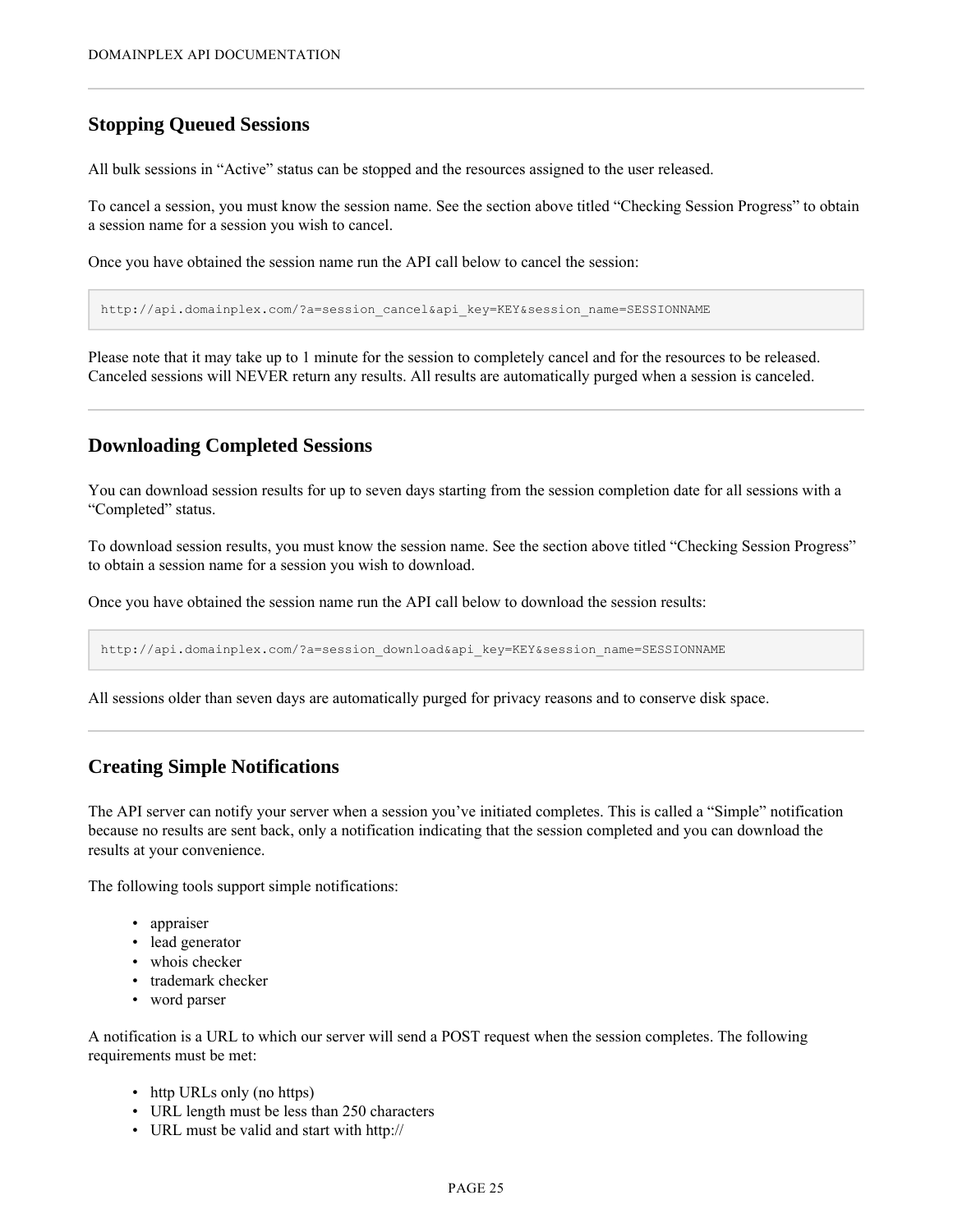• URL cannot include additional parameters such as ? or & (direct URL only)

For example, if you wanted to have your server listen for notification updates using myscript.php, you would add the following parameter to your API calls (ex: bulk appraisal queries):

¬ify\_url=http://www.MYDOMAIN.com/myscript.php

Keep in mind that PHP and other programming languages may require that you encode the URL prior to sending it with the request (in PHP you would call the urlencode function on the actual URL you want to notify to).

Adding the above parameter to your API query will result in your server receiving a notification upon completion of the session.

The notification contains the following data (in PHP they are accessible using the  $\frac{1}{2}$  POST['PARAMNAME'] variable, where PARAMNAME is one of parameters below):

- **api\_session** The API session for which this notification is sent
- **api** user The API user for which this notification is sent
- **api\_duration** The session processing duration, in milliseconds

## <span id="page-27-0"></span>**Creating Post-back Notifications**

In addition to sending simple notifications, the API server can also post-back the results of the session back to your server when the session completes via a post-back notification.

The following tools support Post-back notifications:

- appraiser
- lead generator
- whois checker
- trademark checker
- word parser

A post-back URL should point to a script on your server that will receive a POST request from our server with session details and session results. A post-back URL must meet the following requirements:

- http URLs only (no https)
- URL length must be less than 250 characters
- URL must be valid and start with http://
- Your script must be able to process POST methods
- Results must be under 50 megabytes
- URL cannot include additional parameters such as ? or & (direct URL only)

For example, if you wanted to have your server listen for notification updates using myscript.php, you would add the following parameter to your API calls (ex: bulk appraisal queries):

&postback\_url=http://www.MYDOMAIN.com/myscript.php

Keep in mind that PHP and other programming languages may require that you encode the URL prior to sending it with the request (in PHP you would call the urlencode function on the actual URL you want to post back to).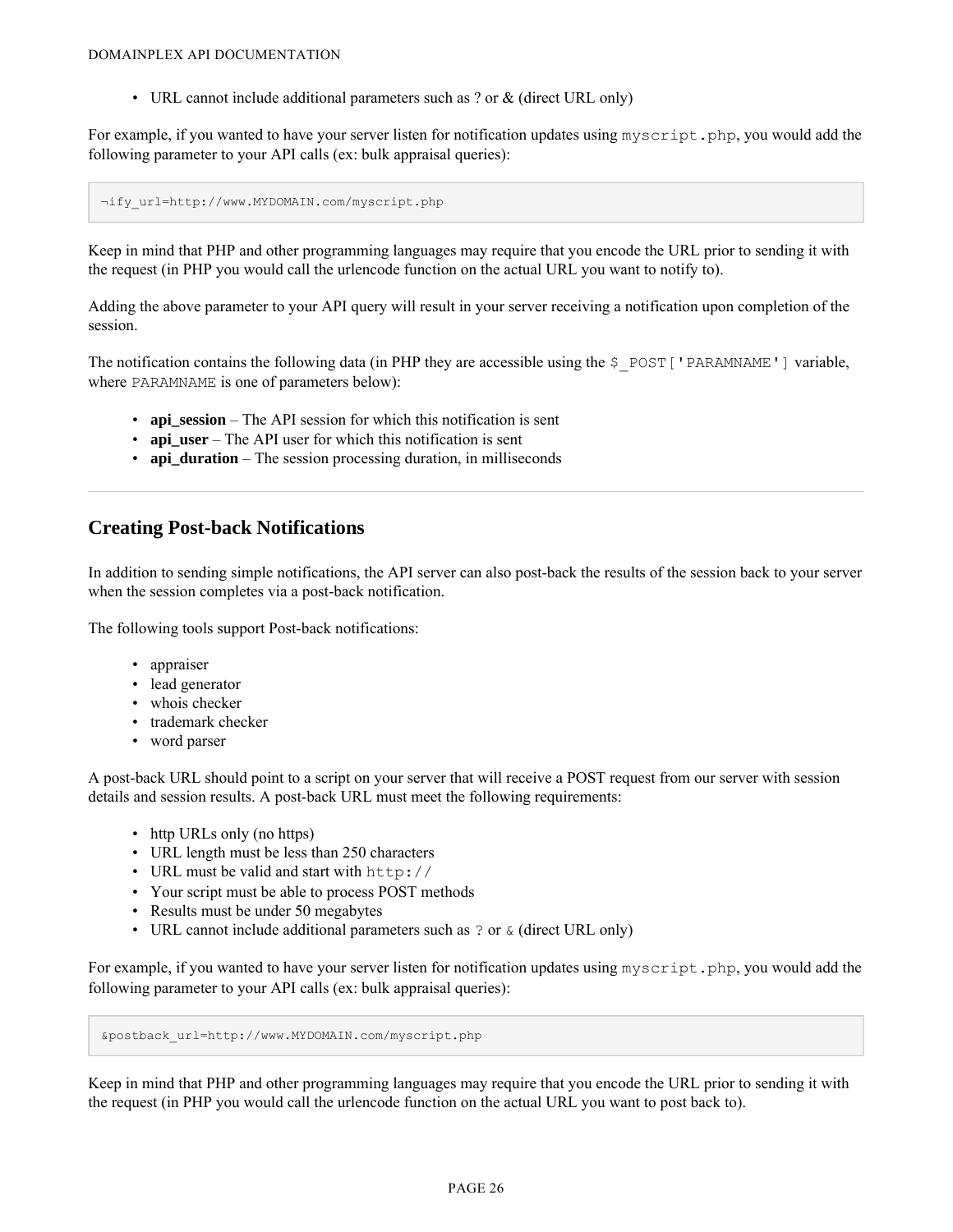Adding the above parameter to your API query will result in your server receiving a notification and results data upon completion of the session.

The post-back notification contains the following data parameters (in PHP they are accessible using the \$\_POST['PARAMNAME'] variable, where PARAMNAME is one of parameters below):

- api session The API session for which this notification is sent
- api user The API user for which this notification is sent
- api\_duration The session processing duration, in milliseconds
- data The actual results of the session (ex: appraisal or whois results)

## <span id="page-28-0"></span>**Viewing Usage Statistics**

You can view the query log for your account at any time by using an appropriate API call.

Please keep in mind that we increment query counts based on the total amount of data processed and not based on query count.

In other words, if you submitted an appraisal query with one domain, the query count would be incremented by one. However, if you sent an appraisal query with 100 domains then the query count would be incremented by 100 because 100 items will be *processed* in a single query.

The following query logs are available:

- Daily Global Query Summary The total number of queries processed for all tools and services.
- Daily Tool Query Summary The total number of queries processed for each tool and service.
- Daily IP Query Summary The total number of queries processed for each of your client's remote IPs (if specified using the  $\&$  remote ip parameter).

#### **All logs are updated live with no delay.**

Sample URL to pull daily global query summary:

http://api.domainplex.com/?a=stats&api\_key=KEY&o=global\_summary

Sample URL to pull daily tool query summary:

http://api.domainplex.com/?a=stats&api\_key=KEY&o=tool\_summary

Sample URL to pull daily IP query summary:

http://api.domainplex.com/?a=stats&api\_key=KEY&o=ip\_summary

By adding a &remote ip=IPADDRESS parameter to the end of API calls you'll be able to track your clients' usage and place limits based on query counts and IPs.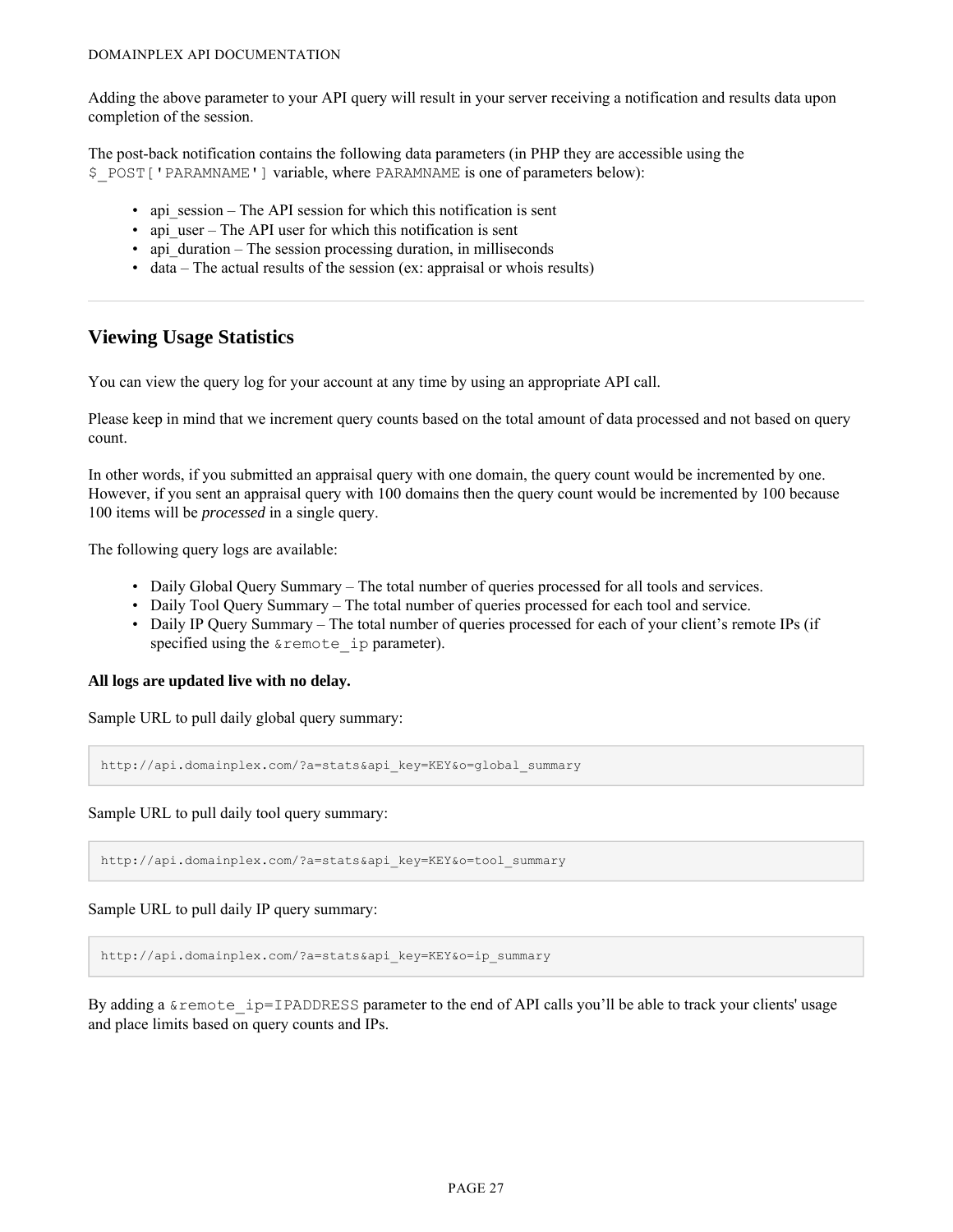## <span id="page-29-0"></span>**API Command List**

The commands listed below are those configured for your account.

<span id="page-29-1"></span>**aftermarket** Aftermarket Domain Search.

Search various archived domain name aftermarket data for one or more domain names.

• t - one or more domain names, separated with >>

Example URL:

http://api.domainplex.com/?a=get&api\_key=KEY&d=aftermarket&t=alkamshle.com&xml\_standard=1

Example Output:

```
<?xml version="1.0" encoding="UTF-8"?>
<results>
    <aftermarket domain="alkamshle.com" source="NameJet Pre-Release" action_date="2011-12-30
00:00:00" bid="69.00" bin="0.00" bidders="0" url="http://www.namejet.com/Pages/Auctions/
BackorderDetails.aspx?domainname=alkamshle.com" title="" mod_date="2011-12-11 03:36:44" />
\langleresults>
```
<span id="page-29-2"></span>**alexa** Check Cached Alexa Data.

Retrieve cached Alexa traffic data for one or more domains, including traffic rank, link popularity and other stats.

• t - one or more domains, separated with >>

Example URL:

http://api.domainplex.com/?a=get&api\_key=KEY&d=alexa&t=example.com&xml\_standard=1

Example Output:

```
<?xml version="1.0" encoding="utf-8"?>
<results>
   <alexa domain="example.com" link_popularity="35222" traffic_rank="9128" trend="6600"
owner="internet assigned numbers authority" email="res-dom@iana.org" city="marina del rey"
state="CA" country="US" language="EN" code="" created="1995-08-14"
phone="+13108239358,fax:+13108238649" />
\langle/results>
```
<span id="page-29-3"></span>**appraise** Generate Automated Appraisals and Extract Domain Analytics.

Process domain name appraisals and extract domain analytics. Returns appraised value and a wide variety of analytic data.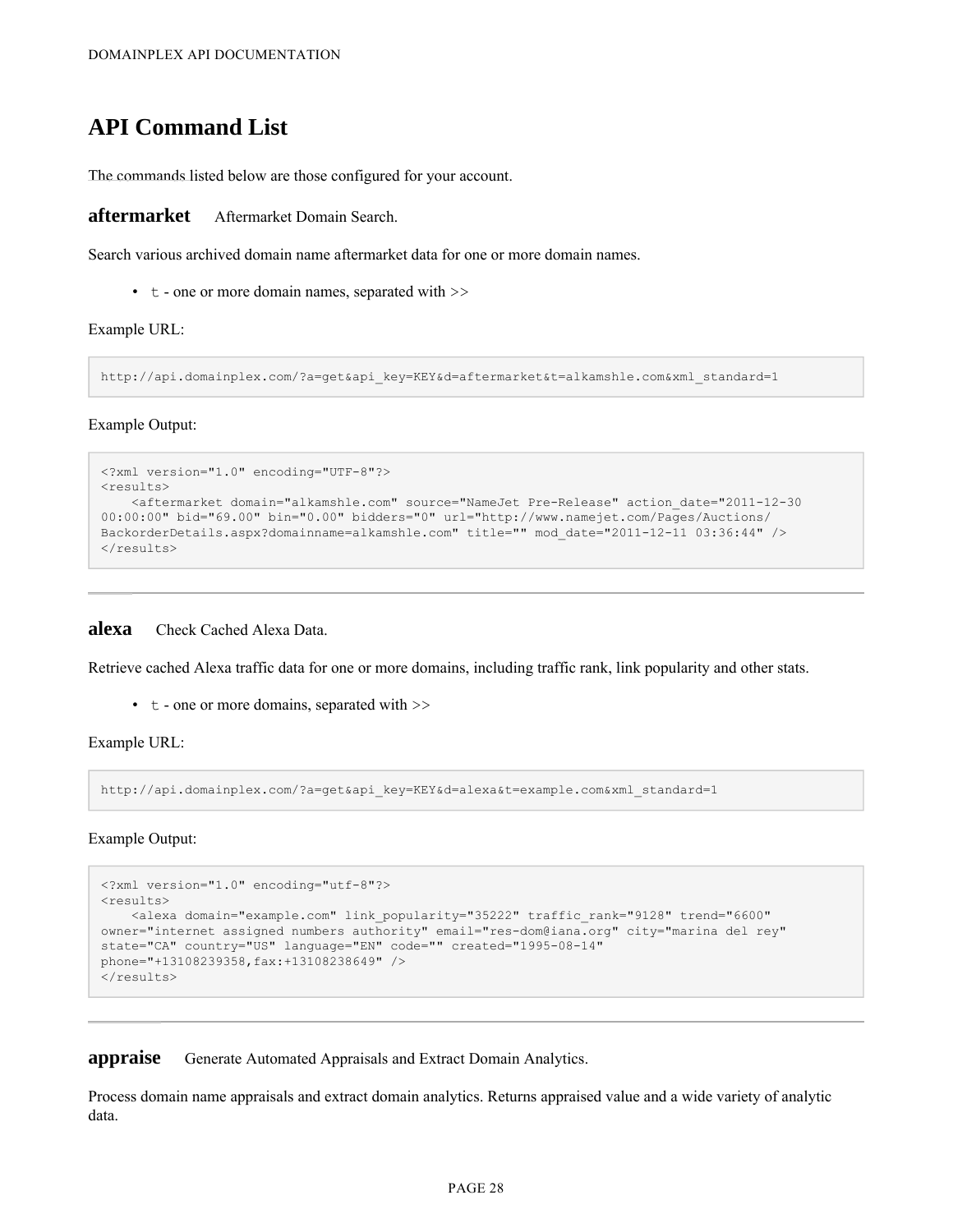#### DOMAINPLEX API DOCUMENTATION

Please refer to the [Sending Appraisal Queries](#page-10-1) portion of this document for complete details.

- t one or more domains, separated with >>
- efficient mode=1 optional, recommended will query only the most vital metrics necessary for an appraisal, while pulling archived non-vital metrics from the database (e.g. PageRank).
- fast mode=1 optional will appraise domains faster, without querying live metrics.
- no  $seo=1$  optional will not provide extra SEO data (such as Alexa, Pagerank, etc), thus improving the response time.

Example URL:

http://api.domainplex.com/?a=get&api\_key=KEY&d=appraise&t=example.com&xml\_standard=1

Example Output:

```
<?xml version="1.0" encoding="UTF-8"?>
<results>
   <appraisal domain="example.com">
        <domain_cc>Example.com</domain_cc>
        <sld>example</sld>
       <tld>com</tld>
       <words>example</words>
       <language>english</language>
       <language_probability>100.0</language_probability>
        <category>Other -- Generic Single Word</category>
        <appraised_value>325000</appraised_value>
        ...
   </appraisal>
\langle/results>
```
### <span id="page-30-0"></span>**appraise\_cache** Cached appraisals.

Example URL:

http://api.domainplex.com/?a=get&u=%username%&p=%password%&d=

<span id="page-30-1"></span>**appraise\_history** Access historical appraisal data for any domain.

Access historical appraisal data for any domain

Example URL:

http://api.domainplex.com/?a=get&u=%username%&p=%password%&d=

<span id="page-30-2"></span>**archive** Check Cached Domain Metrics.

Retrieve cached metrics for one or more domain names, including Alexa data, keyword search rank and link popularity, Wayback stats and past auction details.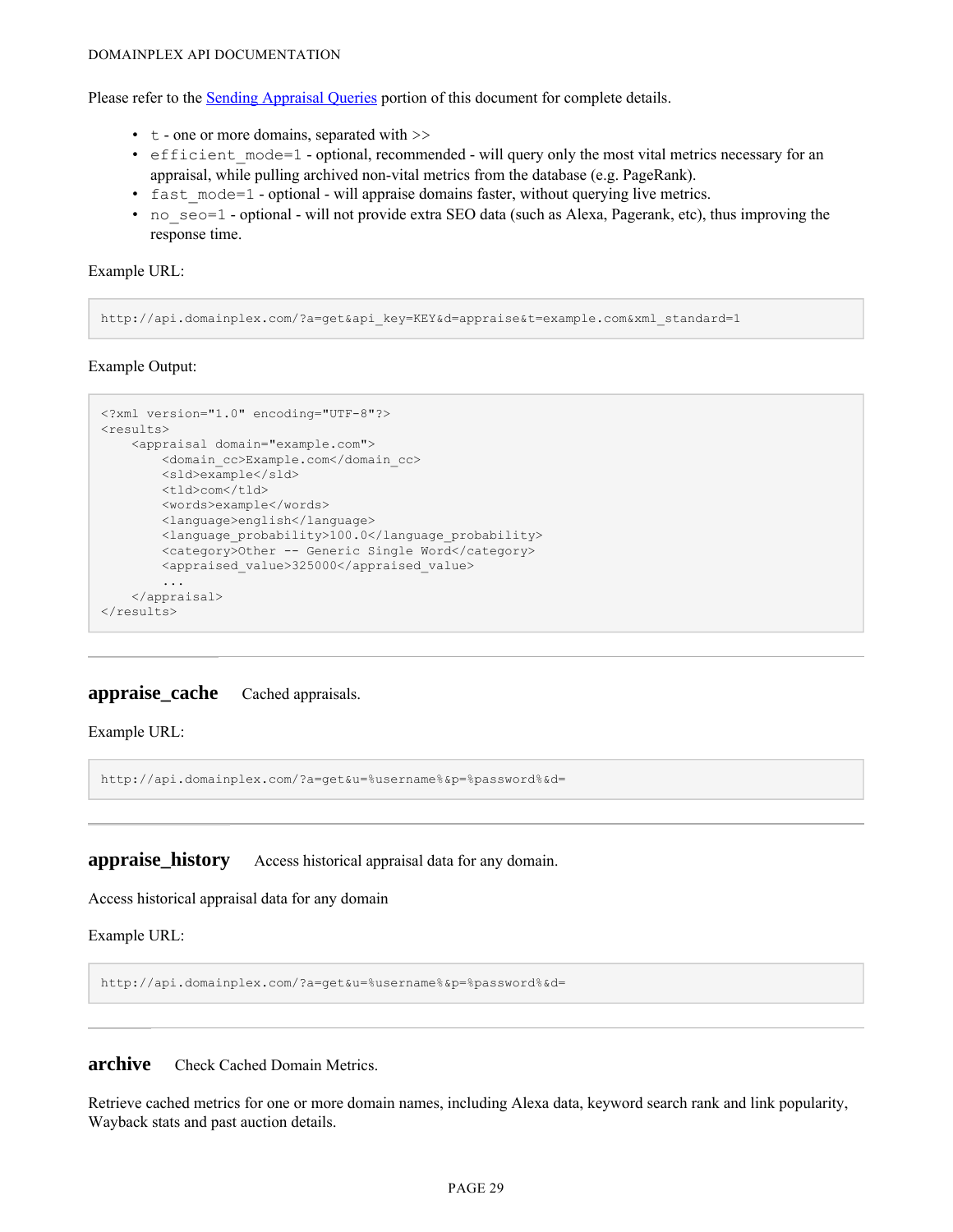• t - one or more domains, separated with  $\gg$ 

#### Example URL:

http://api.domainplex.com/?a=get&api\_key=KEY&d=archive&t=example.com&xml\_standard=1

Example Output:

```
<?xml version="1.0" encoding="UTF-8"?>
<result>
   <domain>example.com</domain>
   <alexa>
        <traffic_rank>9128</traffic_rank>
        <link_popularity>35222</link_popularity>
        <trend>6600</trend>
        ...
   </alexa>
    <google>
       <link_popularity>2300</link_popularity>
       <link_saturation>?</link_saturation>
       <sld_term_popularity>0</sld_term_popularity>
       <sld_ads>1</sld_ads>
        <keyword_term_popularity>0</keyword_term_popularity>
        <keyword_ads>?</keyword_ads>
   </google>
    ...
</result>
```
## <span id="page-31-0"></span>**availability** Check Live Domain Availability.

Perform live availability checks on one or more domain names to determine if they are available for registration.

Slower than the dns availability service but can detect domains that are registered but not resolving in DNS. See the [Sending Registry-Level Domain Availability Queries](#page-17-0) section for complete details.

• t - one or more domains, separated with >>

Example URL:

```
http://api.domainplex.com/?a=get&api_key=KEY&d=availability&o=availability&t=example.com&xml_stand
ard=1
```
Example Output:

```
<?xml version="1.0" encoding="UTF-8"?>
<result>
   <domain>example.com</domain>
   <status>registered</status>
\langleresult>
```
<span id="page-31-1"></span>**backlinks** Domain Backlinks Report.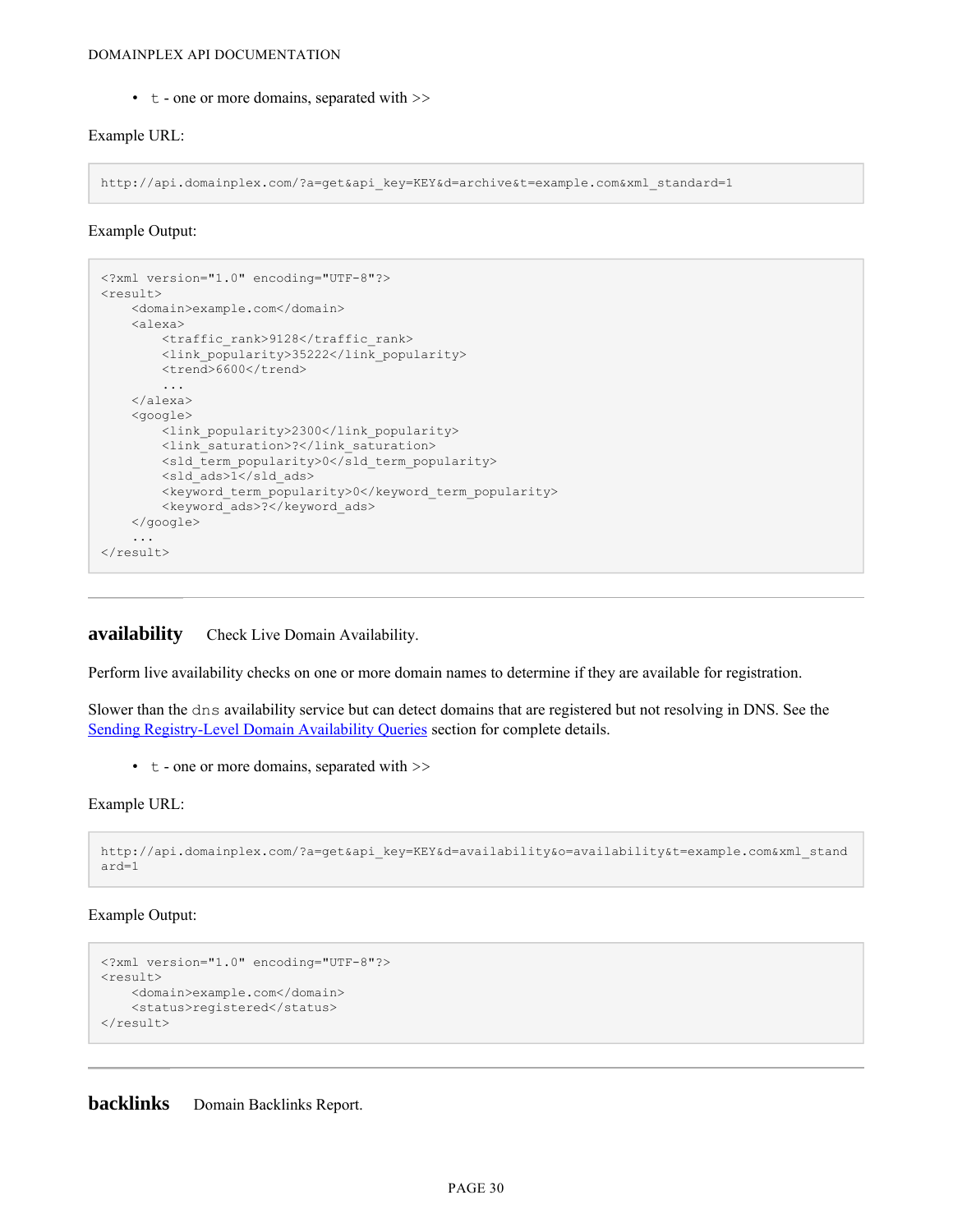#### DOMAINPLEX API DOCUMENTATION

#### Example URL:

http://api.domainplex.com/?a=get&api\_key=KEY&d=backlinks&t=msn.com&xml\_standard=1

## <span id="page-32-0"></span>**backlinks** count Domain Backlinks Count.

Example URL:

http://api.domainplex.com/?a=get&api\_key=KEY&d=backlinks\_count&t=msn.com&xml\_standard=1

#### <span id="page-32-1"></span>**backlinks\_raw** Domain Backlinks Raw.

Example URL:

http://api.domainplex.com/?a=get&api\_key=KEY&d=backlinks\_raw&t=msn.com&xml\_standard=1

<span id="page-32-2"></span>**backorder\_bid\_buy** Backorder Bid Buy Domains at major drop catchers.

Backorder, bid or purchase domain names at an auction provider.

This is an advanced tool. Please contact us for details regarding implementation.

<span id="page-32-3"></span>**category** Domain Name Categorization System.

Analyze one or more domain names and attempt to categorize them into the DomainPlex category tree.

• t - one or more domain names, separated with >>

Example URL:

http://api.domainplex.com/?a=get&api\_key=KEY&d=category&t=fastcars.com&xml\_standard=1

#### Example Output:

```
<?xml version="1.0" encoding="UTF-8"?>
<results>
   <term domain="fastcars.com" category_root="Vehicles -- Automobiles" category_sub="Other --
Common Adjectives" />
</results>
```
<span id="page-32-4"></span>**custom\_droplist** Retrieve Custom Droplists.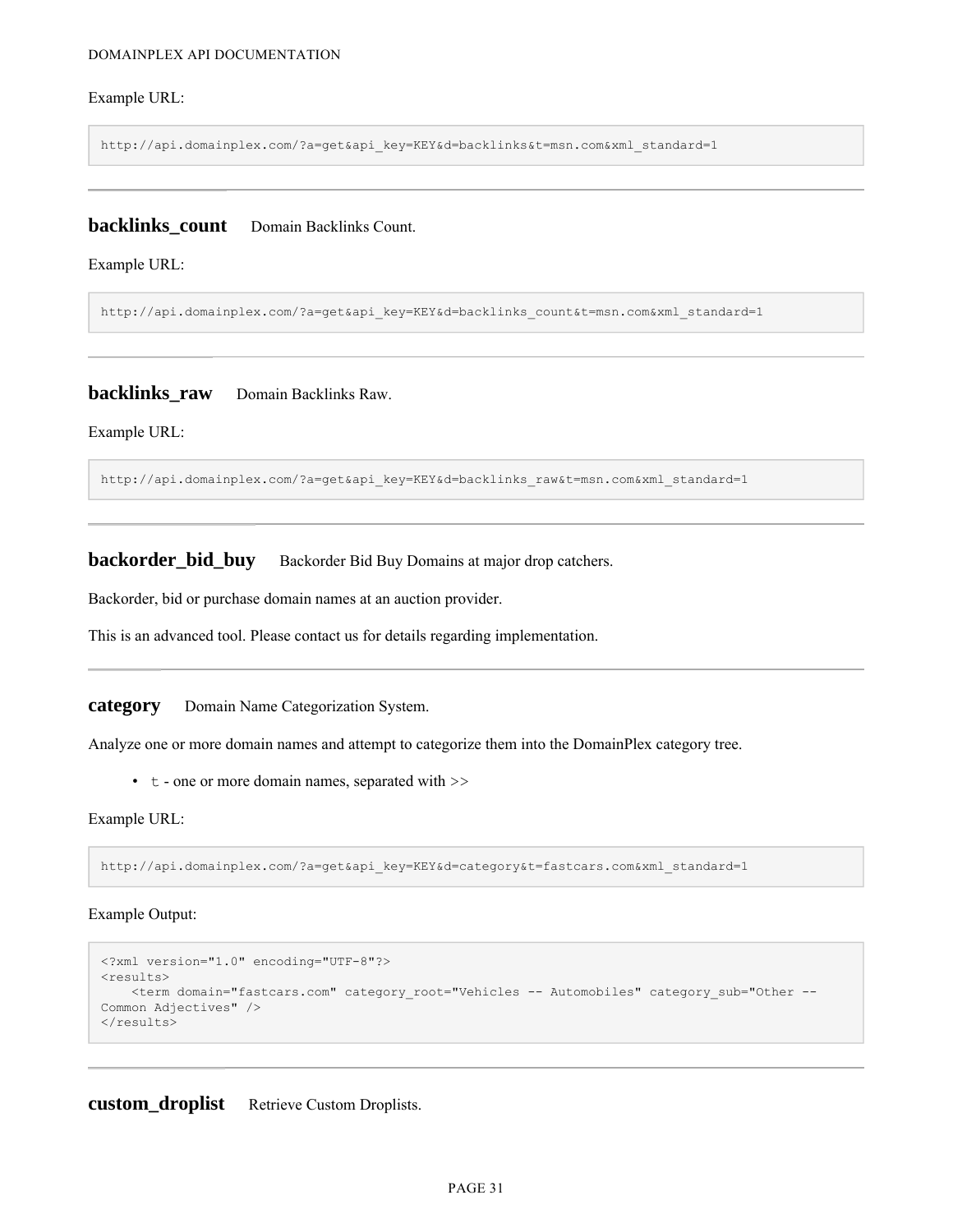#### DOMAINPLEX API DOCUMENTATION

Retrieve a custom daily droplist for the specified TLD.

#### Example URL:

http://api.domainplex.com/?a=get&u=%username%&p=%password%&d=custom\_droplist&tld=tld

#### <span id="page-33-0"></span>**dns** Check DNS Based Domain Availability.

Quickly check to see if one or more domain names are registered based on DNS lookup. Faster than a live availability lookup and can be used on large quantities of domain names to pre-screen for availability. Please see the [Sending DNS](#page-16-1) [Domain Availability Queries](#page-16-1) section for complete details.

• t - one or more domains, separated with >>

#### Example URL:

http://api.domainplex.com/?a=get&api\_key=KEY&d=dns&t=example.com&xml\_standard=1

#### Example Output:

```
<?xml version="1.0" encoding="UTF-8"?>
<result>
    <domain>example.com</domain>
    <status>registered</status>
\langle/result>
```
#### <span id="page-33-1"></span>**generate** Domain Name Generator.

Accept a list of keywords and a list of extensions and produce a list of all possible combinations of the two.

- t one or more keywords, separated with  $\gg$
- e one or more TLDs, beginning with ., separated with >>
- o=simple

#### Example URL:

```
http://api.domainplex.com/?a=get&api_key=KEY&d=generate&t=example>>first>>second&e=.com>>.net>>.or
g&o=simple&xml_standard=1
```
Example Output:

```
<?xml version="1.0" encoding="utf-8"?>
<results>
   <domain name="example.com" \>
   <domain name="example.net" \>
   <domain name="example.org" \>
   <domain name="first.com" \>
   <domain name="first.net" \>
   <domain name="first.org" \>
```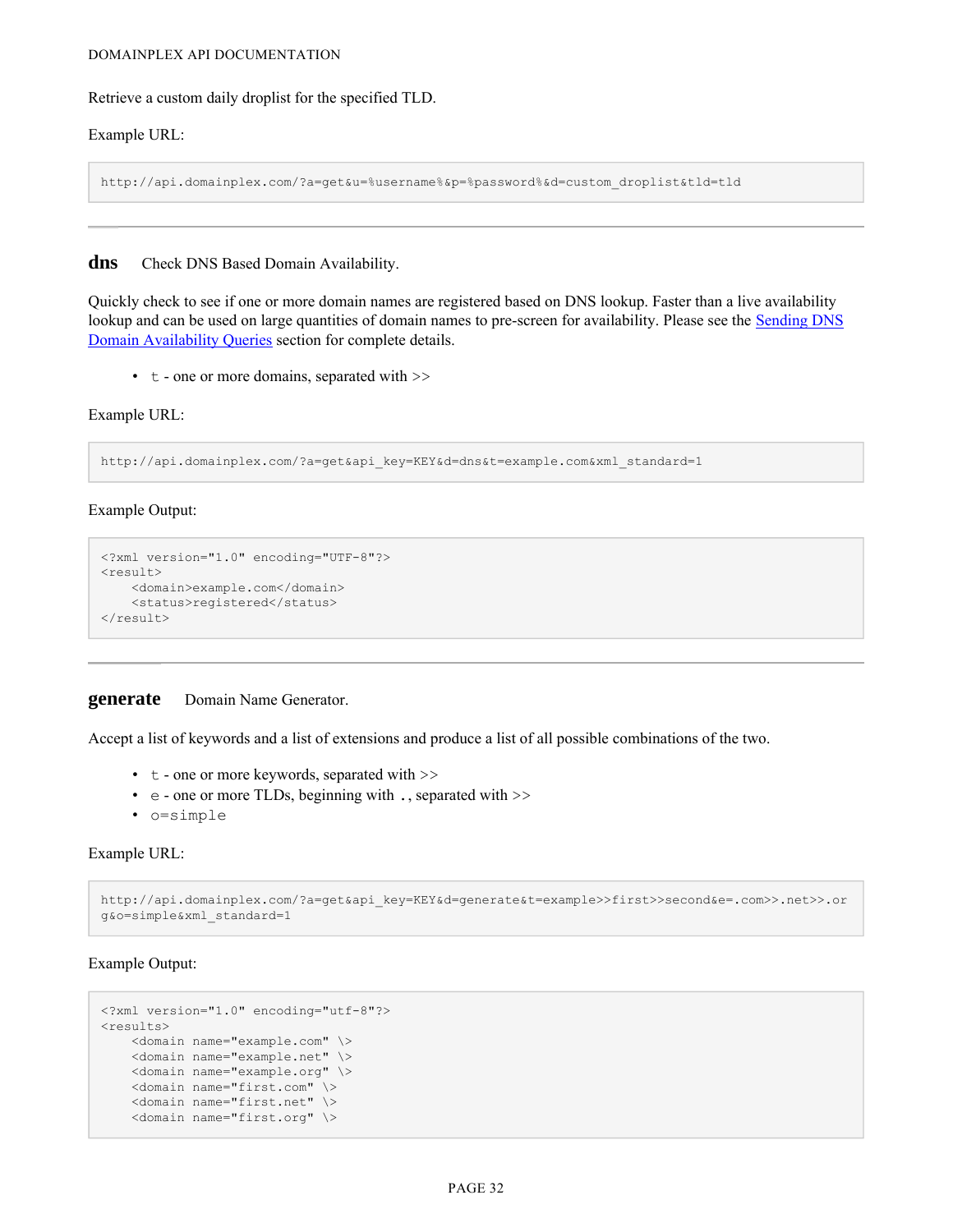```
<domain name="second.com" \>
    <domain name="second.net" \>
    <domain name="second.org" \>
\langleresults>
```
<span id="page-34-0"></span>**google\_trend** Shows google trends.

Retrieve Google search trends for the specified keywords.

- t one or more keywords, separated with  $\gg$
- all=1 optional perform broad keyword matching instead of exact.
- json=1 optional return results in JSON format. If omitted, results will be returned in a serialized PHP array.

Example URL:

http://api.domainplex.com/?a=get&api\_key=KEY&d=google\_trend&t=science

<span id="page-34-1"></span>**ideas** Generate Domain Ideas from Search Keywords.

Produces a list of keyword phrases based on one or more supplied keywords. Includes search CPC and other statistics for each generated keyword.

• t - one or more keywords, separated with >>

Example URL:

http://api.domainplex.com/?a=get&api\_key=KEY&d=ideas&t=example&xml\_standard=1

Example Output:

```
<?xml version="1.0" encoding="UTF-8"?>
<result>
    <term>raoults law examples</term>
    <search_cpc>0.00</search_cpc>
    <sub>qsr>277</sub> </gsr></sub>
    <ads>0</ads>
    <overture>0</overture>
    <word_tracker>0</word_tracker>
\langle/result>
...
```
<span id="page-34-2"></span>**leads** Generate End-User Leads for Domains.

Given one or more domain names, produce a list of similar domains with ownership information, analytic data and more.

See the [Sending Lead Generator Queries](#page-13-0) section for complete details.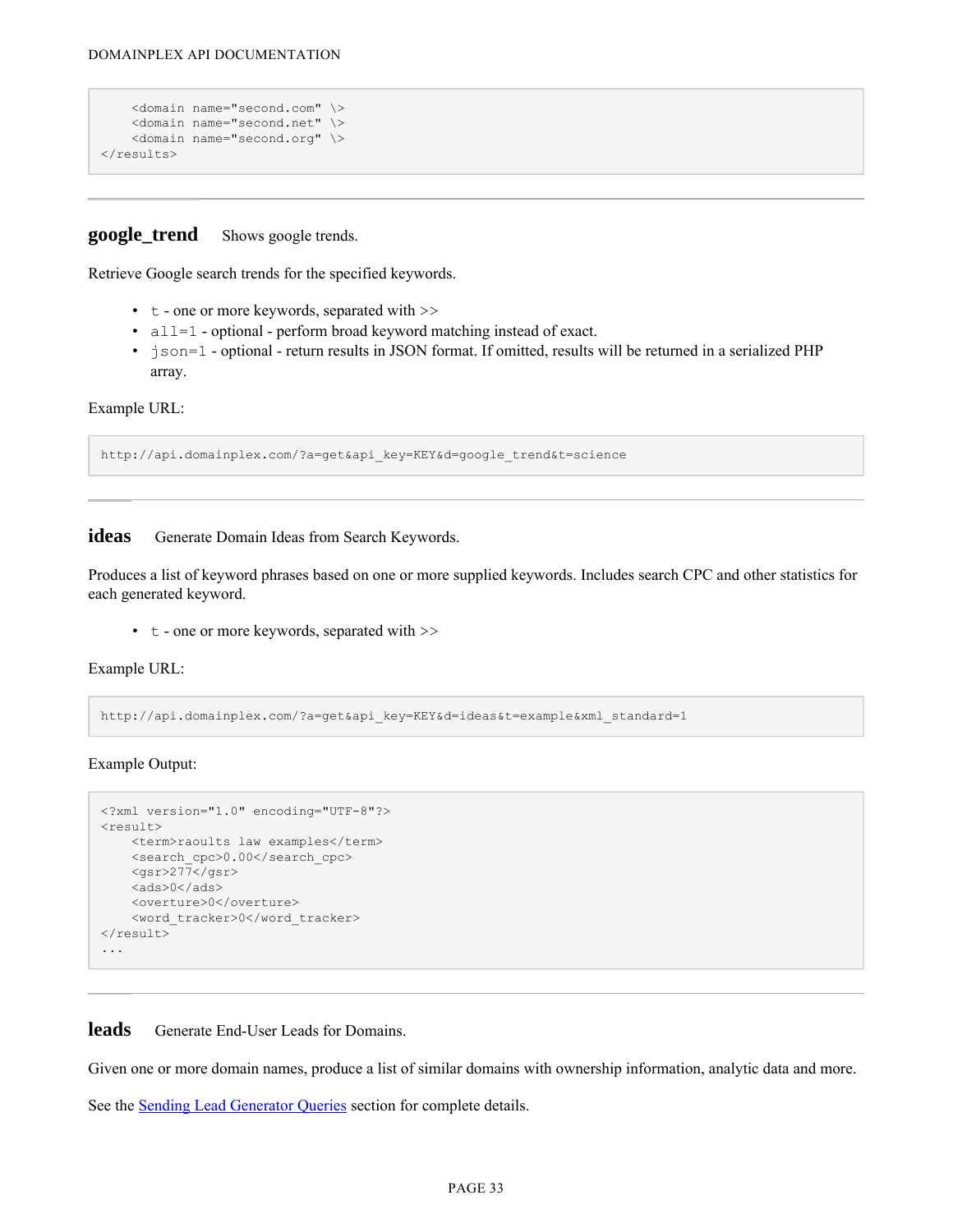- $\cdot$  t one or more domain names, separated with  $\gg$
- o=MODE optional specify the lead generation mode. Valid modes include:
	- search search engine results for the keyword within a domain name.
	- ads sites that advertise for the domain keyword.
	- dns similar registered and used domains.
	- all (default) all of the above combined.

#### Example URL:

http://api.domainplex.com/?a=get&api\_key=KEY&d=leads&t=example.com&xml\_standard=1

#### Example Output:

```
<?xml version="1.0" encoding="UTF-8"?>
<results>
   <result source_domain="Example.com" lead_domain="trythisforexample.com" lead_reason="Searched
under a related keyword" lead type="search" lead source="google" lead keyword="example" ... />
   <result source_domain="Example.com" lead_domain="analysisexample.com" lead_reason="Searched
under a related keyword" lead type="search" lead source="msn" lead keyword="example" ... />
    <result source_domain="Example.com" lead_domain="exampledepot.com" lead_reason="Searched
under a related keyword" lead type="search" lead source="msn" lead keyword="example" ... />
    ...
\langle/results>
```
#### <span id="page-35-0"></span>leads\_quick Quick Lead Generator.

Quickly generate leads for one or more domain names. Uses static data and returns less analytic data, but may be faster than the leads tool as a result.

See the **[Sending Lead Generator Queries](#page-13-0)** section for complete details.

Example URL:

http://api.domainplex.com/?a=get&api\_key=KEY&d=leads\_quick&t=example.com&xml\_standard=1

#### Example Output:

```
<?xml version="1.0" encoding="UTF-8"?>
<results>
   <domain name="EXAMPLE.ORG" type="Similar Domain" ... registrant_domains="66"
email domains="148" />
   <domain name="PERSONALEXAMPLE.COM" type="Similar Domain" ... registrant_domains="661978"
email domains="713830" />
   <domain name="ERLANGEXAMPLES.COM" type="Similar Domain" ... registrant_domains="2"
email domains="2" />
   ...
\langle/results>
```
<span id="page-35-1"></span>leads score Calculate lead score given a domain name. Custom tool.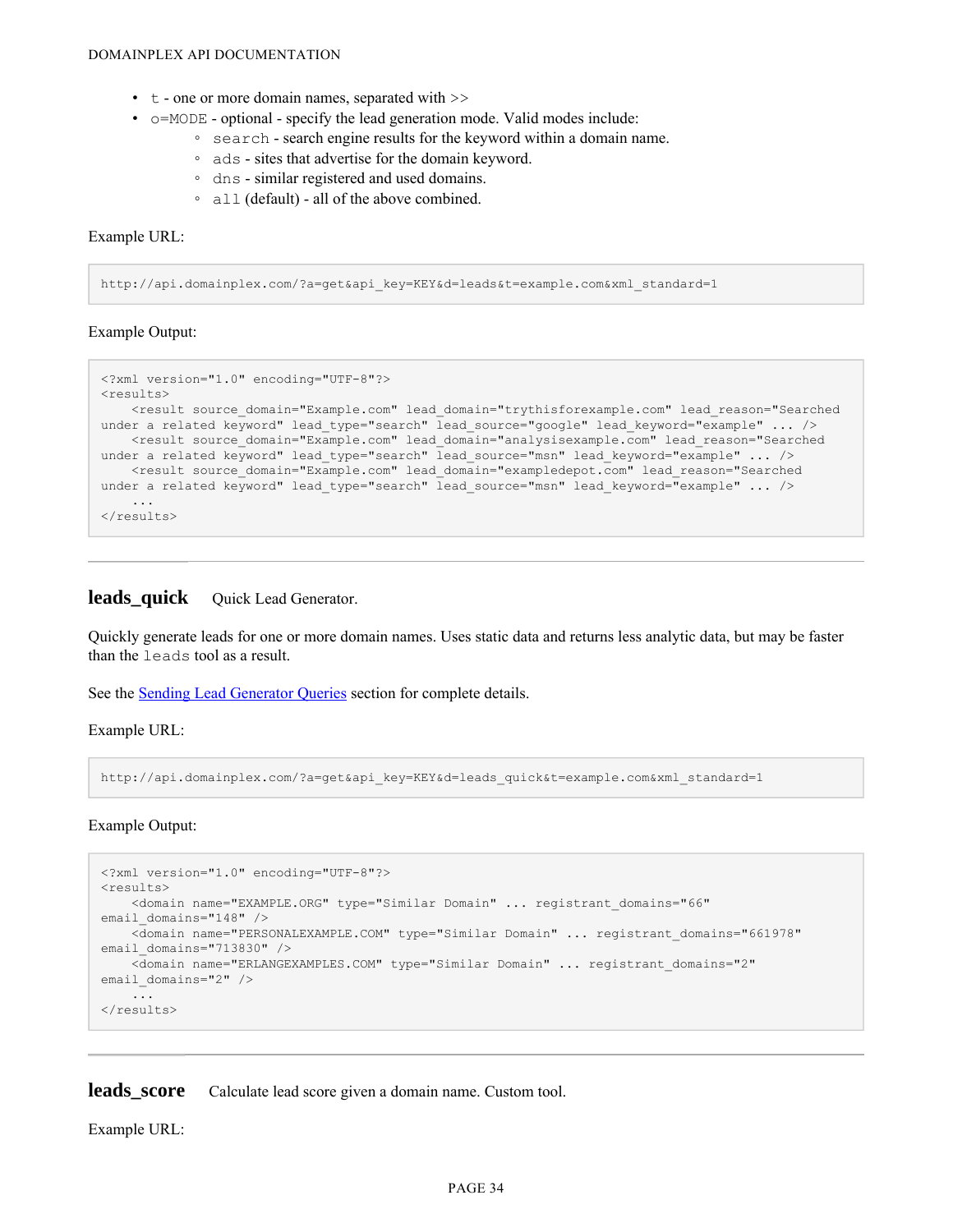http://api.domainplex.com/?a=get&u=%username%&p=%password%&d=

<span id="page-36-0"></span>**lists** Download Domain Lists & Zone Files.

Many different domain name lists are available for download via the DomainPlex API in a standardized format.

For complete details, see the **[Downloading Domain Lists with the API](#page-21-0)** section.

Parameters:

- o the type of list to retrieve; see the section linked above.
- list date date for data retrieval in yyyy-mm-dd format.
- list type only required for raw file mode.
- processed return processed results instead of raw results.

#### Example URL:

http://api.domainplex.com/?a=get&api\_key=KEY&d=lists&o=hold&list\_date=2009-10-31&xml\_standard=1

<span id="page-36-1"></span>**monitor** Monitor domains, registrants, DNS records.

Functions for processing domain, DNS, registrant, email and keyword monitoring.

While it is possible to make advanced calls using this API tool, we recommend using one of our other services for monitoring and simpler API integration, such as **domainIQ**. Please contact us for details regarding a domainIQ account or for specific details regarding monitoring queries directly through the DomainPlex API.

<span id="page-36-2"></span>**moz** Check moz domain authority score.

Check moz domain authority score.

Example URL:

http://api.domainplex.com/?a=get&u=%username%&p=%password%&d=

<span id="page-36-3"></span>**overture** Check Cached Overture Data

Fetch archived Overture keyword data for the supplied domain names or keywords.

• t - one or more domain names or keywords. Domain names will be converted to keywords (e.g. "sample.com" becomes "sample com").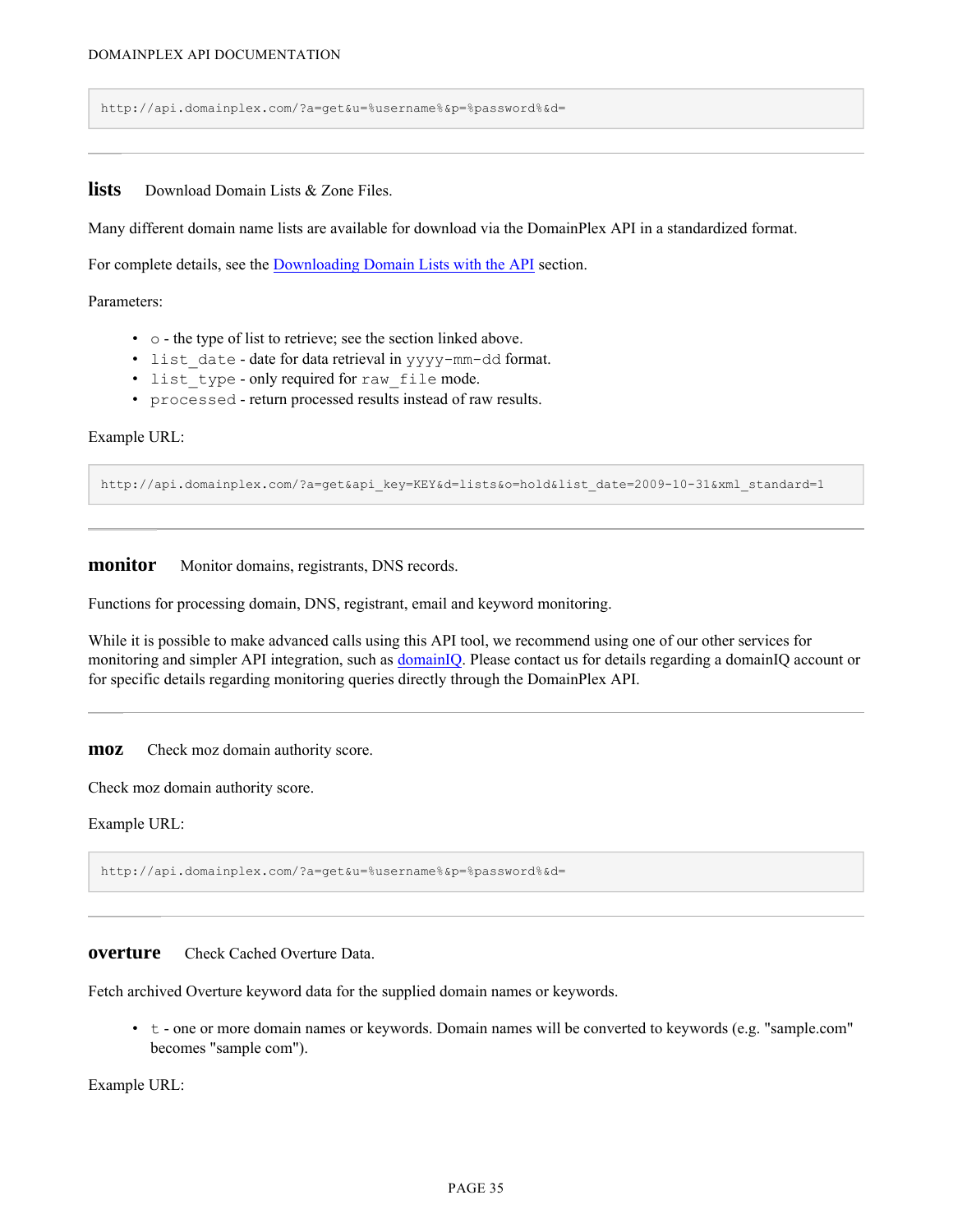http://api.domainplex.com/?a=get&api\_key=KEY&d=overture&t=example.com&xml\_standard=1

#### Example Output:

```
<?xml version="1.0" encoding="UTF-8"?>
<results>
   <overture term="example.com" search_volume="1466" />
\langle/results>
```
#### <span id="page-37-0"></span>**pagerank** Pagerank Check.

Fetch Pagerank data for the specified domain(s).

• t - one or more domain names, separated with >>

#### Example URL:

http://api.domainplex.com/?a=get&api\_key=KEY&d=pagerank&t=msn.com

#### Example Output:

```
<?xml version="1.0" encoding="UTF-8"?>
<results>
   <pagerank domain="msn.com" pr="8" verified_pr="8" site_language="en" redirect="No" />
</results>
```
### <span id="page-37-1"></span>**pagerank\_history** Pagerank History Check.

Fetch historical Pagerank data for the specified domain.

• t - one or more domain names, separated with >>

Example URL:

http://api.domainplex.com/?a=get&api\_key=KEY&d=pagerank\_history&t=msn.com

#### Example Output:

```
<?xml version="1.0" encoding="UTF-8"?>
<results>
   <pagerank_history id="41950303" domain="info.com" pr="6" verified_pr="6" ... />
   <pagerank_history id="133787624" domain="info.com" pr="5" verified_pr="5" ... />
   <pagerank history id="185673863" domain="info.com" pr="5" verified pr="5" ... />
    ...
\langle/results>
```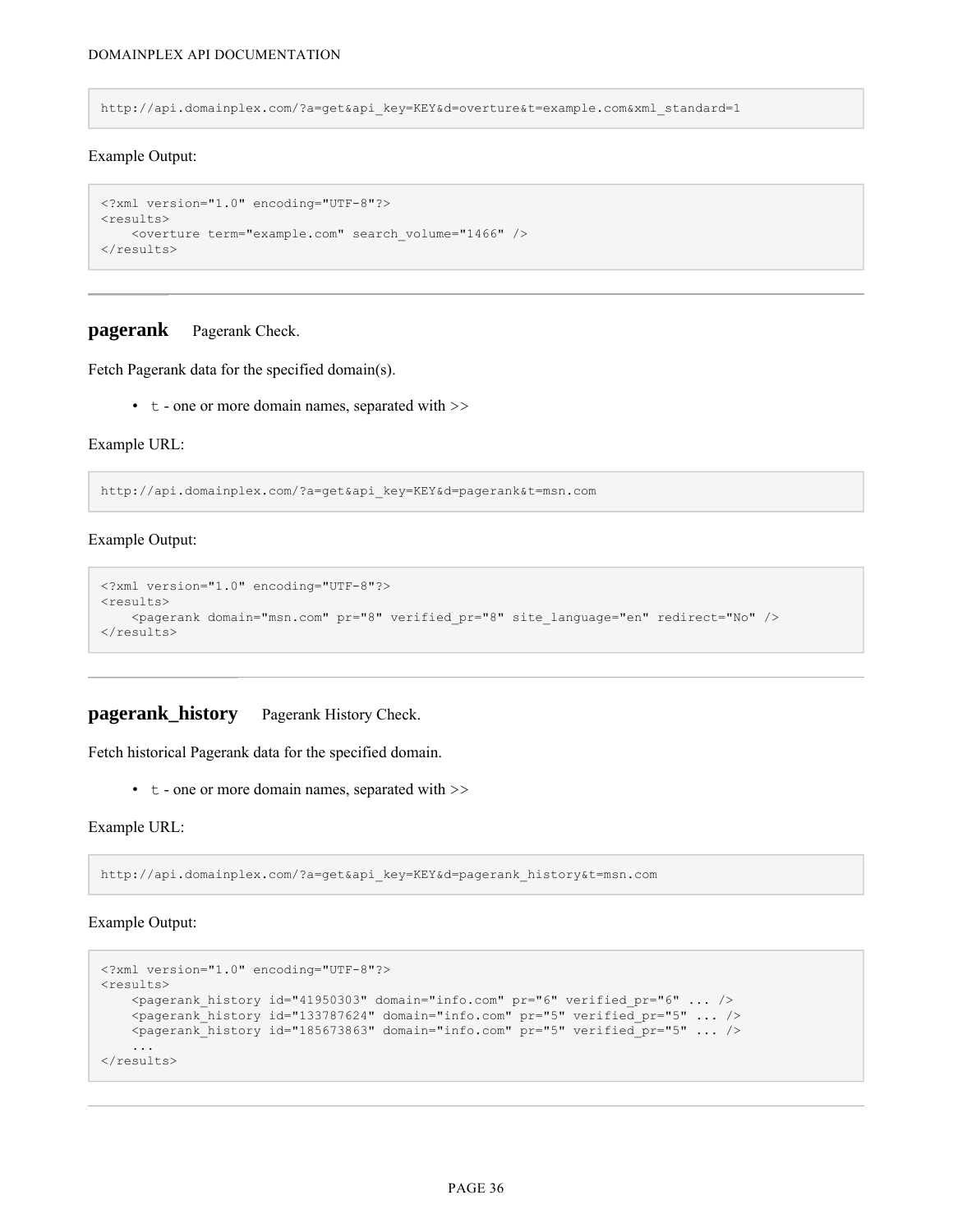<span id="page-38-0"></span>**parser** Parse Words from Domains and Identify Domain Language.

Splits domain names into words and attempts to detect domain name language.

See the **[Sending Word Parser / Language Detection Queries](#page-16-0)** section for complete details.

- $\cdot$  t one or more domain names, separated with  $\gg$
- multi language=1 optional if specified, attempt to parse the language of the domain name(s). If omitted, only the English dictionary will be used and language analysis will be skipped.

Example URL:

http://api.domainplex.com/?a=get&api\_key=KEY&d=parser&t=example.comμlti\_language=1&xml\_standard=1

<span id="page-38-1"></span>**pendingdelete\_raw** Raw PendingDelete file with drop order.

Fetch the latest raw pendingdelete list.

Example URL:

http://api.domainplex.com/?a=get&api\_key=KEY&d=pendingdelete\_raw

<span id="page-38-2"></span>**resolve** Crawl Domain, Parse Data and Resolve IP.

Crawl the provided domain name(s) and return site IP, HTTP status code, page title, number of links and more data.

Example URL:

http://api.domainplex.com/?a=get&api\_key=KEY&d=resolve&t=example.com&xml\_standard=1

Example Output:

```
<?xml version="1.0" encoding="UTF-8"?>
<results>
    <resolve domain="example.com">
        <ip>93.184.216.34</ip>
        <ip_count>1</ip_count>
        <status_code>200</status_code>
        <title_xml>Example_Domain</title_xml>
        <meta_keywords />
        <resolve_time>317</resolve_time>
        \overline{\text{space}} size>1269</page_size>
        <links>1</links>
        <images>0</images>
        ...
    \langle/resolve>
</results>
```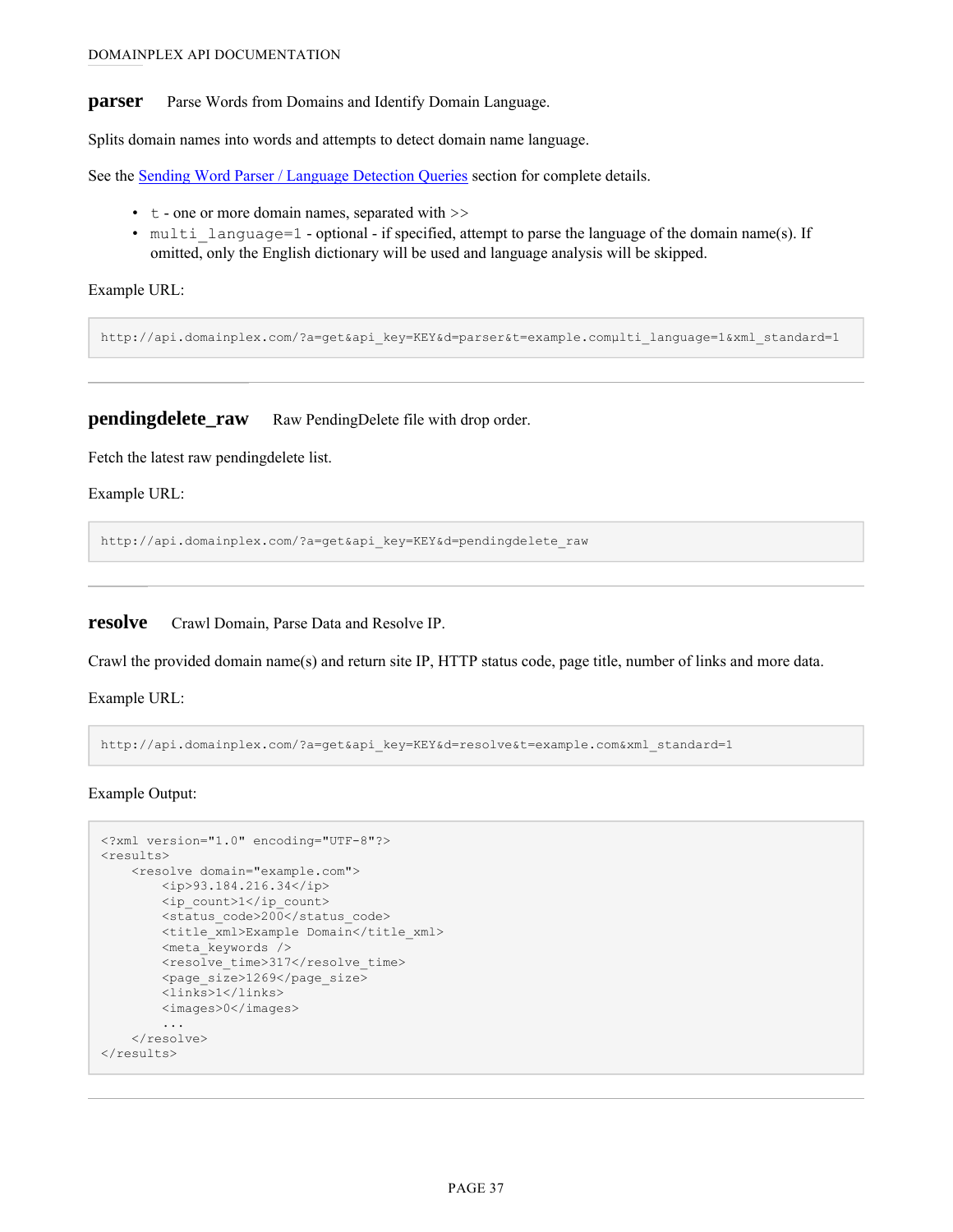#### <span id="page-39-0"></span>**reverse\_adsense\_analytics** Perform reverse Analytics / AdSense lookups.

Look up domains using a Google AdSense or Analytics ID. Return either the count of domains associated with the given ID, or a list of domains.

- type the type of lookup to perform. Values include adsense or analytics. Required.
- t an Analytics or AdSense ID (typically beginning with CA- or UA-).
- count=1 optional if supplied, return a count of the domains associated with the provided ID. If omitted, a list of domains is returned.

Returns results in XML format.

Example URL:

```
http://api.domainplex.com/?a=get&api_key=KEY&d=reverse_adsense_analytics&type=analytics&t=UA-12312
3&\text{count}=1
```
Example Output:

```
<?xml version="1.0" encoding="utf-8"?>
<results>
    <reverse adsense analytics type="analytics" id="UA-123123" count="8005" />
\langle/results>
```
#### <span id="page-39-1"></span>**reverse\_dns** Reverse DNS lookup.

Perform a reverse DNS lookup to find domains hosted on the specified nameserver.

• t - one or more nameserver domains, separated with >>.

Example URL:

http://api.domainplex.com/?a=get&api\_key=KEY&d=reverse\_dns&t=example.com&xml\_standard=1

Example Output:

```
<?xml version="1.0" encoding="UTF-8"?>
<results>
   <reverse_dns root_dns="example.com." domain="abc.guru" parked="0" />
   <reverse_dns root_dns="example.com." domain="andreearetestdns3.camera" parked="0" />
   <reverse_dns root_dns="example.com." domain="anlass.mobi" parked="0" />
   <reverse dns root dns="example.com." domain="anthonyeden.sexy" parked="0" />
   <reverse_dns root_dns="example.com." domain="any.clothing" parked="0" />
   <reverse dns root dns="example.com." domain="austinfraley.us" parked="0" />
</results>
```
#### <span id="page-39-2"></span>**reverse\_ip** Reverse IP Lookup.

Look up domain names that are pointed at the specified IP address.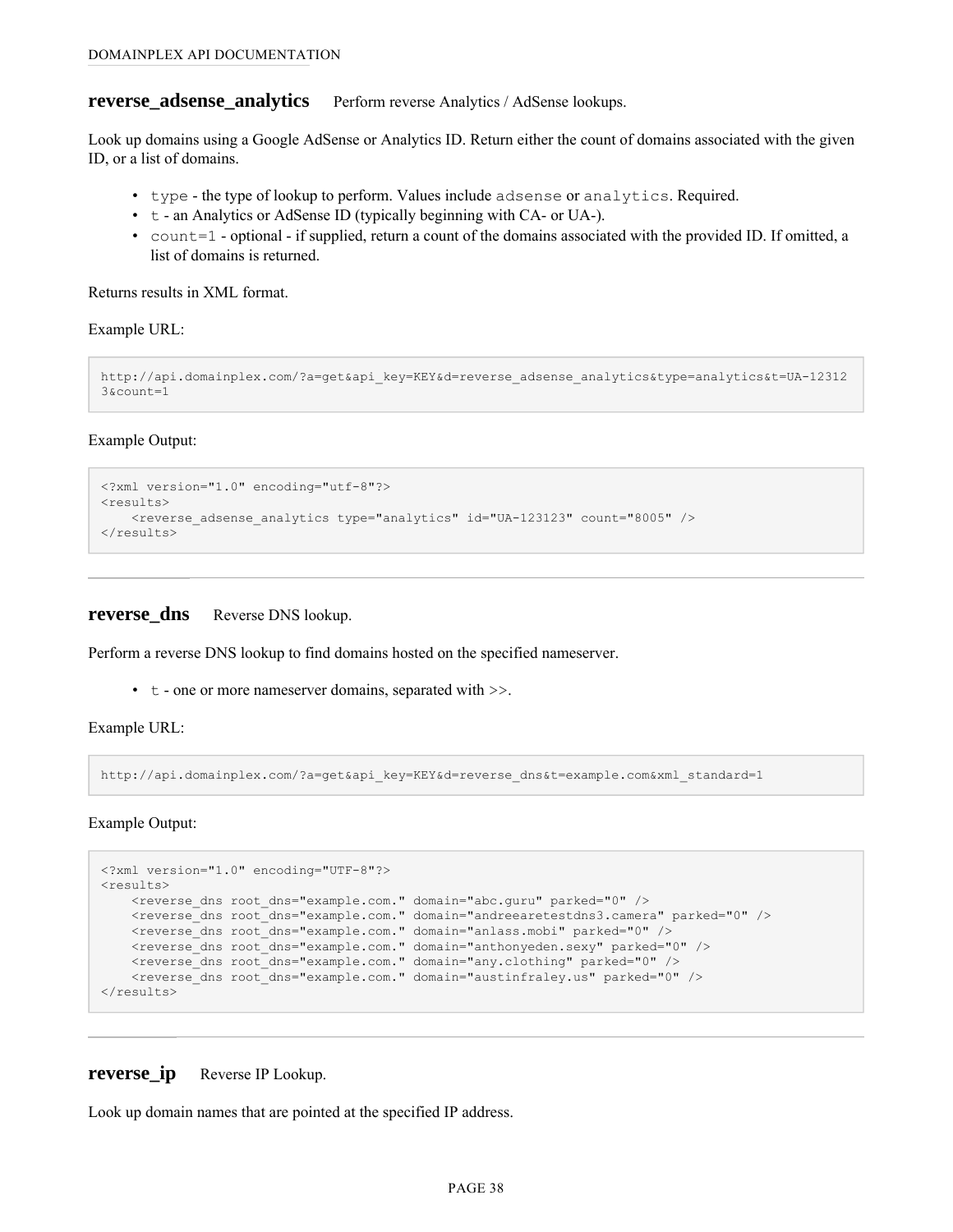- t one or more IP addresses.
- o=domains optional if provided, return a list of domains on the IP address. Otherwise, just a summary will be returned.

#### Example URL:

http://api.domainplex.com/?a=get&api\_key=KEY&d=reverse\_ip&t=74.125.45.100&o=domains&xml\_standard=1

Example Output:

```
<?xml version="1.0" encoding="utf-8"?>
<results>
    <reverse ip ip="74.125.45.100" domain="92288.net" />
    <reverse_ip ip="74.125.45.100" domain="battarville.com" />
    \overline{\phantom{0}} /> \overline{\phantom{0}} ip="74.125.45.100" domain="bmonkey.com" />
    ...
\langle/results>
```
<span id="page-40-0"></span>**reverse** whois **domain** Reverse whois for domain and email.

Examine a domain name and find the number of other domains associated with it by email.

- $\cdot$  t one or more domain names or email addresses, separated by  $\gg$
- type specify either domain or email, depending on what is supplied for t.
- 'whois' specify 0 or 1 for whether or not you wish to show whois data such as registrar, registrant, contact details, etc.

Returns results in JSON format.

Example URL:

http://api.domainplex.com/?a=get&api\_key=KEY&d=reverse\_whois\_domain&t=sample.com&type=domain

Example Output:

```
[
    {
         "item":"sample.com",
         "type":"domain",
         "domains_found":"1",
         "domains":[
             "sample.com"
         \frac{1}{2},
         "email":"njrybtcnj@whoisprivacyprotect.com"
    }
\, \, \,
```
<span id="page-40-1"></span>**search** Perform Search Volume & CPC Lookups.

Retrieve statistics for one or more keywords, including global search volume, average CPC and ad competition level.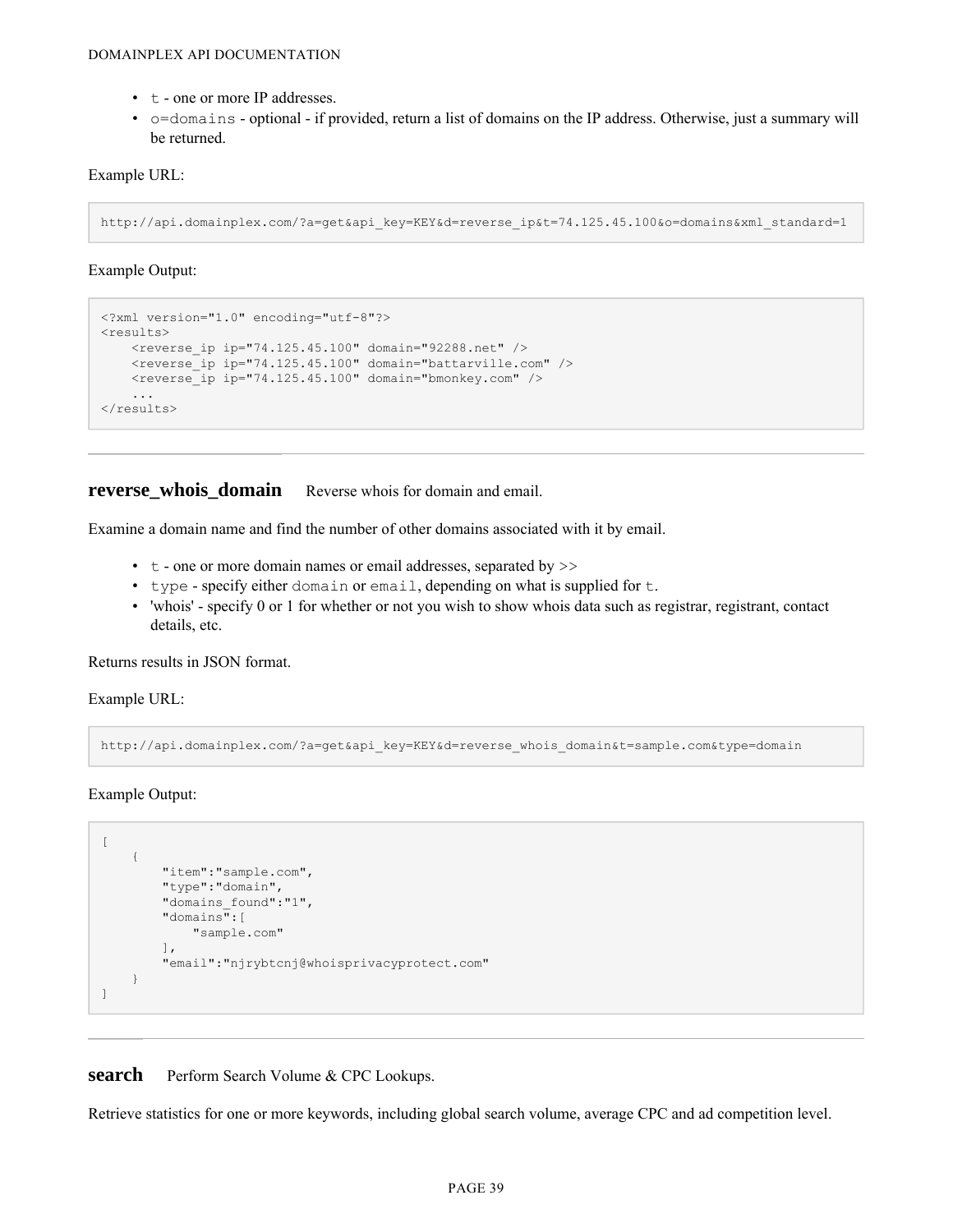See the [Sending Keyword Queries](#page-11-0) section for complete details.

 $\cdot$  t - one or more keywords, separated with  $\geq$ . Domains will be converted to keyword phrases if provided (e.g. example.com becomes example com).

#### Example URL:

```
http://api.domainplex.com/?a=get&api_key=KEY&d=search&t=example&xml_standard=1
```
#### Example Output:

```
<?xml version="1.0" encoding="UTF-8"?>
<results>
   <keyword value="example" type="broad">
       <global_search_volume>25500000</global_search_volume>
       <avg_cpc>0.9523</avg_cpc>
       <ad competition>low</ad competition>
   </keyword>
\langle/results>
```
## **search\_volume** .

Look up search volume data for the specified keywords.

- t one or more keywords, separated with >>
- type optional can be exact (default), broad or phrase.

Returns results in JSON format.

Example URL:

http://api.domainplex.com/?a=get&api\_key=KEY&d=search\_volume&t=science&type=exact

Example Output:

```
\overline{[}{
         "keyword": "[science]",
         "avg search": "450000",
         "avg_cpc": "1.220",
         "avg_competition": "7"
    }
]
```
#### <span id="page-41-0"></span>**serp** Cached SERP Lookups.

Fetch archived SERP (search engine result page) data for the supplied domain names or keywords.

See the [Sending SERP Queries](#page-20-1) section for complete details.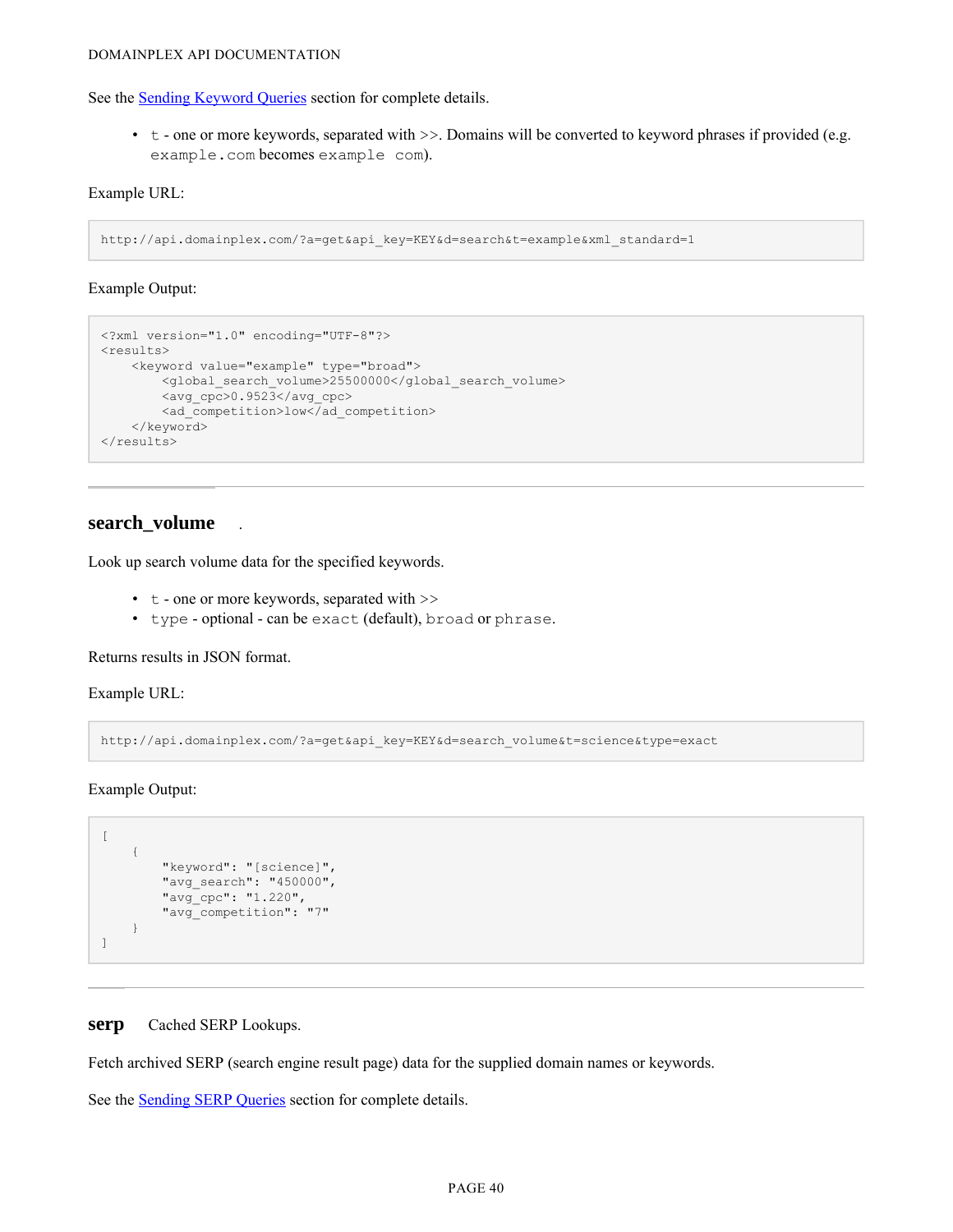- t keyword to look up.
- o=search or o=ads return search results for the given term, or ads for the given term.

Example URL:

http://api.domainplex.com/?a=get&api\_key=KEY&d=serp&t="fast+cars"&o=search&xml\_standard=1

Example Output:

```
<?xml version="1.0" encoding="UTF-8"?>
<results>
    <serp keyword="'fast cars'" source="google" ... domain="fastcars.net" />
    <serp keyword="'fast cars'" source="google" ... domain="popularmechanics.com" />
    <serp keyword="'fast cars'" source="google" ... domain="topspeed.com" />
    <serp keyword="'fast cars'" source="google" ... domain="thefastcars.freeservers.com" />
   ...
\langle/results>
```
### <span id="page-42-0"></span>**serp\_cache** SERP Cache.

Get cached SERP data for one or more domain names.

 $\cdot$  t - one or more domain names, separated with  $\gg$ 

Example URL:

http://api.domainplex.com/?a=get&api\_key=KEY&d=serp\_cache&t=example.com

Example Output:

```
<?xml version="1.0" encoding="UTF-8"?>
<results>
   <serp keyword="example.com" type="serp" domain="example.org" page="1" position="1" />
   <serp keyword="example.com" type="serp" domain="en.wikipedia.org" page="1" position="2" />
   <serp keyword="example.com" type="serp" domain="tools.ietf.org" page="1" position="3" />
   <serp keyword="example.com" type="serp" domain="onlaine.tumblr.com" page="1" position="4" />
   <serp keyword="example.com" type="serp" domain="tech.slashdot.org" page="1" position="5" />
   ...
\langle/results>
```
### **serp\_detail** .

Retrieve specific SERP listings and ad listings for the provided keywords.

•  $t -$  one or more keywords, separated with  $\gg$ 

Returns results in JSON format.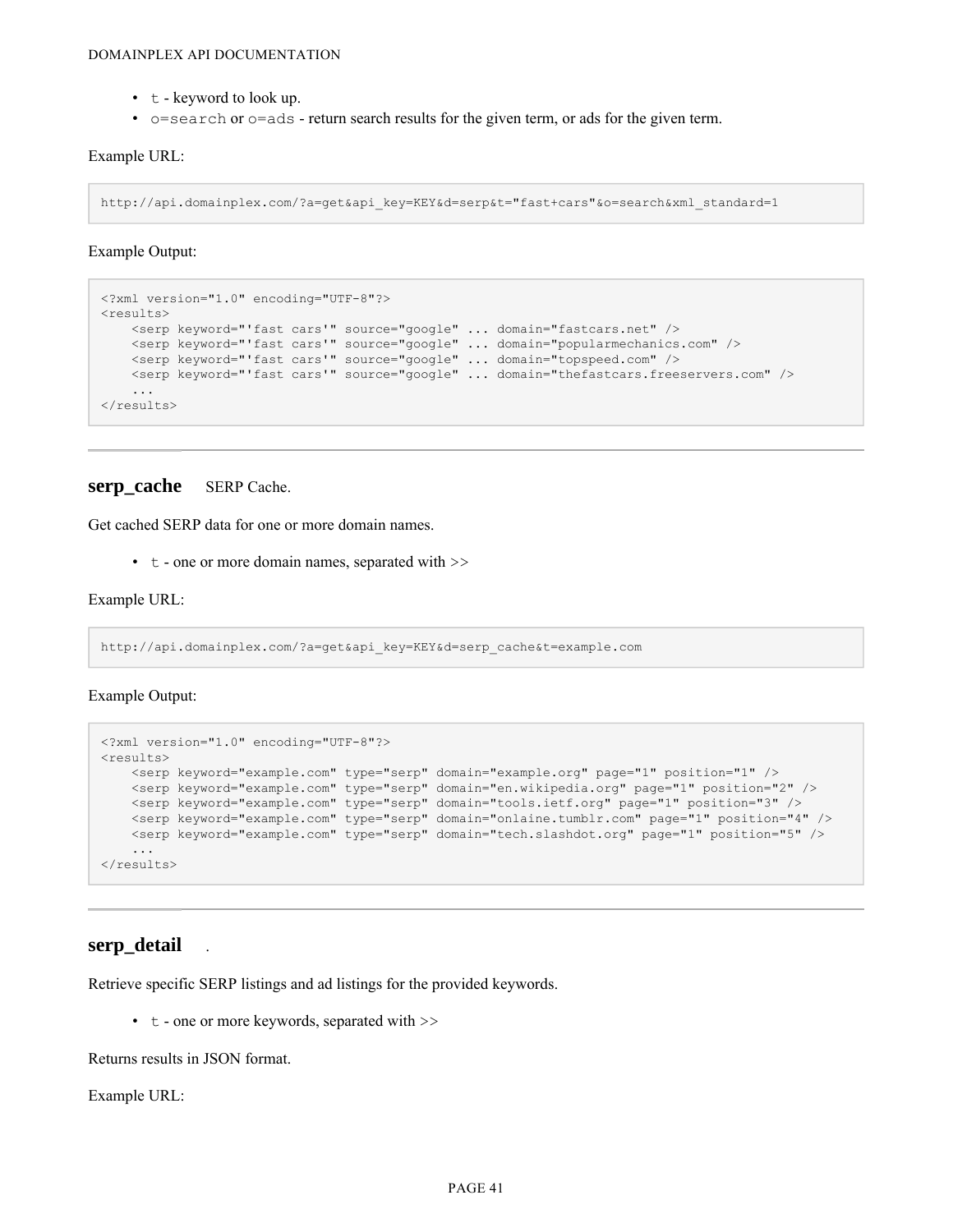http://api.domainplex.com/?a=get&api\_key=KEY&d=serp\_detail&t=science

Example Output:

```
\overline{[}{
         "keyword": "[science]",
         "avg_search": "450000",
         "avg_cpc": "1.220",
         "avg_competition": "7"
     }
]
```
<span id="page-43-0"></span>**serp\_summary\_cache** Serp Summary (serp count and ad count) pulled from cache.

Retrieve archived SERP (search engine results phrase) lookups and related ad lookups for one or more keywords or domain names.

• t - one or more domain names or keywords, separated with >>

Example URL:

http://api.domainplex.com/?a=get&api\_key=KEY&d=serp\_summary\_cache&t=sample&xml\_standard=1

Example Output:

```
<?xml version="1.0" encoding="UTF-8"?>
<results>
    <serp keyword=""sample"" serp="906000000" ads="0" />
\langle/results>
```
<span id="page-43-1"></span>**site** Web crawl summary for a specific domain.

Web crawl summary for a specific domain.

Example URL:

http://api.domainplex.com/?a=get&api\_key=%api\_key%&d=site&t=test.com

<span id="page-43-2"></span>site\_crawl\_summary\_status Site crawler summary database for TLD and status lookups.

Given a domain extension and a desired status (Developed, Parked, Placeholder, Redirect) this API returns a list of all domain names and their site crawl information (title, description, page count, etc).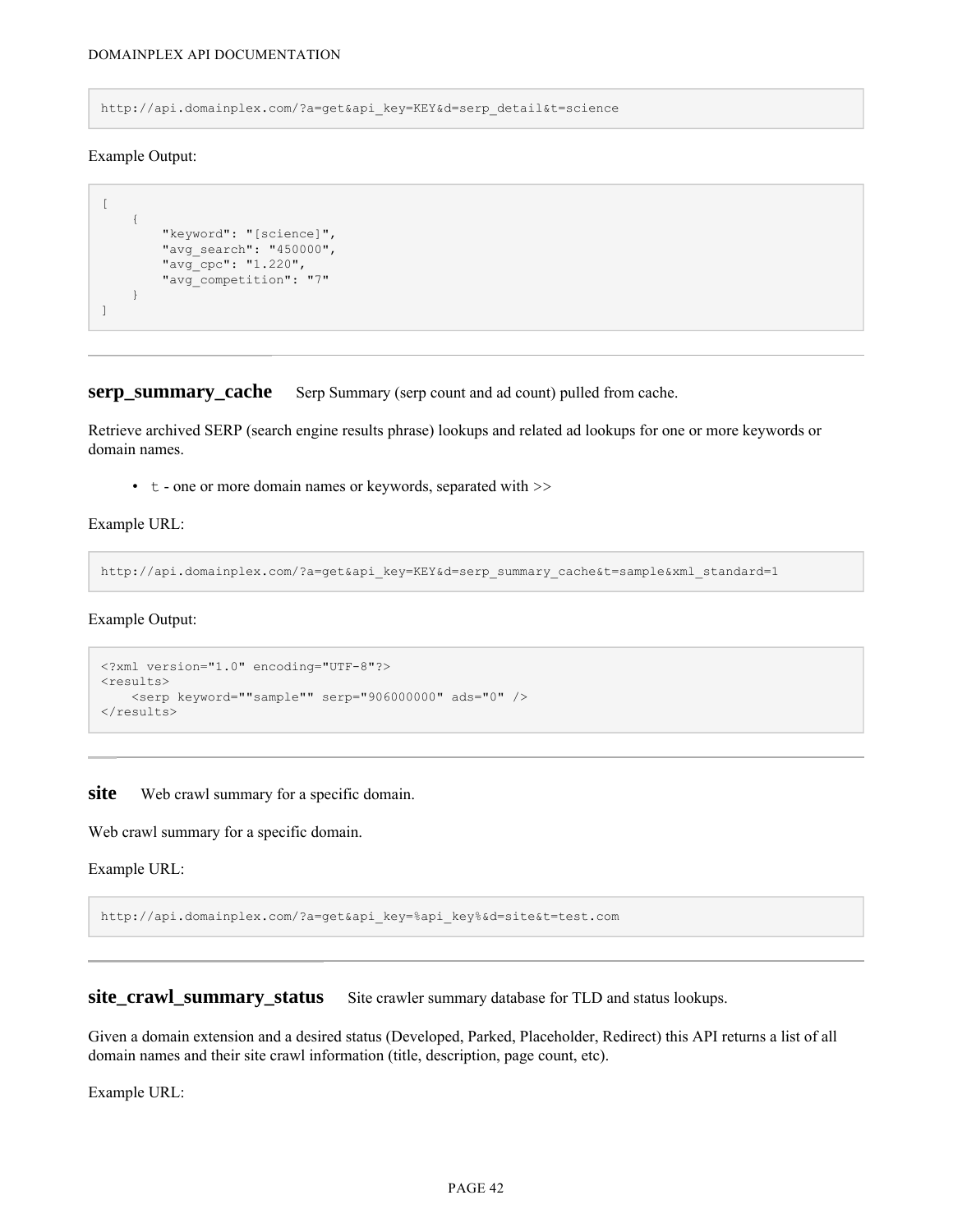http://api.domainplex.com/?a=get&u=%username%&p=%password%&d=

### <span id="page-44-0"></span>**site info** Site Information.

Fetch basic information about the site on the provided domain name.

• t - one or more domain names, separated with >>.

Example URL:

http://api.domainplex.com/?a=get&api\_key=KEY&d=site\_info&t=example.com&xml\_standard=1

Example Output:

```
<?xml version="1.0" encoding="UTF-8"?>
<results>
   <site_info domain="example.com" parked="?" dns="?" response_code="302"
response details="redirect" redirect domain="iana.org" site pages="1" site size="0"
crawl_time="5386" unique_domain_links="9428" total_links="165039" links_ips="8712"
links unique ips="6848" links subnets="8708" links unique subnets="3375" links internal="0"
links_external_unique="0" pagerank="-" alexa_traffic_rank="52938" ip="192.0.43.10" />
\langleresults>
```
<span id="page-44-1"></span>**site\_keyword\_cloud** Shows the top keywords and their density that appear on any domain name or web site.

Shows the top keywords and their density that appear on any domain name or web site.

Example URL:

http://api.domainplex.com/?a=get&api\_key=%api\_key%&d=site\_keyword\_cloud

<span id="page-44-2"></span>**snapshot** Website Snapshot / Thumbnail.

Capture a snapshot of the website on the specified domain name.

Unlike other API calls, this call returns a raw image in PNG format.

- domain the domain name to capture.
- full=1 optional return the entire page instead of a cropped version (the default).
- nocache=1 optional force the page to be refetched even if a recent version exists in the cache.
- max cache  $age=X$  optional specify the maximum acceptable age for a cached snapshot, in seconds. Default is one day (86400 seconds).
- width and height optional width and height to which the snapshot will be cropped and/or resized.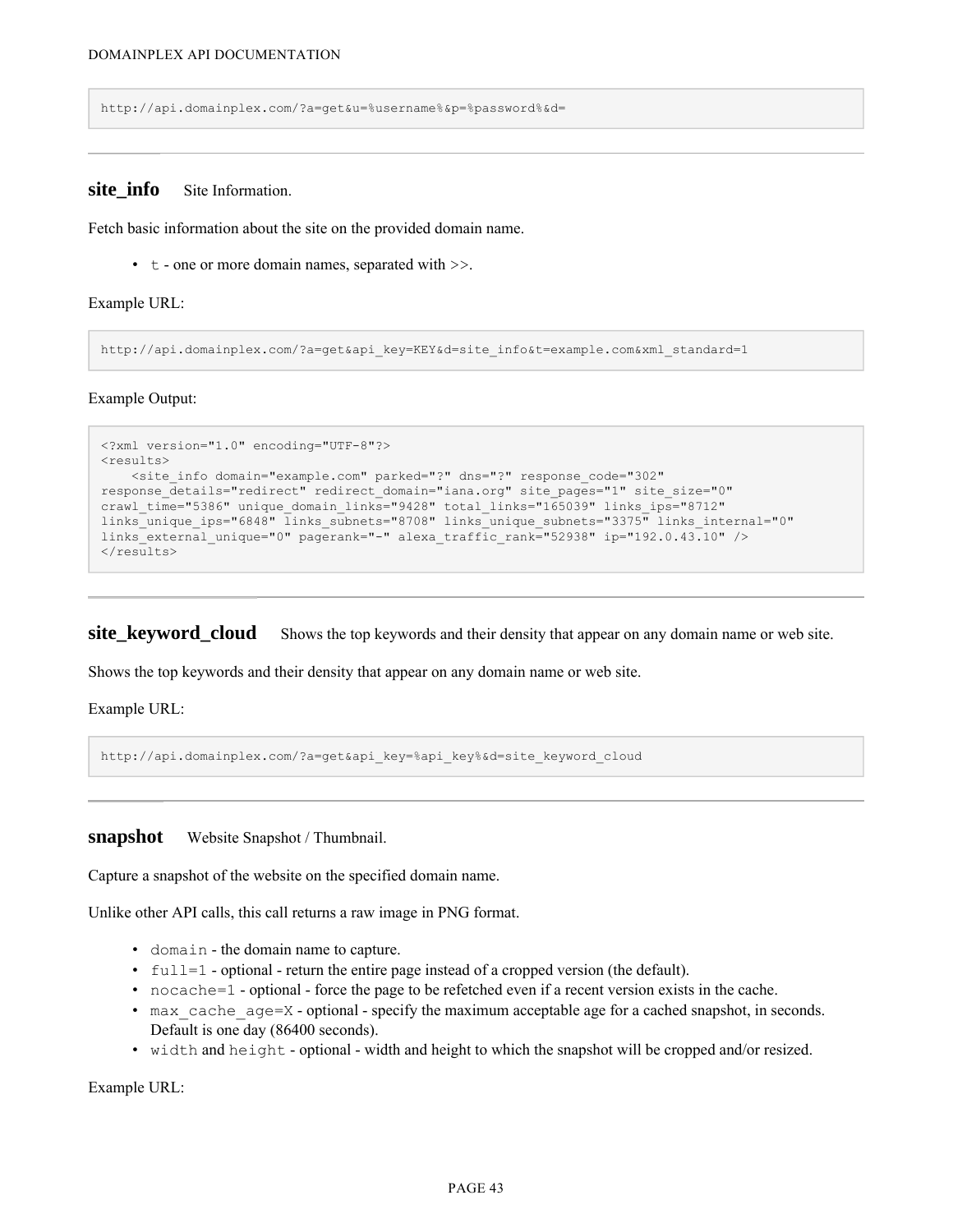http://api.domainplex.com/?a=get&api\_key=KEY&d=snapshot&domain=yahoo.com

#### Example Output:

Raw PNG data.

### <span id="page-45-0"></span>**snapshot history** Website Snapshot History.

Retrieve archived snapshots for the specified domain name.

- domain the domain name for archived snapshots.
- full=1 optional if specified, return complete full-size images instead of thumbnails.
- base64=1 optional if specified, return images in base64 format. Default behavior is URLs referencing images.
- force image=1 optional return raw image instead of URL or base64-encoded data.
- most recent=1 optional if specified, only return the most recently-archived snapshot.
- limit=X optional if specified, limit the results to X snapshots in descending archive date order.
- width=X, height=X optional specify the size of the thumbnail when  $full=1$  is omitted.

Note that this API call returns output in JSON format.

#### Example URL:

http://api.domainplex.com/?a=get&api\_key=KEY&d=snapshot\_history&domain=msn.com

#### Example Output:

```
\overline{[}{
        "id":"3370250",
        "domain":"MSN.COM",
        "format":"jpeg",
        "img":null,
        "img_thumb":null,
        "mod_date":"2012-08-22 16:42:57",
        "ucc":"1345671777",
        "table_name":"snapshot",
        "db_hostname":"67.217.45.249",
        "dns_clean":"",
"img_url_thumb":"http:\/\/snapshots.domainiq.com\/img.php?domain=MSN.COM&width=250&height=125&img=
...",
        "img_url_full":"http:\/\/snapshots.domainiq.com\/img.php?domain=MSN.COM&full=1&img=..."
    },
    {
        "id":"591623",
        "domain":"MSN.COM",
        "format":"png",
        "img":null,
        "ip":"65.55.206.228",
        "dns":"NS5.MSFT.NET.",
        "mod_date":"2013-04-26 00:32:41",
        "ucc":"1366954361",
        "table_name": "snapshot6",
```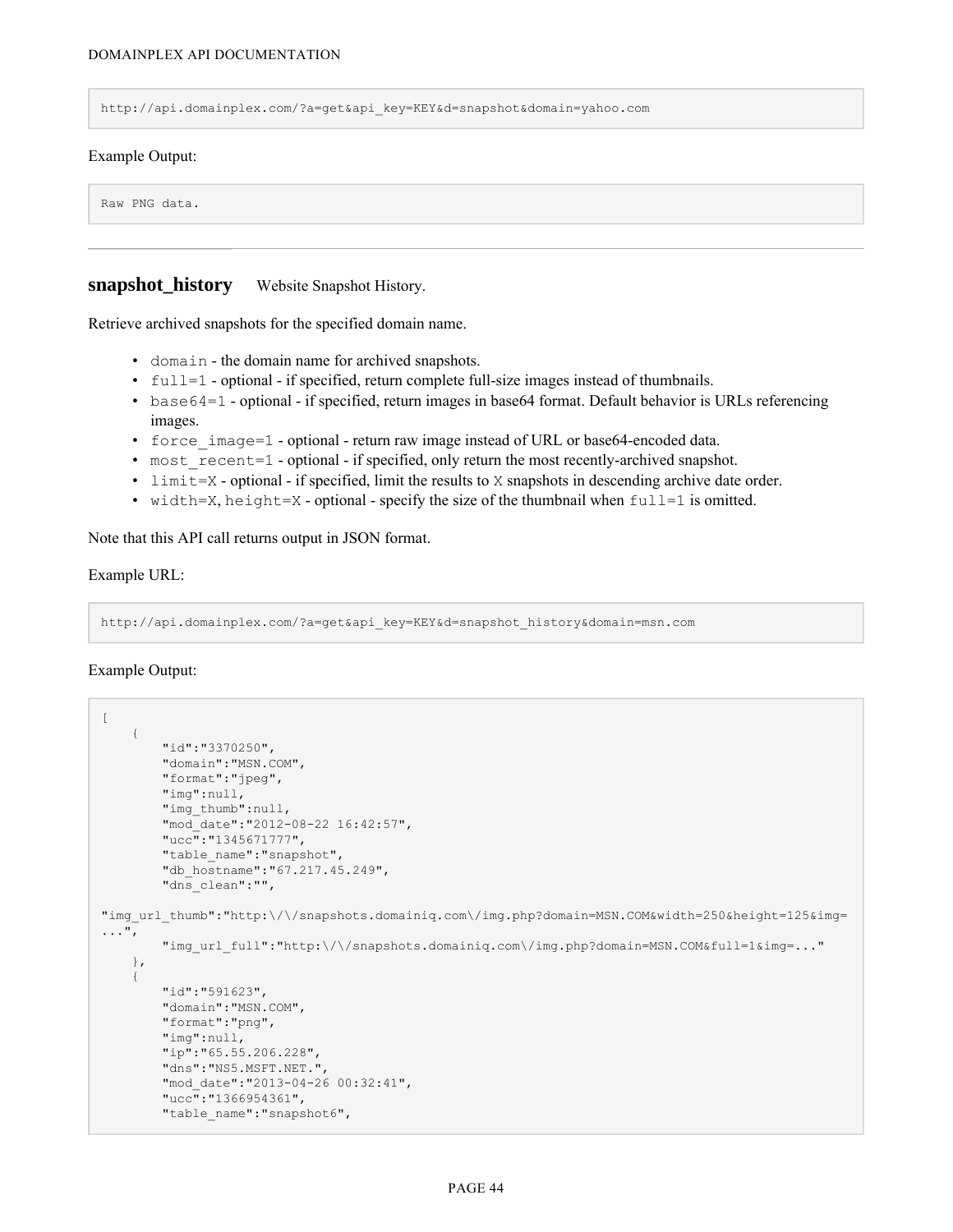```
"db_hostname":"67.217.45.249",
        "dns_clean":"msft.net",
        "img_thumb":null,
"img_url_thumb":"http:\/\/snapshots.domainiq.com\/img.php?domain=MSN.COM&width=250&height=125&img=
...",
        "img_url_full":"http:\/\/snapshots.domainiq.com\/img.php?domain=MSN.COM&full=1&img=..."
   },
    ...
]
```
#### <span id="page-46-0"></span>**snapshot\_history\_image** Shows most recent snapshot for the site, as an image.

Fetch the most recently cached image for the specified domain name. Use the snapshot function to fetch a current snapshot.

 $\cdot$  t - domain name to look up.

Returns data in raw PNG format.

Example URL:

http://api.domainplex.com/?a=get&api\_key=KEY&d=snapshot\_history\_image&t=domainiq.com

Example Output:

Raw PNG data.

### <span id="page-46-1"></span>sold history Search Domain Sales Database.

Retrieve the archived sales history for one or more domain names or domains containing the specified keyword.

- t one or more domain names or keywords.
- o=flexible keywords optional expand keyword matching criteria.

Example URL:

```
http://api.domainplex.com/?a=get&api_key=KEY&d=sold_history&t=cars&o=flexible_keywords&xml_standar
d=1
```
Example Output:

```
<?xml version="1.0" encoding="UTF-8"?>
<results>
    <sold_search term="cars" words="cars">
        <domain name="cars.lv" sold_date="2012-02-08" price="1995" source="Sedo" mediator="" />
       <domain name="cars.net" sold_date="2011-06-22" price="170000" source="UpMarketDNs"
mediator="" />
       <domain name="cars.asia" sold_date="2008-02-24" price="3350" source="Private"
mediator="dotAsia" />
```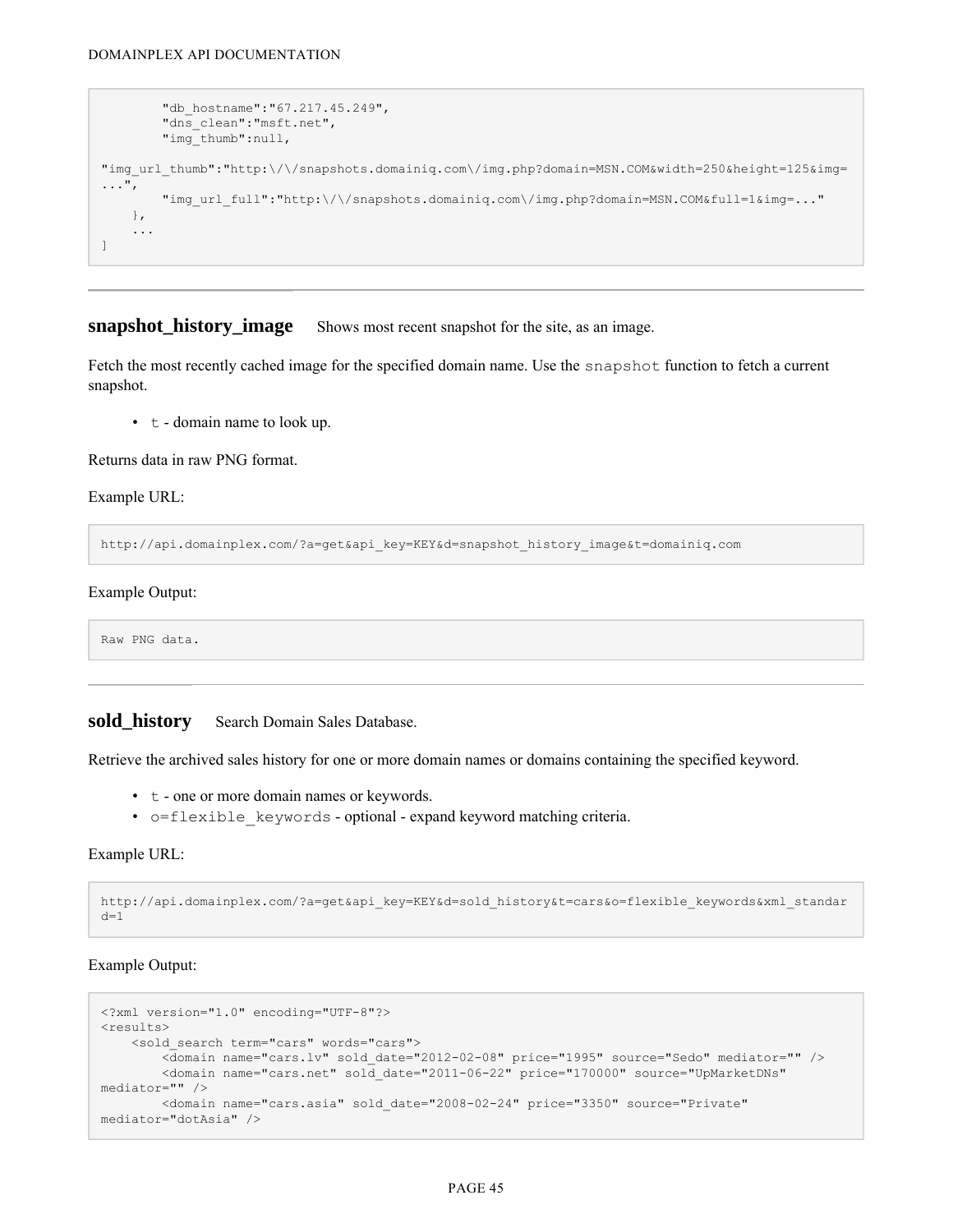```
<domain name="cars.net.au" sold_date="2011-02-21" price="5101" source="netfleet.com.au"
mediator="" />
         ...
    </sold_search>
\langle/results>
```
#### <span id="page-47-0"></span>**systems** System Information.

Example URL:

http://api.domainplex.com/?a=get&api\_key=KEY&d=systems

<span id="page-47-1"></span>**trademark** Perform Trademark Analysis and Risk Assessment.

Process trademark matching and risk analysis for one or more domains. Also, detects typo trademarks and matches them with the possible trademark. This tool is NOT a comprehensive trademark check. Do not use this tool to make legal decisions.

Please refer to the **[Sending Trademark Check Queries](#page-15-0)** section for complete details.

- t one or more domain names, separated with >>
- strict level=X optional a numeric value between 10 and 100 specifying how close the typo must come (percentage-wise) to the actual trademark for a match. Higher level will match fewer trademarks. Default is 65.

Example URL:

http://api.domainplex.com/?a=get&api\_key=KEY&d=trademark&t=mikrosoft.com&xml\_standard=1

Example Output:

```
<?xml version="1.0" encoding="UTF-8"?>
rac{1}{5}<trademark domain="mikrosoft.com" type="typo" word="microsoft" company="Microsoft" risk="10"
score="67.0" domains matched="9079" />
</results>
```
#### <span id="page-47-2"></span>**typo** Generate Domain Typos.

Generate possible typos of one or more supplied domain names.

 $\cdot$  t - one or more domain names, separated with  $\gg$ 

Example URL:

http://api.domainplex.com/?a=get&api\_key=KEY&d=typo&t=example.com&xml\_standard=1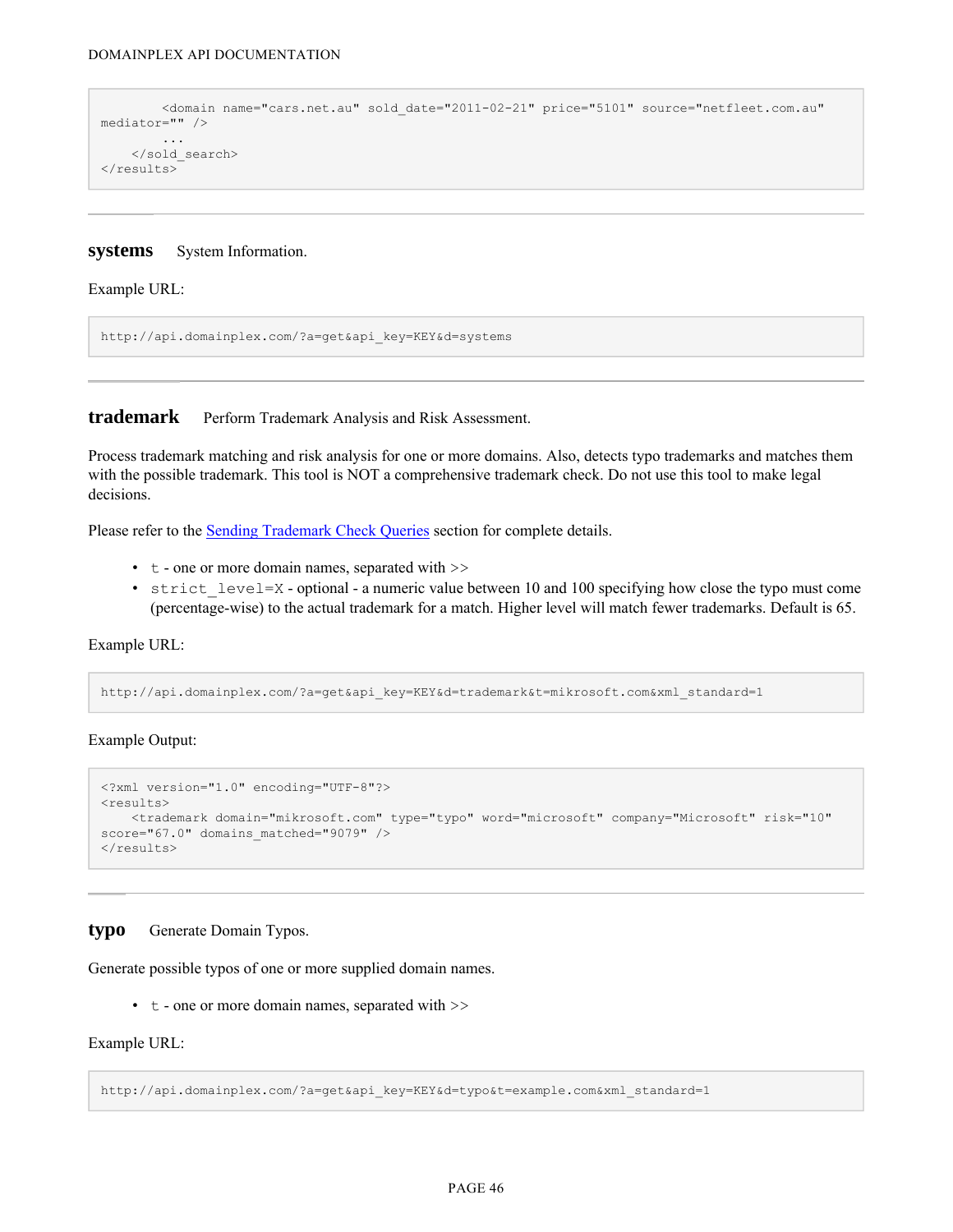#### Example Output:

```
<?xml version="1.0" encoding="UTF-8"?>
<results>
   <domain name="example.com">
       <typo domain="wexample.com" />
       <typo domain="sexample.com" />
       <typo domain="dexample.com" />
       <typo domain="rexample.com" />
       <typo domain="3example.com" />
       <typo domain="4example.com" />
       <typo domain="ezxample.com" />
        ...
   </domain>
\langle/results>
```
<span id="page-48-0"></span>**wayback** Wayback Records Crawler.

Fetch Wayback archive records for the supplied domain(s).

• t - one or more domain names, separated with >>

Example URL:

http://api.domainplex.com/?a=get&api\_key=KEY&d=wayback&t=example.com

Example Output:

```
<?xml version="1.0" encoding="UTF-8"?>
<results>
   <domain name="example.com" records="0" age="2015" last_active_date="" last_parked_date=""
last_parked_provider="" keyword_summary="" title="" language="" error="0" sub errors="0" />
\langle/results>
```
<span id="page-48-1"></span>whois Perform Live and Cached Whois Lookups.

Perform live whois data lookups for one or more domain names.

Refer to the [Sending Whois Queries](#page-12-0) section for complete details.

Add optional parameter  $\text{registry\_only} = 1$  to limit lookups to registry-only data for COM/NET domains, which will omit registrar-level ownership information but will result in faster queries.

Example URL:

http://api.domainplex.com/?a=get&api\_key=KEY&d=whois&t=example.com&xml\_standard=1

<span id="page-48-2"></span>**whois\_archive** Historical Whois Lookup.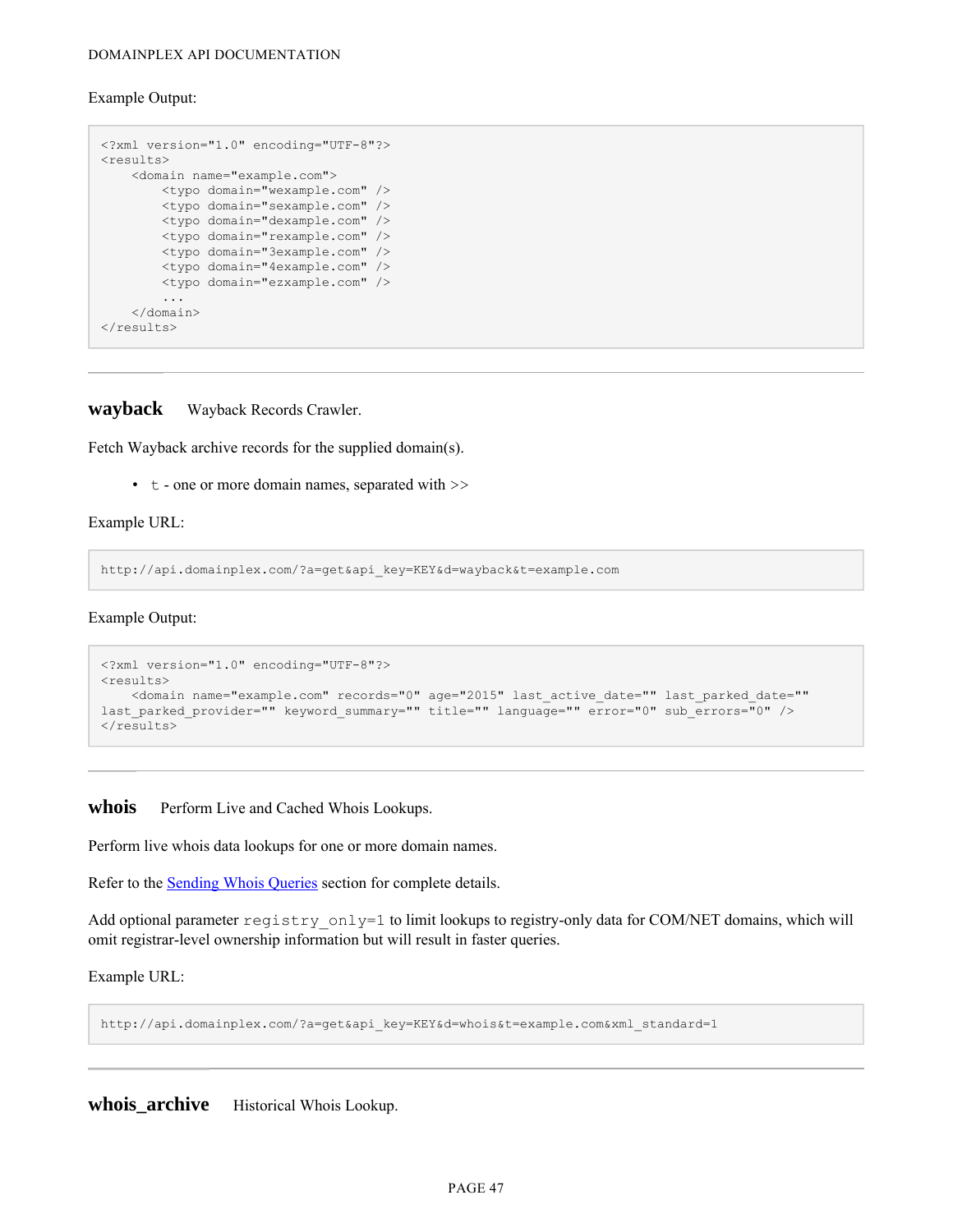Fetch the most recent archived whois data for the supplied domain name(s).

 $\cdot$  t - one or more domain names, separated with  $\gg$ 

#### Example URL:

http://api.domainplex.com/?a=get&api\_key=KEY&d=whois\_archive&t=example.com&xml\_standard=1

#### Example Output:

```
<?xml version="1.0" encoding="UTF-8"?>
<results>
   <whois domain="example.com">
        <domain>example.com</domain>
        <status>clientTransferProhibited,ClientDeleteProhibited,ClientUpdateProhibited</status>
        <registrar>RESERVED-INTERNET ASSIGNED NUMBERS AUTHORITY</registrar>
       <registrar url>http://res-dom.iana.org</registrar url>
        <ns_1>A.IANA-SERVERS.NET</ns_1>
        <ns_2>B.IANA-SERVERS.NET</ns_2>
        <creation_date>1995-08-14</creation_date>
        <expiration_date>2015-08-13</expiration_date>
        <update_date>2014-08-14</update_date>
        ...
\langle/results>
```
## <span id="page-49-0"></span>whois archive raw Raw Archived Whois Data.

Fetch raw archived whois records for the supplied domain name(s).

• t - one or more domain names, separated with >>

```
Example URL:
```
http://api.domainplex.com/?a=get&api\_key=KEY&d=whois\_archive\_raw&t=example.com

#### Example Output:

```
<?xml version="1.0" encoding="UTF-8"?>
<results>
    <whois domain="example.com">
        <domain>example.com</domain>
        <mod_date>2015-04-21</mod_date>
        <utt>1429645686</utt>
        <raw>Domain Name: EXAMPLE.COM
Registrar: RESERVED-INTERNET ASSIGNED NUMBERS AUTHORITY
Sponsoring Registrar IANA ID: 376
Whois Server: whois.iana.org
Referral URL: http://res-dom.iana.org
Name Server: A.IANA-SERVERS.NET
Name Server: B.IANA-SERVERS.NET
        ...
        \langle/raw\rangle</whois>
    <whois domain="example.com">
        <domain>example.com</domain>
```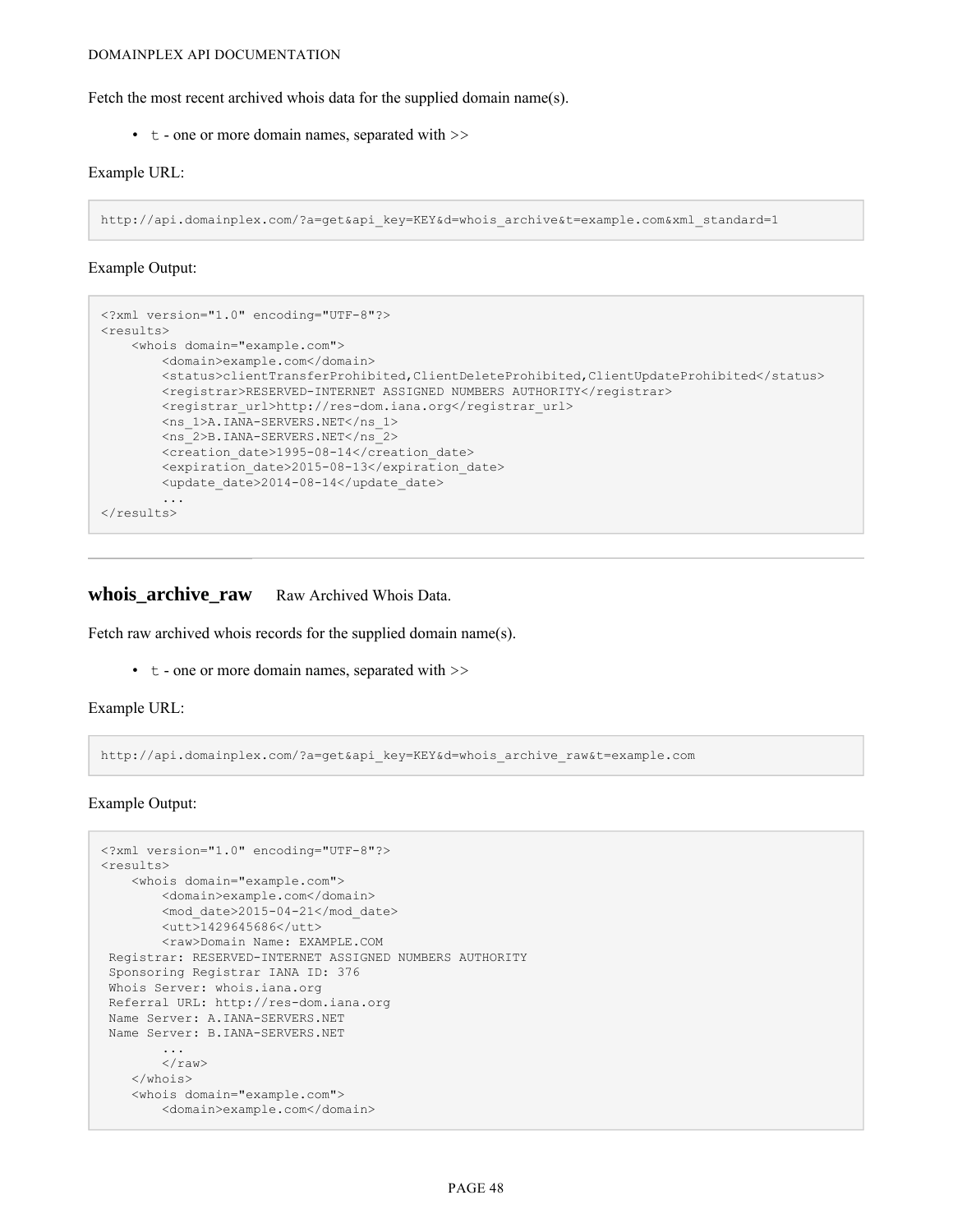```
<mod_date>2015-04-14</mod_date>
        <utt>1429044950</utt>
        <raw>Domain Name: EXAMPLE.COM
Registrar: RESERVED-INTERNET ASSIGNED NUMBERS AUTHORITY
Sponsoring Registrar IANA ID: 376
Whois Server: whois.iana.org
Referral URL: http://res-dom.iana.org
Name Server: A.IANA-SERVERS.NET
Name Server: B.IANA-SERVERS.NET
        ...
        \langle/raw\rangle</whois>
    ...
</results>
```
### <span id="page-50-0"></span>**whois archive raw custom** Archived Whois Data.

Fetch a list of available archived raw records for a domain name, or fetch one of those records based on its ID.

- t the domain name for archived whois lookup.
- dates only=1 return a list of the dates of available archived whois records for the domain name.
- record  $id = X$  return the record specified by record ID X. Get a list of available records with a dates only=1 call first.

Note that this tool only returns results in PHP serialized format.

#### Example URL:

http://api.domainplex.com/?a=get&api\_key=KEY&d=whois\_archive\_raw\_custom&t=sample.com&dates\_only=1

#### Example Output:

```
a:36:{i:0;O:8:"stdClass":2:{s:2:"id";s:9:"719836267";s:8:"mod_date";s:10:"2015-01-07";}i:1;O:8:"st
dClass":2:{s:2:"id";s:9:"713572586";s:8:"mod_date";s:10:"2015-02-13";}i:2;O:8:"stdClass":2:{s:2:"i
d";s:9:"702956690";s:8:"mod_date";s:10:"2014-07-18";}i:3;O:8:"stdClass":2:{s:2:"id";s:9:"696940876
";s:8:"mod_date";s:10:"2014-09-19";}i:4;O:8:"stdClass":2:{s:2:"id";s:9:"696826040";s:8:"mod_date";
s:10:"2014-09-18";}}
```
#### <span id="page-50-1"></span>**whois cache** Check the most recent cached whois record.

Check the most recent cached whois record.

#### Example URL:

http://api.domainplex.com/?a=get&api\_key=%api\_key%&d=whois\_cache&t=domainplex.com

<span id="page-50-2"></span>whois history Whois history database.

Retrieve archived whois history records for one or more domain names.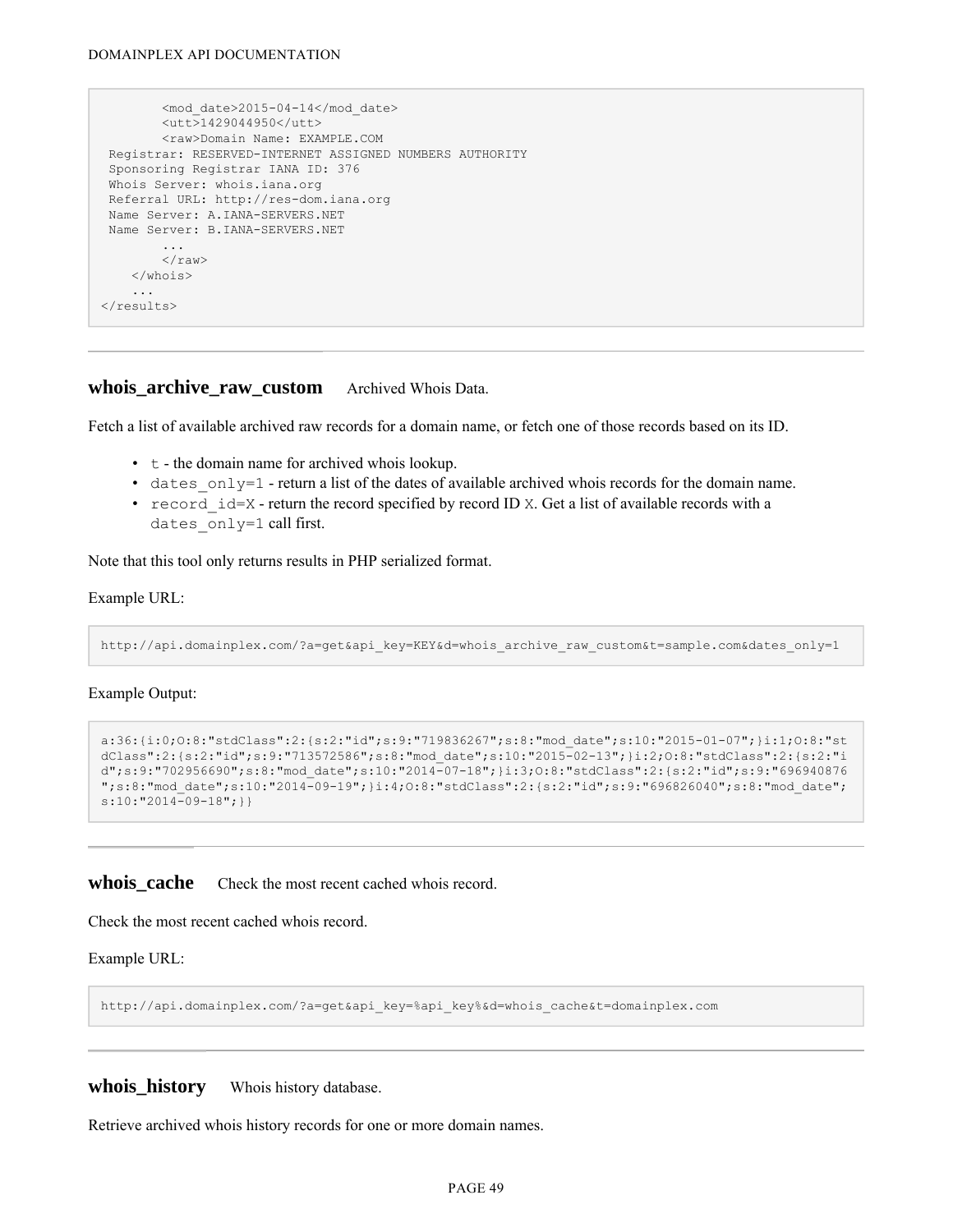- $\cdot$  t one or more domain names, specified by  $\gg$
- limit=X optional limit the number of returned results to X. Default is 100.

#### Example URL:

http://api.domainplex.com/?a=get&api\_key=KEY&d=whois\_history&t=example.com

#### Example Output:

```
<?xml version="1.0" encoding="UTF-8"?>
\langleresults>
   <whois domain="example.com">
     <domain>example.com</domain>
      <status>clientTransferProhibited,ClientDeleteProhibited,ClientUpdateProhibited</status>
      <registrar>RESERVED-INTERNET ASSIGNED NUMBERS AUTHORITY</registrar>
      <registrar_url>http://res-dom.iana.org</registrar_url>
     <ns_1>A.IANA-SERVERS.NET</ns_1>
      <ns_2>B.IANA-SERVERS.NET</ns_2>
      <creation_date>1995-08-14</creation_date>
      <expiration_date>2013-08-13</expiration_date>
      <update_date>2012-08-14</update_date>
      \leqemail \sqrt{<registrant>Internet Assigned Numbers Authority</registrant>
      <domains_registrant_name>66</domains_registrant_name>
      <domains_registrant_email>1</domains_registrant_email>
      <whois record date>2013-08-13 07:57:26</whois record date>
   </whois>
   <whois domain="example.com">
      ...
   </whois>
   <whois domain="example.com">
     ...
   </whois>
   ...
\langle/results>
```
<span id="page-51-0"></span>whois\_history\_raw\_vm Get most recent raw historical whois record for a domain or a set of domains.

Example URL:

http://api.domainplex.com/?a=get&api\_key=%api\_key%d=whois\_history\_raw\_vm&t=test.com

## <span id="page-51-1"></span>whois redundant Perform Live Redundant Whois Lookups.

Perform live whois data lookups for one or more domain names. This function is essentially the same as the whois function, but performs whois lookups at multiple servers to attempt to get the quickest and/or most complete result.

Options are the same as for the whois function, except that release\_socket and notifications are not supported. Refer to the **[Sending Whois Queries](#page-12-0)** section for complete details.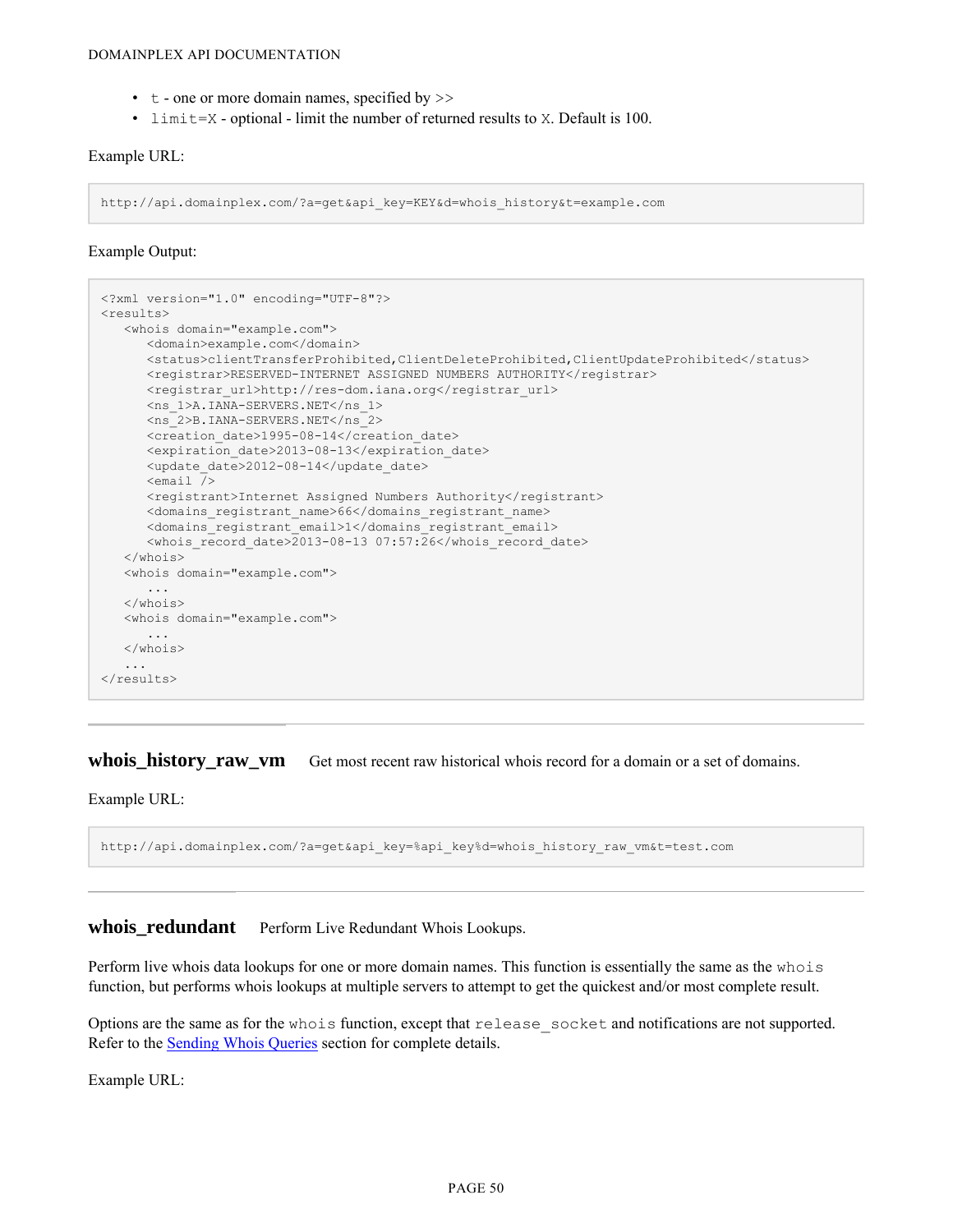http://api.domainplex.com/?a=get&api\_key=KEY&d=whois\_redundant&t=example.com

<span id="page-52-0"></span>**whois\_reverse** Reverse whois search email or registrant name showing all domains associated with either an email or registrant name.

Reverse whois search email or registrant name showing all domains associated with either an email or registrant name.

Example URL:

http://api.domainplex.com/?a=get&u=%username%&p=%password%&d=

<span id="page-52-1"></span>**whois\_reverse\_cache** Cached reverse lookup using secondary DB.

Example URL:

http://api.domainplex.com/?a=get&api\_key=%api\_key%&d=whois\_reverse\_cache

<span id="page-52-2"></span>**whois\_reverse\_search** Perform reverse whois lookups on registrants or emails.

Look up one or more email addresses or registrant names and return a count of associated domains for each.

Specify email or registrant for the  $\circ$  parameter, and supply email addresses or registrant names via the  $\pm$ parameter. Optionally provide the include\_domains=1 parameter to include each resulting domain name in the output.

Example URL:

```
http://api.domainplex.com/?a=get&api key=KEY&d=whois reverse search&o=email&t=domains@yahoo.com&xm
l_standard=1
```
Example Output:

```
<?xml version="1.0" encoding="UTF-8"?>
<results>
   <reverse whois status="ok" query="domains@yahoo.com" count="4" />
\langle/results>
```
<span id="page-52-3"></span>**wordtracker** Check Cached Word Tracker Data.

Fetch cached Word Tracker search volume data for the supplied keywords.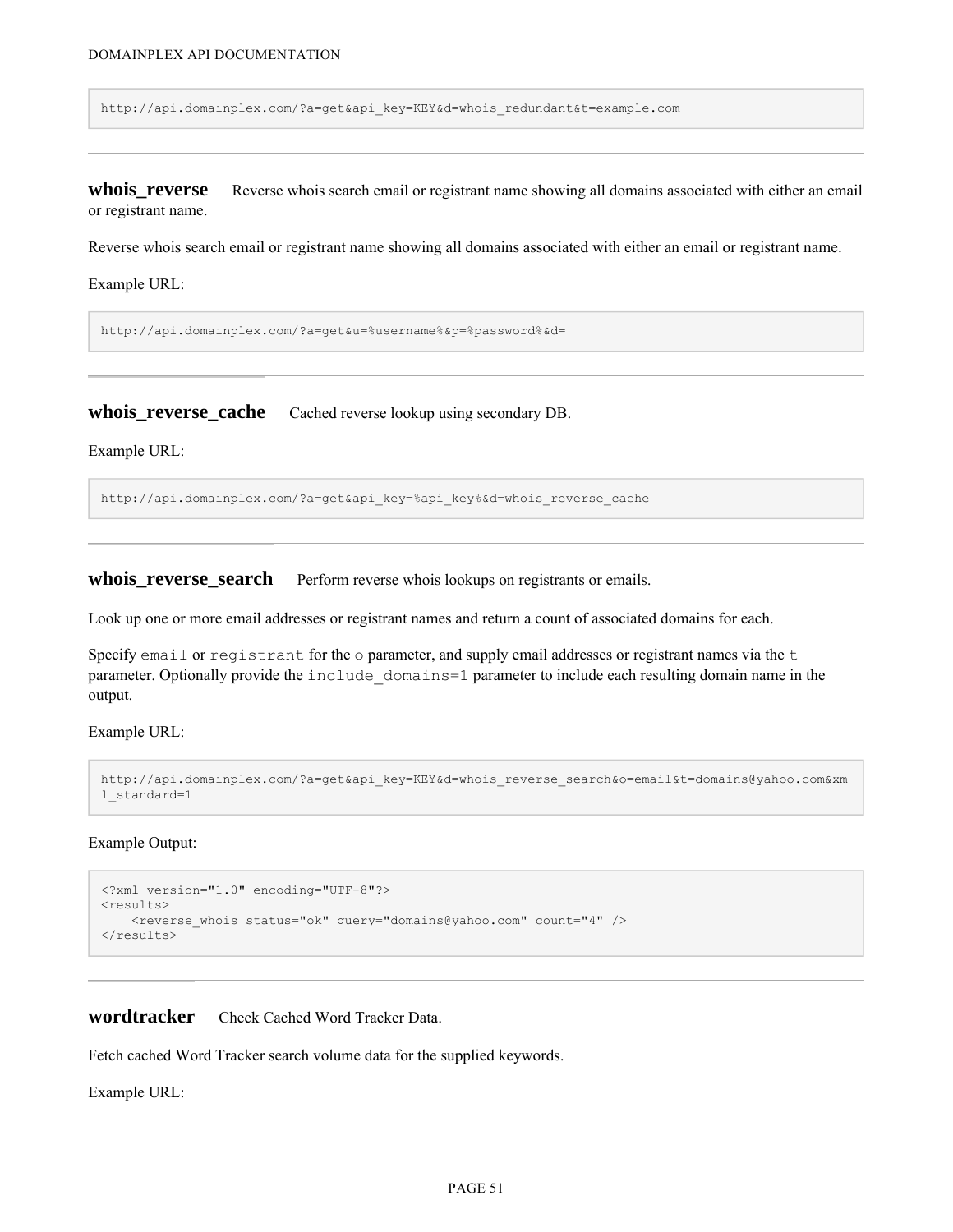http://api.domainplex.com/?a=get&api\_key=KEY&d=wordtracker&t=example&xml\_standard=1

#### Example Output:

```
<?xml version="1.0" encoding="UTF-8"?>
<results>
   <wordtracker term="example" search_volume="136" />
\langle/results>
```
### <span id="page-53-0"></span>**zone\_archive** Archive of zone files.

Fetch archived zone files.

- type the type of query to perform. Options include:
	- index return a list of available zone files. This is the default mode and will return **many** results (over 100,000). For optimal performance on the client side, please cache the results of this call and use it as minimally as possible.
	- get  $file=X$  retrieve a zone file based on its file ID (X).

Example URL:

http://api.domainplex.com/?a=get&api\_key=KEY&d=zone\_archive&type=index

Example Output:

```
<?xml version="1.0" encoding="UTF-8"?>
<results>
  <file id="1" basename="2011-07-23-full.biz.gz" date="2011-07-23" type="biz"
filesize="30087064" />
  <file id="2" basename="2011-07-23-full.com.gz" date="2011-07-23" type="com"
filesize="1801202610" />
  <file id="3" basename="2011-07-23-full.info.gz" date="2011-07-23" type="info"
filesize="121119928" />
  <file id="4" basename="2011-07-23-full.net.gz" date="2011-07-23" type="net"
filesize="259428020" />
  <file id="5" basename="2011-07-23-full.org.gz" date="2011-07-23" type="org"
filesize="142607754" />
  <file id="6" basename="2011-07-23-full.sk.gz" date="2011-07-23" type="sk" filesize="25474476"
/>
  <file id="7" basename="2011-07-23-full.us.gz" date="2011-07-23" type="us" filesize="22241870"
/</results>
```
<span id="page-53-1"></span>**zone\_changes** Download reports of newly registered or newly deleted domains with whois data.

Fetch a list of changes made to the zone file such as new registrations or domains removed from the zone for a specific date.

type can be create date or expire date. Supply a date via the date parameter in yyyy-mm-dd format. Note that the date must be between the current date and -4 days.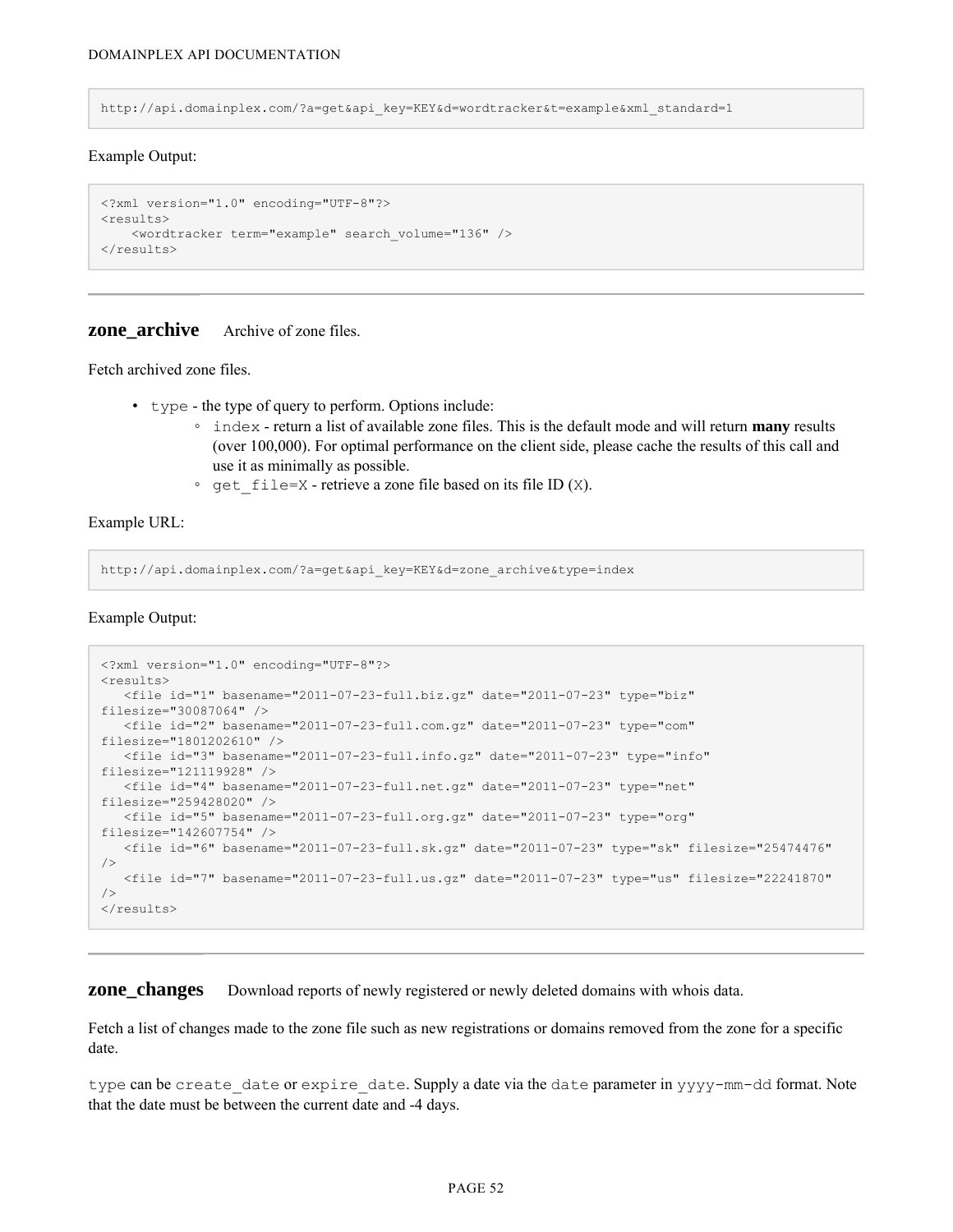#### Example URL:

http://api.domainplex.com/?a=get&api\_key=KEY&d=zone\_changes&type=create\_date&date=2014-01-01&xml\_s tandard=1

## <span id="page-54-0"></span>**zone** diff -.

-

Example URL:

http://api.domainplex.com/?a=get&u=%username%&p=%password%&d=zone\_diff

## <span id="page-54-1"></span>**zone** digger Zone Digger.

Perform wildcard searches on the zone, optionally returning site and whois information.

- keyword1 the first keyword to search for.
- keyword2 optional the second keyword to search for.
- logic1 and logic2 optional the kind of match to perform. Valid options:
	- contain
	- start
	- end
	- not
- exclude parked=1 optional if specified, exclude domains that are detected as parked.
- exclude undeveloped=1 optional if specified, exclude domains that are detected as undeveloped.
- site stats=1 optional if specified, include stats for the returned domains.
- whois stats=1 optional if specified, include whois details for the returned domains.

Example URL:

http://api.domainplex.com/?a=get&api\_key=KEY&d=zone\_digger&t=example.com&xml\_standard=1

#### Example Output:

```
<?xml version="1.0" encoding="UTF-8"?>
<results>
  <zone_info domain="ALTISSIMAGROUPINGS.COM" dns="HOST4U.NET" parked="0" />
  <zone_info domain="ANIMALGROUPINGS.COM" dns="DOMAINCONTROL.COM" parked="0" />
  <zone_info domain="ARTGROUPINGS.COM" dns="DOMAINCONTROL.COM" parked="0" />
  <zone_info domain="BEACONGROUPINGS.COM" dns="REGISTRAR-SERVERS.COM" parked="0" />
  <zone_info domain="CRESCENTMOONGROUPINGS.COM" dns="NAME-SERVICES.COM" parked="0" />
  <zone_info domain="FOREVERGROUPINGS.COM" dns="REGISTRAR-SERVERS.COM" parked="0" />
  <zone_info domain="FURNITUREGROUPINGS.COM" dns="INTERNETTRAFFIC.COM" parked="1" />
  <zone_info domain="GOLFGROUPINGS.COM" dns="STABLEHOST.COM" parked="0" />
  <zone_info domain="GROUPINGS.COM" dns="POWWEB.COM" parked="0" />
  <zone_info domain="GROUPINGS.INFO" dns="START-DNS.DE" parked="0" />
  <zone_info domain="GROUPINGS.NET" dns="NAME.COM" parked="0" />
\langle/results>
```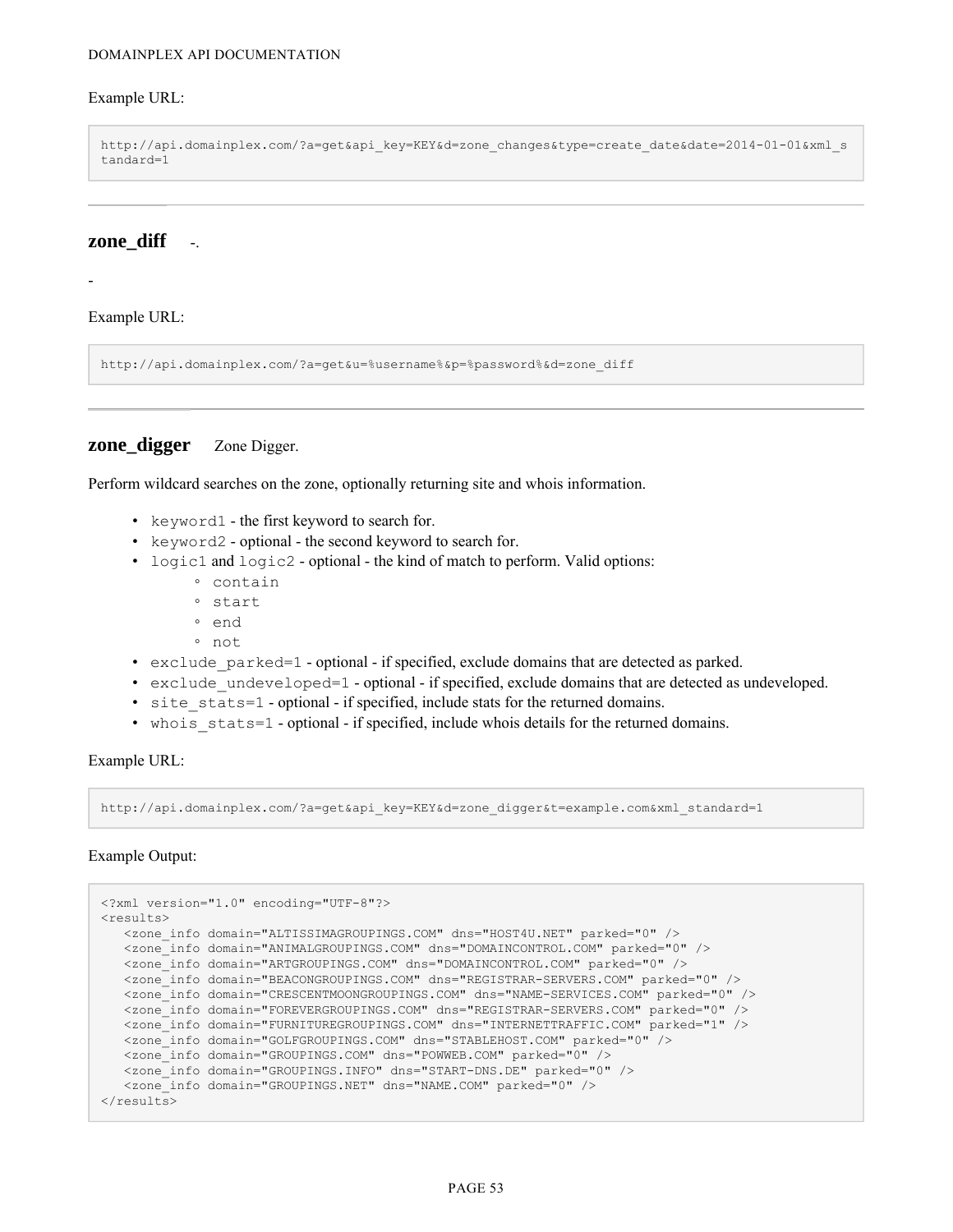## <span id="page-55-0"></span>**zone\_domains** Download a list of domains in a zone.

Download a plain-text list of all domains in the zone for the specified TLD. Most gTLDs and nTLDs are supported.

Example URL:

http://api.domainplex.com/?a=get&u=%username%&p=%password%&d=zone\_domains&t=cool

#### <span id="page-55-1"></span>**zone\_search** Zone Search.

Quickly search the zone for one or more keywords.

Returns results in plain text format.

• t - one or more keywords, separated with >>

Example URL:

http://api.domainplex.com/?a=get&api\_key=KEY&d=zone\_search&t=example.com&xml\_standard=1

Example Output:

```
SEMEXAMPLE.COM
BUSINESSREPORTEXAMPLE.COM
ASPEXAMPLE.COM
DOMAINEXAMPLE.COM
RESIGNATIONLETTEREXAMPLE.COM
EASYEXAMPLE.COM
SAY4EXAMPLE.COM
BETHEEXAMPLE.COM
GOODEXAMPLE.COM
AGOODEXAMPLE.COM
```
#### <span id="page-55-2"></span>**zone\_stat** Zone statistics.

Zone statistics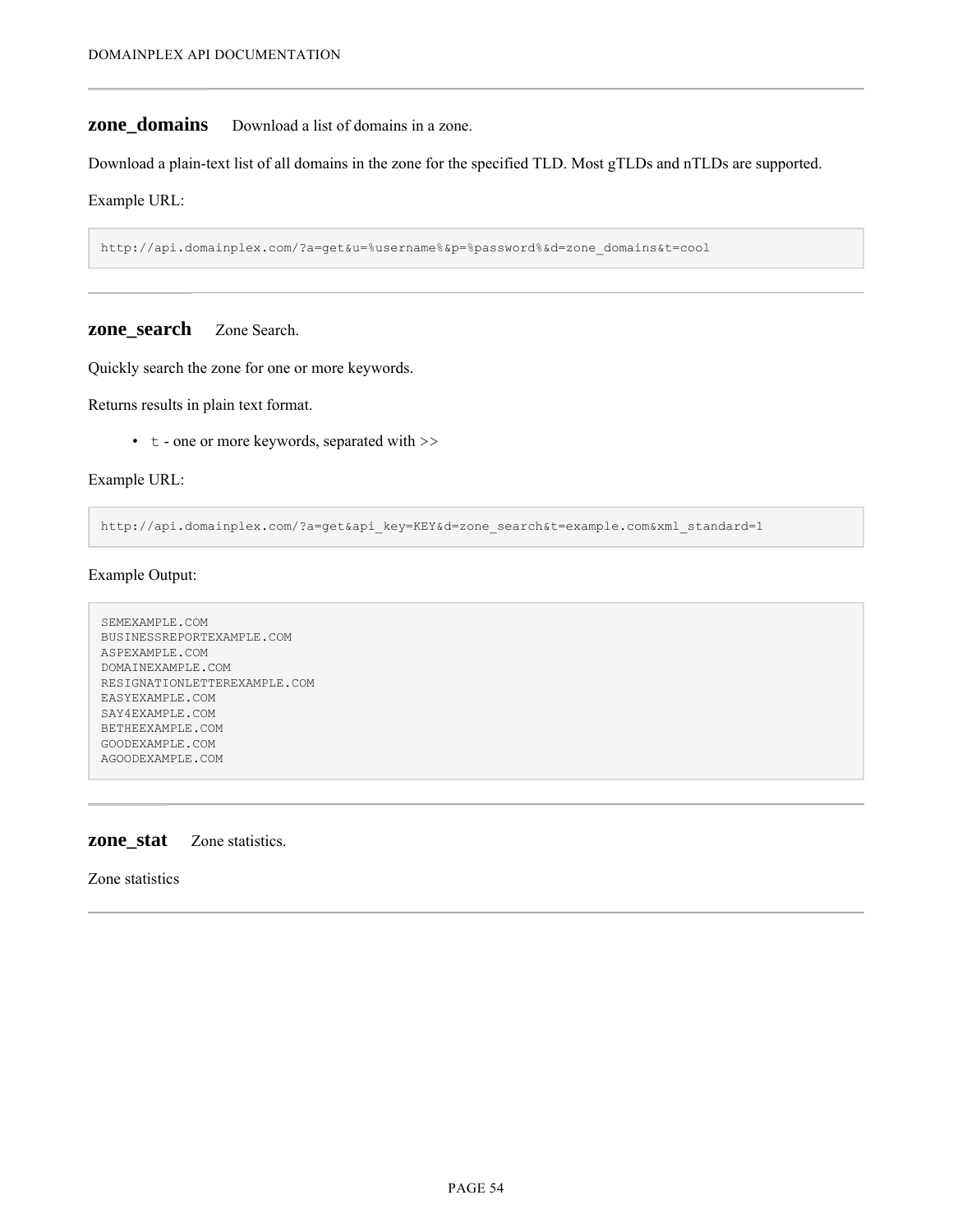## <span id="page-56-0"></span>**Sample HTTP POST Functions**

## **PHP**

```
public function post data($url, $data, $optional headers = null) {
   $params = array('http' => array(
       'method' => 'POST',
        'content' => $data,
       'timeout' => 600
    ));
    if ($optional_headers !== null) {
        $params['http']['header'] = $optional_headers;
    }
    $ctx = stream_context_create($params);
    $fp = fopen ($ur1, 'rb', false, $ctx);$response = stream get contents($fp);
   return $response;
}
```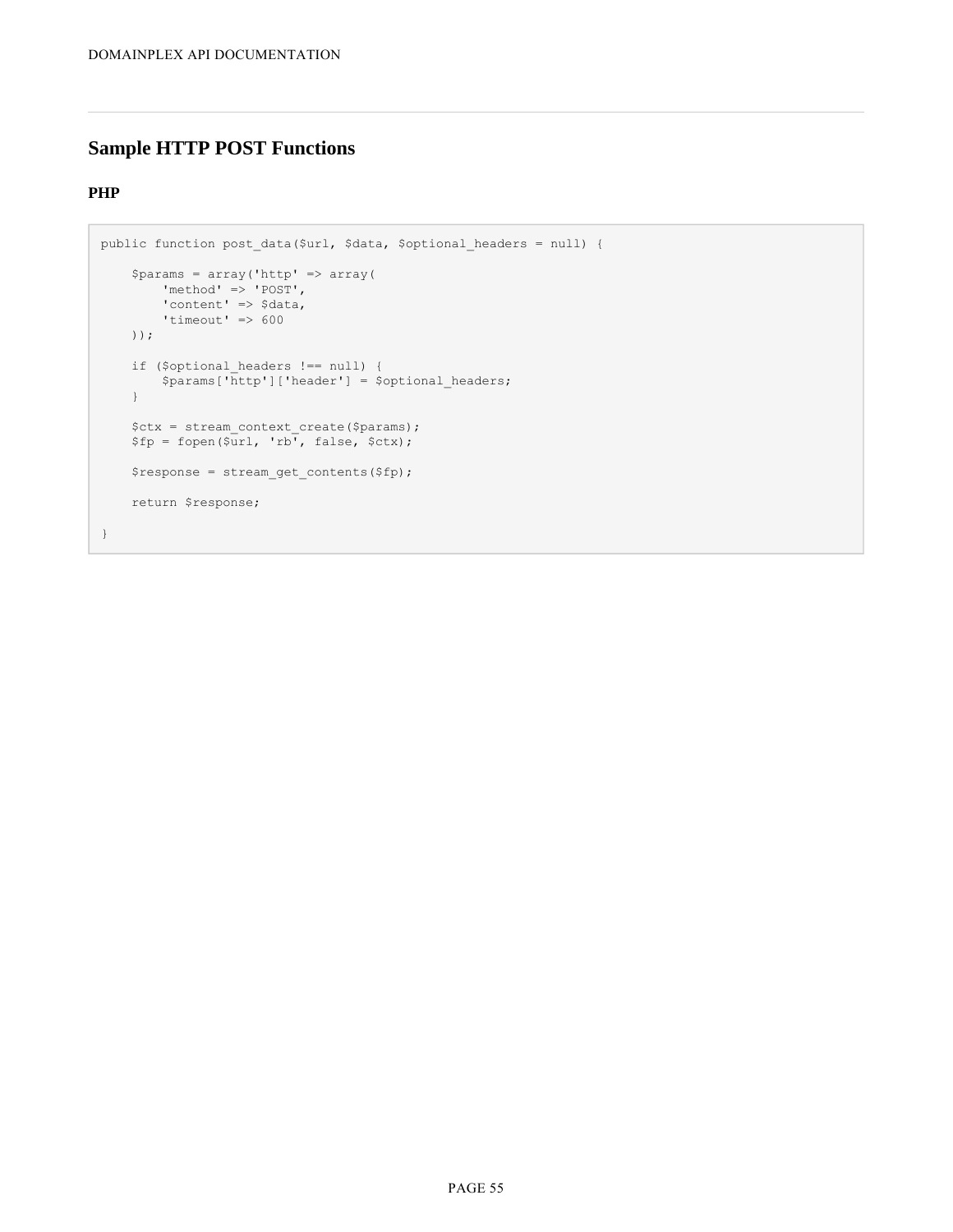#### **Java**

```
import java.io.BufferedReader;
import java.io.DataOutputStream;
import java.io.InputStreamReader;
import java.net.URL;
import javax.net.ssl.HttpsURLConnection;
public class ExampleClass {
    public String postData(String url, String data) throws Exception {
       String url = "https://api.domainplex.com/";
        URL obj = new URL(url);HttpsURLConnection con = (HttpsURLConnection) obj.openConnection();
       con.setRequestMethod("POST");
       con.setDoOutput(true);
       DataOutputStream wr = new DataOutputStream(con.getOutputStream());
       wr.writeBytes(data);
        wr.flush();
       wr.close();
        BufferedReader in = new BufferedReader(new InputStreamReader(con.getInputStream()));
        String inputLine;
        StringBuffer response = new StringBuffer();
        while ((inputLine = in.readLine()) != null) {
           response.append(inputLine);
        }
        in.close();
        return response.toString();
    }
}
```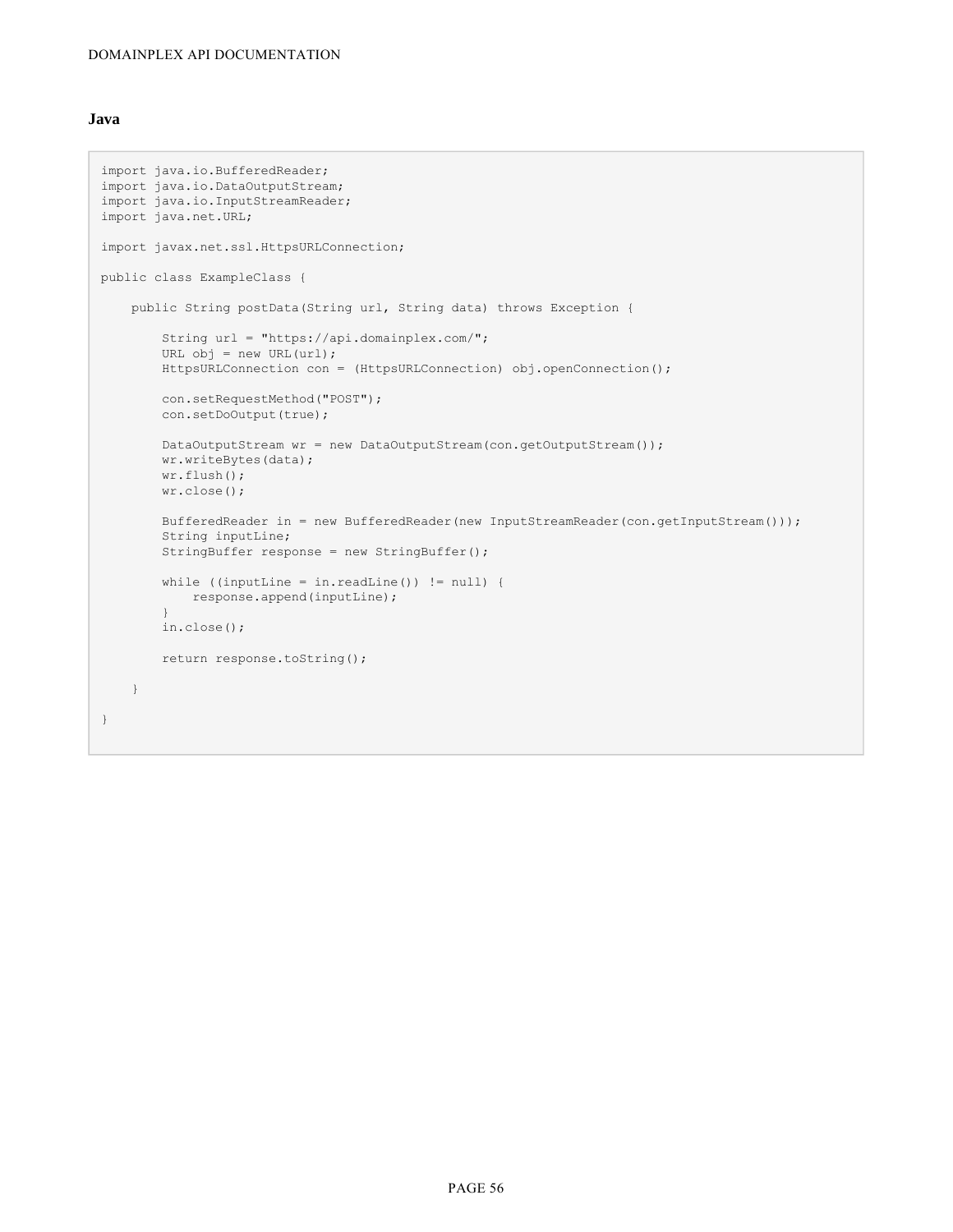## **Perl**

```
sub postData {
   my (Surl, Sdata) = (0);
   use LWP::UserAgent;
    my $ua = LWP::UserAgent->new;
    my $req = HTTP::Request->new(POST => $url);
   $req->content($data);
   my $resp = $ua->request($req);
   return $resp->decoded_content;
}
```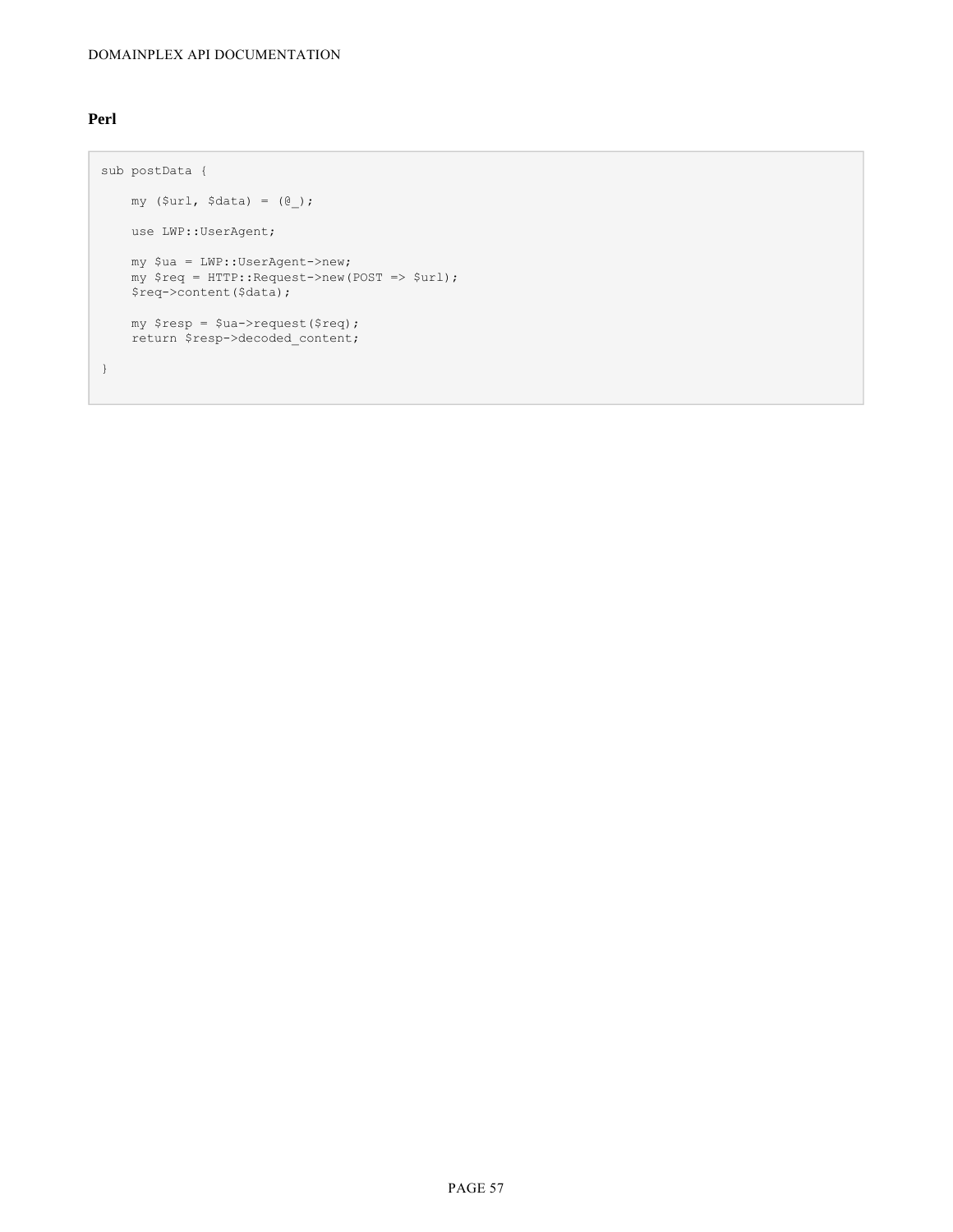## **Python**

```
import urllib
import urllib2
def postData(url, data):
    encodedData = urllib.urlencode(data)
    req = urllib2.Request(url, encodedData)
   response = urllib2.urlopen(req)
   return response.read()
```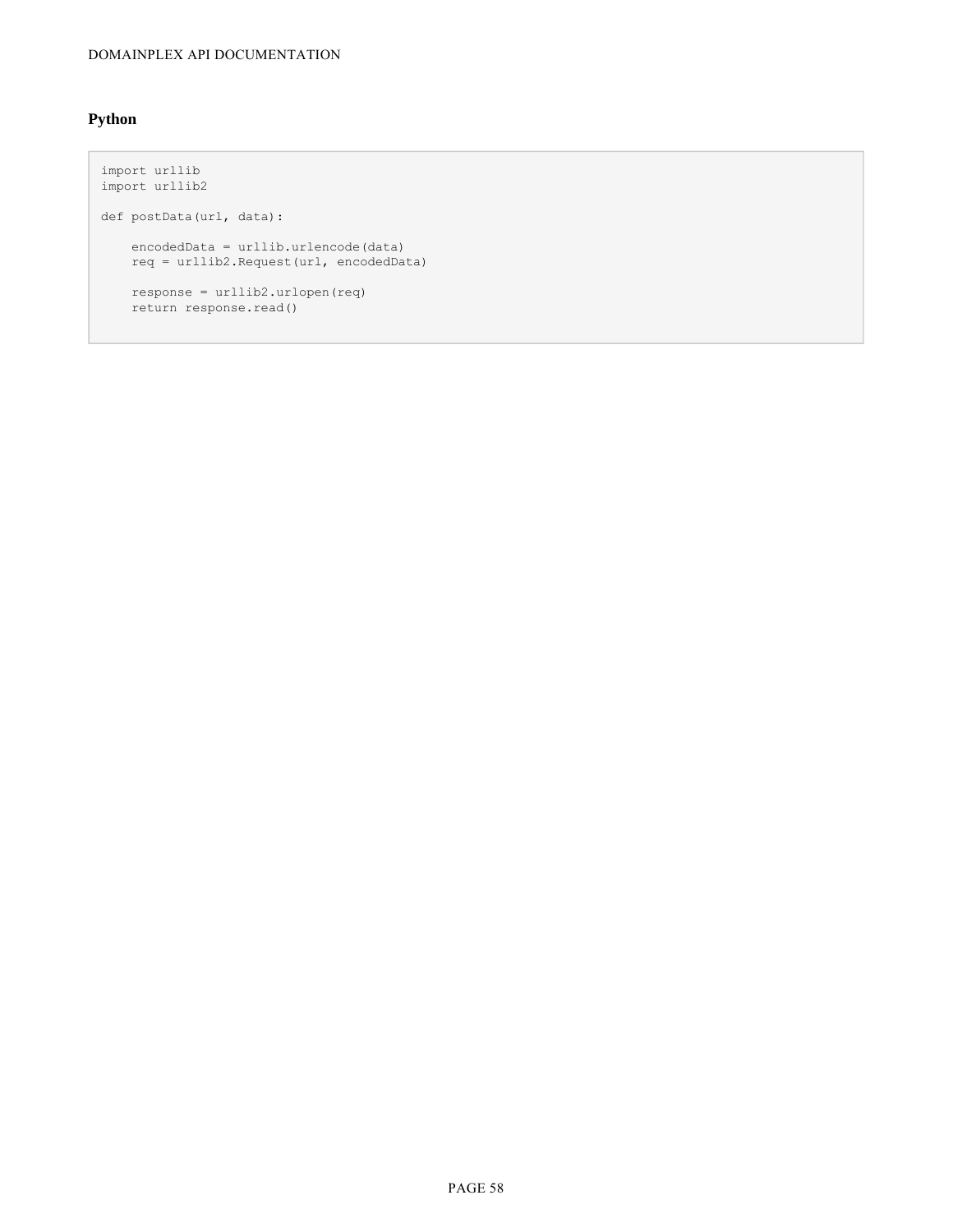# <span id="page-60-0"></span>**Enterprise Services**

Looking to perform high volume appraisals and other queries?

The same technology that powers DomainPlex is now available to anyone at an unbeatable price.

The following technologies can be licensed and used on **your hardware or ours** with no per-query costs:

- Appraisal Technology
- Search Engine Scanning Technology
- Keyword CPC Scanning Technology
- Whois Scanning Technology
- Web Site Scanning Technology
- Domain Trademark Scanning Technology

Licensing any one of our scanning technologies also gives you **unlimited access** to our archived databases which contain billions of historical metrics (search engine, search popularity, whois, resolve status, hosting, etc).

#### **Advantages of using our Enterprise Services:**

- Affordable. One time monthly fee. No query limits (based on your hardware and IP space).
- Quick setup, on our hardware or yours.
- No contracts. Cancel any time.
- Easy to use web interface accessible from EstiBot.com.
- Free updates. We make sure your scanners are up to date and functioning perfectly.
- Centralized data storage on our vast network. Instantly access all of your scan results.
- Help in data management.
- Significant discounts for multiple licenses.
- 24/7 support team to assist with any problems you may have.

If you are interested in licensing our technology please contact api@domainplex.com and describe your needs so we can design a solution to fit your business and budget.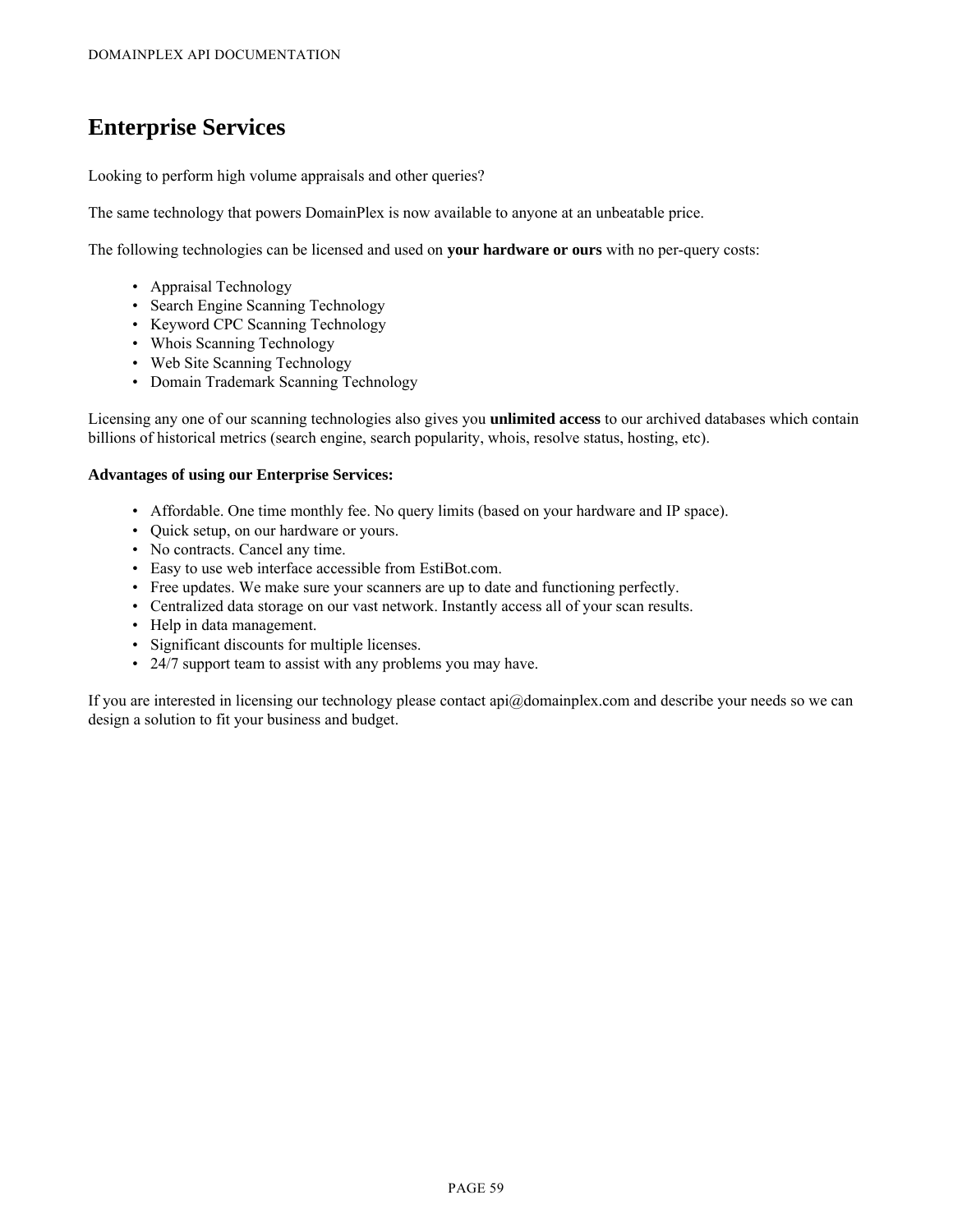## <span id="page-61-0"></span>**Errors**

Occasionally, the API will return an error message instead of the anticipated query response. Errors are formatted using a standardized title/message XML format for easy parsing and interpretation.

Errors assume the following format:

```
<api_error>
   <error_title>ERROR TITLE</error_title>
   <error_description>ERROR DESCRIPTION</error_description>
</api_error>
```
Here are some error codes and their meanings:

- < error title>**limit reached** </rror title> You have reached your daily global query limit. Limits reset at midnight US Central time.
- $\leq$   $\leq$   $\leq$   $\leq$   $\leq$   $\leq$   $\leq$   $\leq$   $\leq$   $\leq$   $\leq$   $\leq$   $\leq$   $\leq$   $\leq$   $\leq$   $\leq$   $\leq$   $\leq$   $\leq$   $\leq$   $\leq$   $\leq$   $\leq$   $\leq$   $\leq$   $\leq$   $\leq$   $\leq$   $\leq$   $\leq$   $\leq$   $\leq$   $\leq$   $\leq$   $\leq$   $\le$ appraiser). You can however use other tools (ex: whois). Limits reset at midnight US Central time.
- < error title>ip limit reached </error title> Your user has reached the specified maximum number of queries per IP. This limit is set by YOU to prevent abuse. You should alert the user that they have reached their daily limit. Limits reset at midnight US Central time.
- < error title>**daemon error**</error title> There was an error processing your request. Please try again. If this problem persists, please contact api@domainplex.com
- < error title>**system maintenance**</error title> We are performing system maintenance. The error description will usually indicate the duration.

If you experience errors other than those described above and need assistance please contact api@domainplex.com.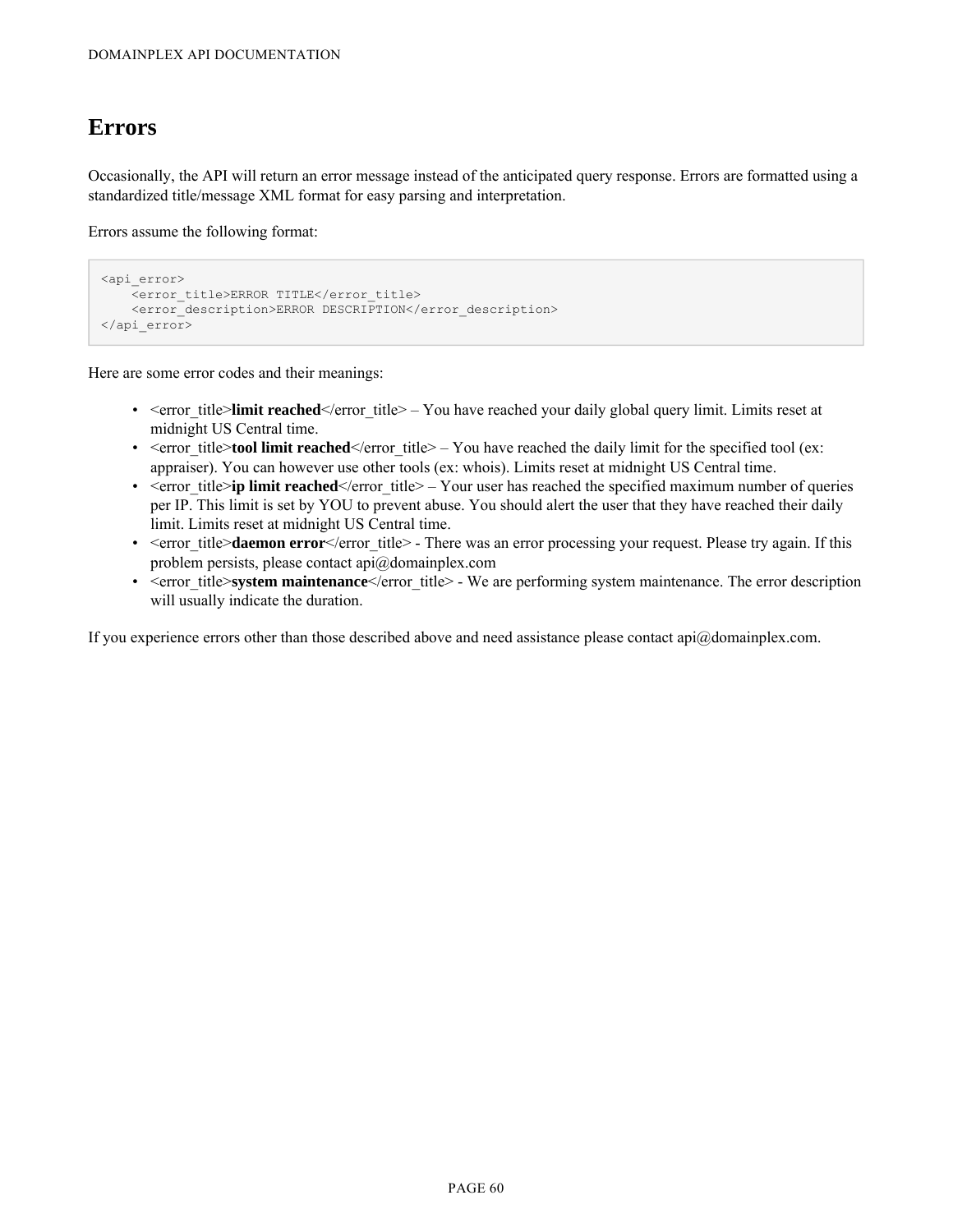# <span id="page-62-0"></span>**Support**

Our experienced staff is here to assist you with any questions or problems you may have during regular business hours.

We strongly recommend reading through this entire API guide prior to contacting us with API questions.

You may use the following contact information to get in touch with us:

**E-mail:** api@domainplex.com

**Phone:** 847-380-2733

**Fax:** 847-897-2054

#### **Business Hours:**

Mon – Sat: 7 AM – 5 PM US Central Time

Sunday: Closed